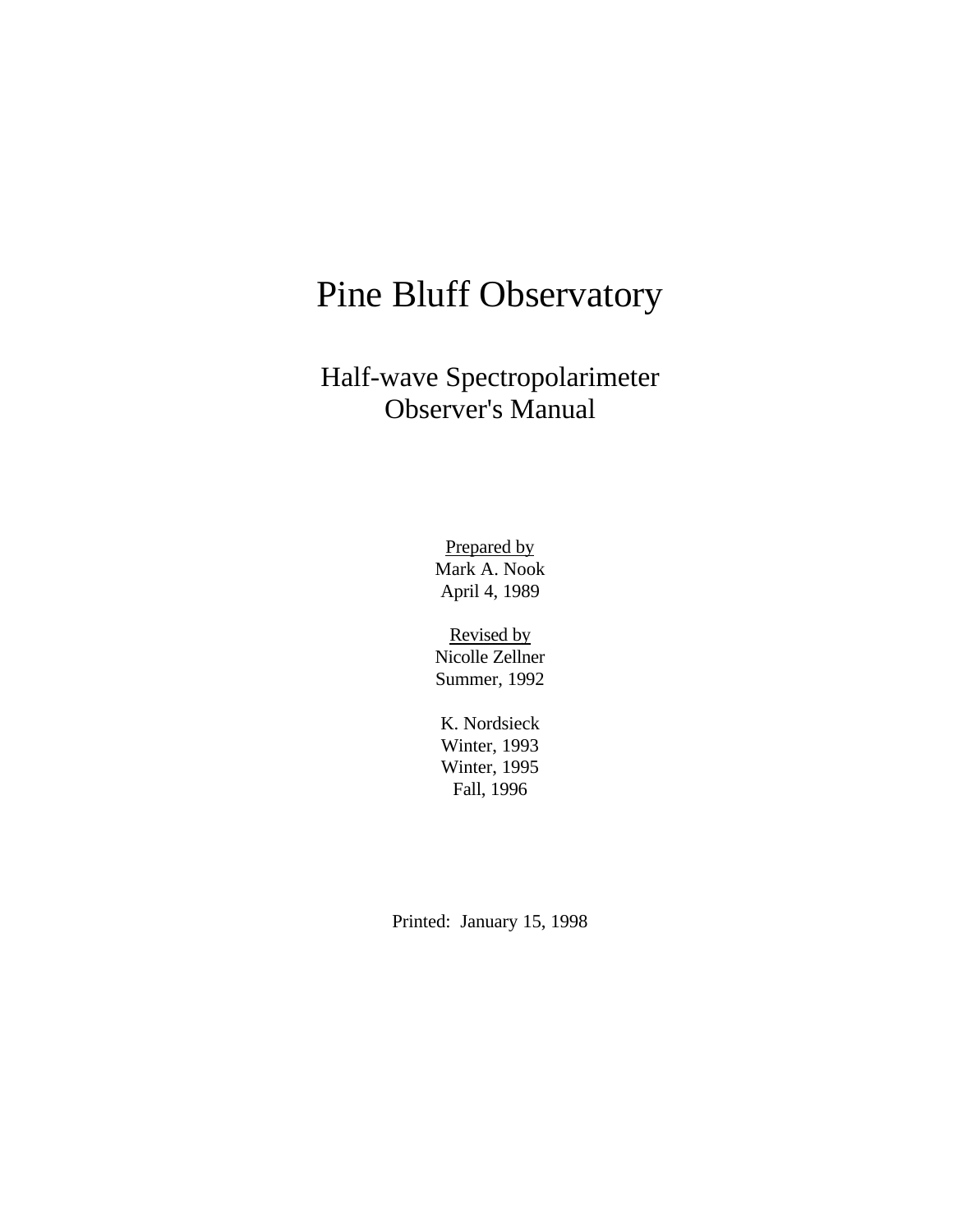| 1.2.1 Slewing                                                                                   | 6  |
|-------------------------------------------------------------------------------------------------|----|
| 1.2.2 Manual Acquisition                                                                        | 8  |
|                                                                                                 |    |
| 1.3.1 Spectrograph Slit, Decker, Slit Camera                                                    | 10 |
| 1.3.2 Spectrograph halfwave filter, grating slide, and color filter                             | 11 |
|                                                                                                 | 11 |
| 1.3.3 High-Level Commands: "setup" and "nextobs"<br>1.3.4 Flat Field and Wavelength Calibration | 12 |
|                                                                                                 | 13 |
| 1.3.5 Detector Operation                                                                        |    |
|                                                                                                 |    |
| 1.4.1 Flux Standards                                                                            | 16 |
| 1.4.2 Program Objects                                                                           | 16 |
|                                                                                                 |    |
|                                                                                                 |    |
|                                                                                                 |    |
|                                                                                                 |    |
|                                                                                                 |    |
|                                                                                                 |    |
|                                                                                                 |    |
|                                                                                                 |    |
|                                                                                                 |    |
|                                                                                                 |    |
|                                                                                                 |    |
|                                                                                                 |    |
|                                                                                                 |    |
|                                                                                                 |    |
|                                                                                                 |    |
|                                                                                                 |    |
|                                                                                                 |    |
| 4.1.1 Screen-dump                                                                               | 34 |
| 4.1.2 Re-initialize FORTH and Recover Observing                                                 | 34 |
| 4.1.3 Reload FORTH Observing Software                                                           | 35 |
| 4.1.4 Restart Observing Session                                                                 | 35 |
| 4.1.5 Rebooting chad                                                                            | 36 |
|                                                                                                 | 37 |
| 4.2.1 HOW TO STOP A RUN-AWAY TELESCOPE                                                          | 37 |
| 4.2.2 Telescope slew binding at high Dec and/or HA                                              | 38 |
| 4.2.3 Telescope is very slow at finding its target                                              | 38 |
| 4.2.4 Telescope is lost                                                                         | 38 |
|                                                                                                 |    |
|                                                                                                 |    |
|                                                                                                 |    |
|                                                                                                 |    |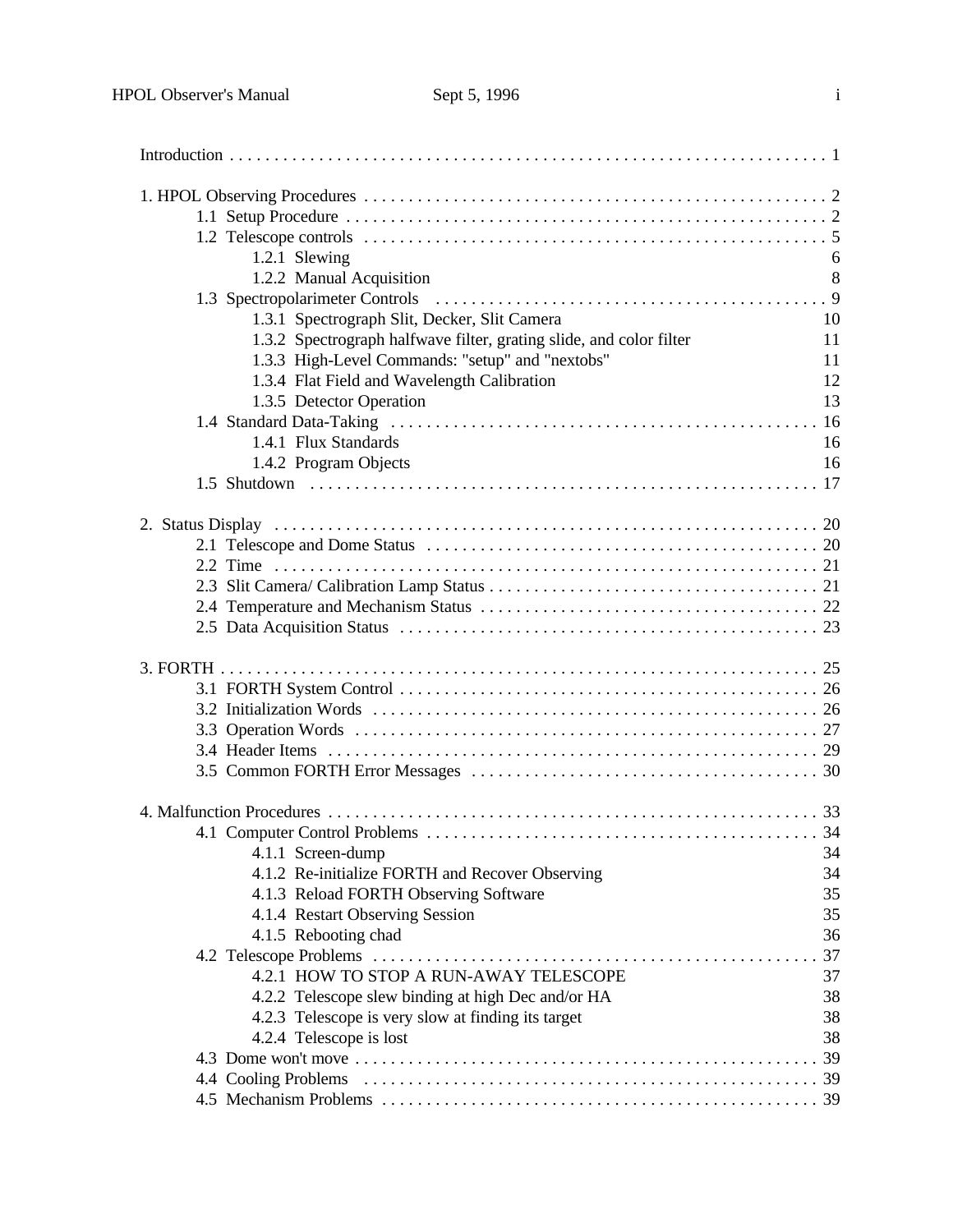| <b>HPOL Observer's Manual</b> | Sept 5, 1996 | $\mathbf{ii}$ |
|-------------------------------|--------------|---------------|
|                               |              |               |
|                               |              |               |
|                               |              |               |
|                               |              |               |
|                               |              |               |
|                               |              |               |
|                               |              |               |
|                               |              |               |
|                               |              |               |
|                               |              |               |
|                               |              |               |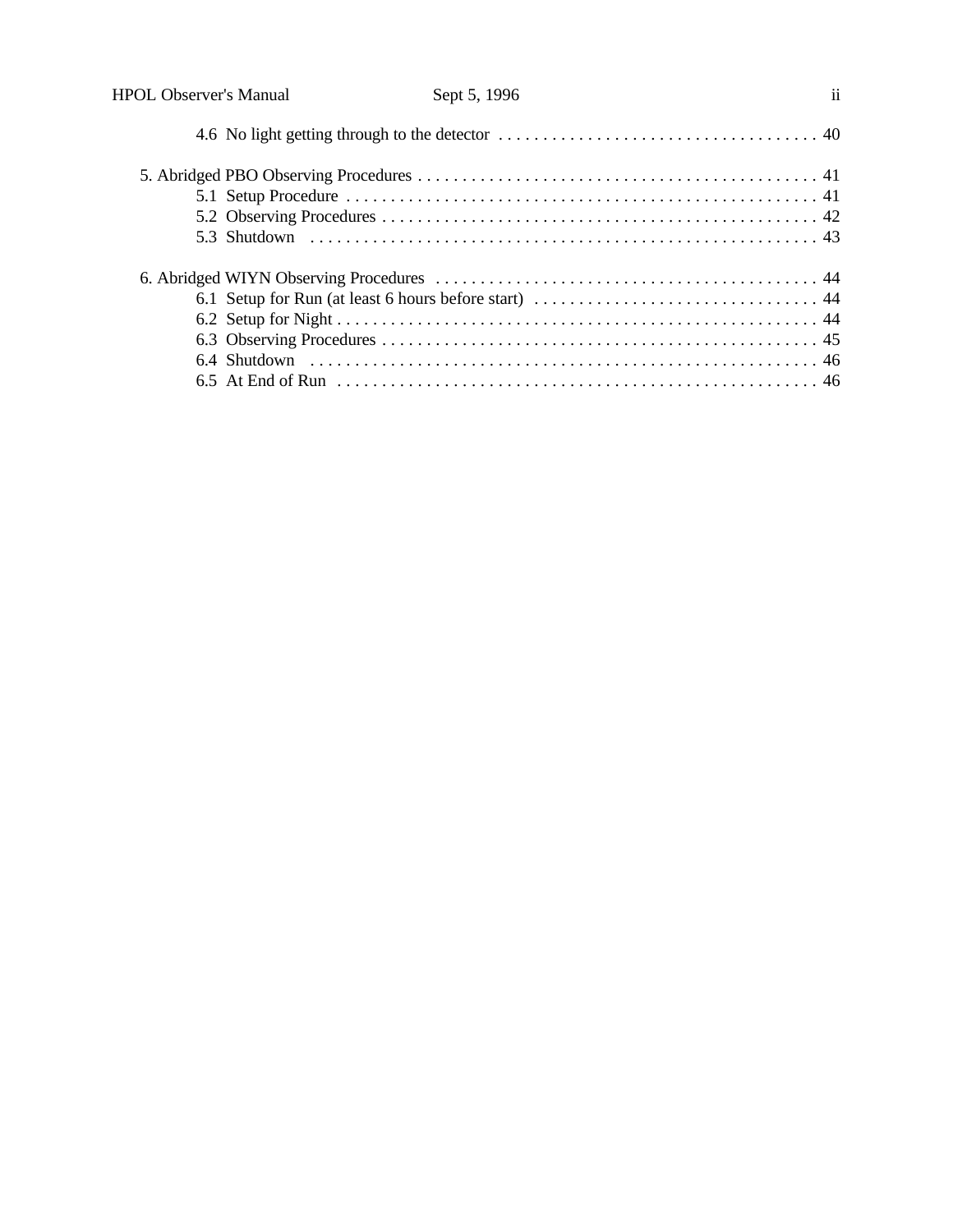# **Introduction**

This manual is intended for general users of the Half-wave spectropolarimeter mounted on the 36 inch telescope at Pine Bluff Observatory. It is intended to be an operation manual and not an instrument manual - very little information on the design or performance characteristics are included. It is hoped that this manual will provide any observer with the necessary information to complete a night of successful observing. The manual has six basic sections beyond this introduction as outlined in the Table of Contents:

- **Procedures** is a section that details the set-up, telescope operation, observing, and close-down procedures. It is quite detailed and explains many aspects of the operation of the observatory from an observer's point of view. This document is the first place to look for general information on how to do something when observing. It is indispensable to the new observer and should be reviewed periodically by all observers.
- The second section describes the display of the **STATUS window.** Every variable displayed in this window is defined and described in section two.
- The third section contains a glossary of **commonly occurring Forth words** and **error messages** and is organized by the type of command. This organization is described further at the beginning of the section. Included as the fourth part of this section is a description of all words and variables that show up in the data header on the terminal.
- The fourth section contains procedures for **malfunctions**. If something goes wrong during a night this section may be of some help.
- The final section of this manual is an **abridged procedure.** This is a rough outline of the set-up, observing, and close-down procedures. *This final section is intended as a ready reference guide for the experienced observer.* It is very bare bones and is intended only as a checklist.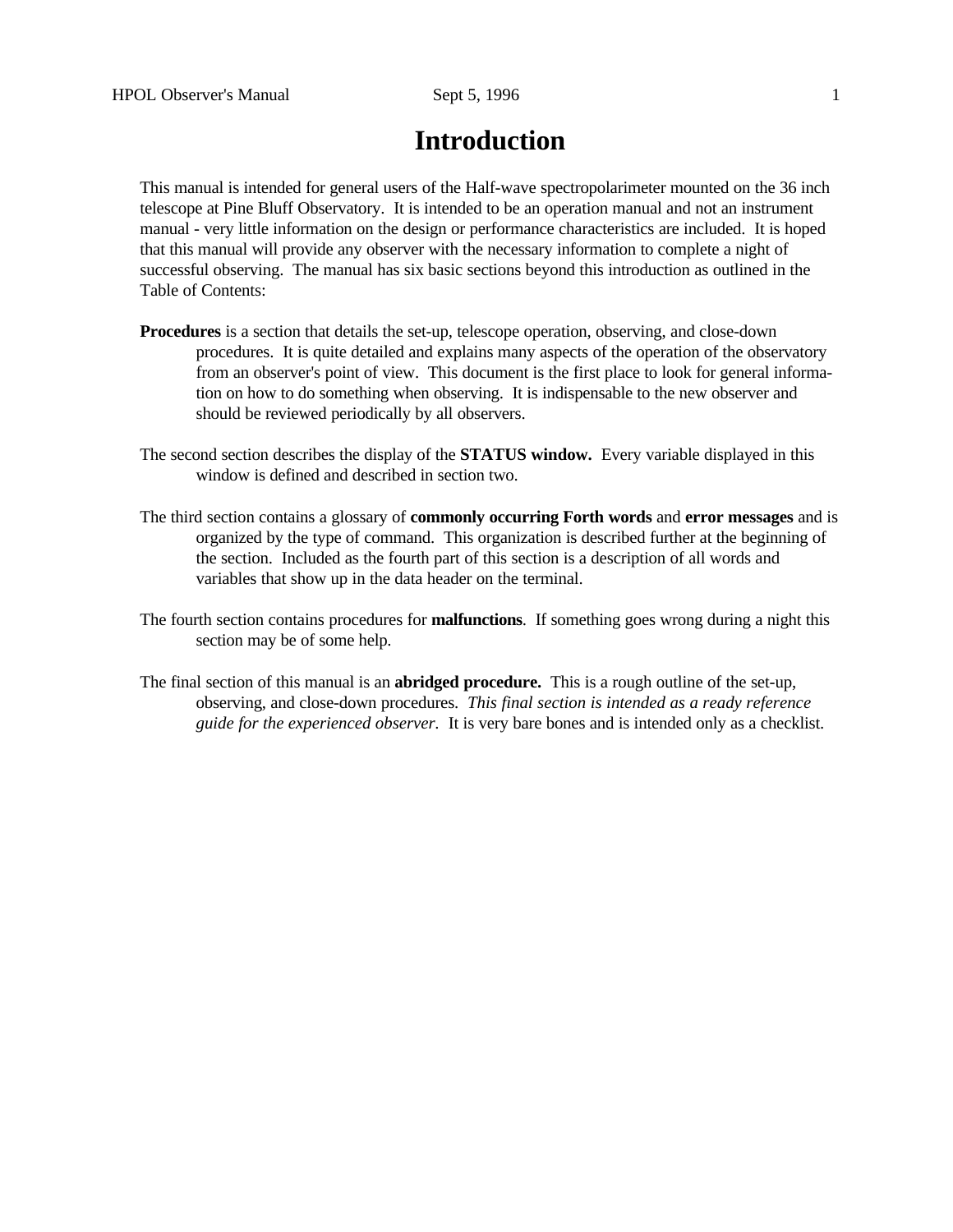# **1. HPOL Observing Procedures**

# **1.1 Setup Procedure**

1. Arrive at about sunset, as it will require some time for preliminary setup and calibration runs. Close and lock the driveway gate after you drive in.

2. Turn the outside door alarm off, if necessary.

3. Turn the basement alarm off.

#### In The Basement

1. Turn on the power strip to the right of the terminal (this turns on the video monitors).

2. Start the observing session: Login to chad. In the XTERM window, enter:

**observe yymmdd** (note the closing "return" is understood for all commands)

This starts the FORTH, STATUS, and CCDVIEW windows. (Hereafter, all commands in the XTERM window will be underlined). It may take up to a minute for all the windows to appear, and it may be necessary to hit "Enter" in the FORTH window to get the "-ok->" prompt. All remaining observing commands are entered after the "-ok->" prompt in the FORTH window. By convention, <yyddmm> is the UT date (the date in Greenwich, England); if you are starting an observing session in the evening, it is tomorrow's date, local time.

3. Load the FORTH software: In the FORTH window, enter

#### **go ccd hpol**

The load takes about 10 seconds, and the name of each module is printed out as it loads.

4. Set up the observing log printer: hit "select" until the select light is off, hit "T.O.F.", line up the platen to just below the page fold, and hit "select" again.

5. Sign into the observer's log book.

On your way to the dome, turn on the red hallway and stair lights, and turn off the outside light on your way to the dome.

#### In The Dome

1. Plug in the beige power strip at the left of the crate to the black extension cord, and turn on the power strip.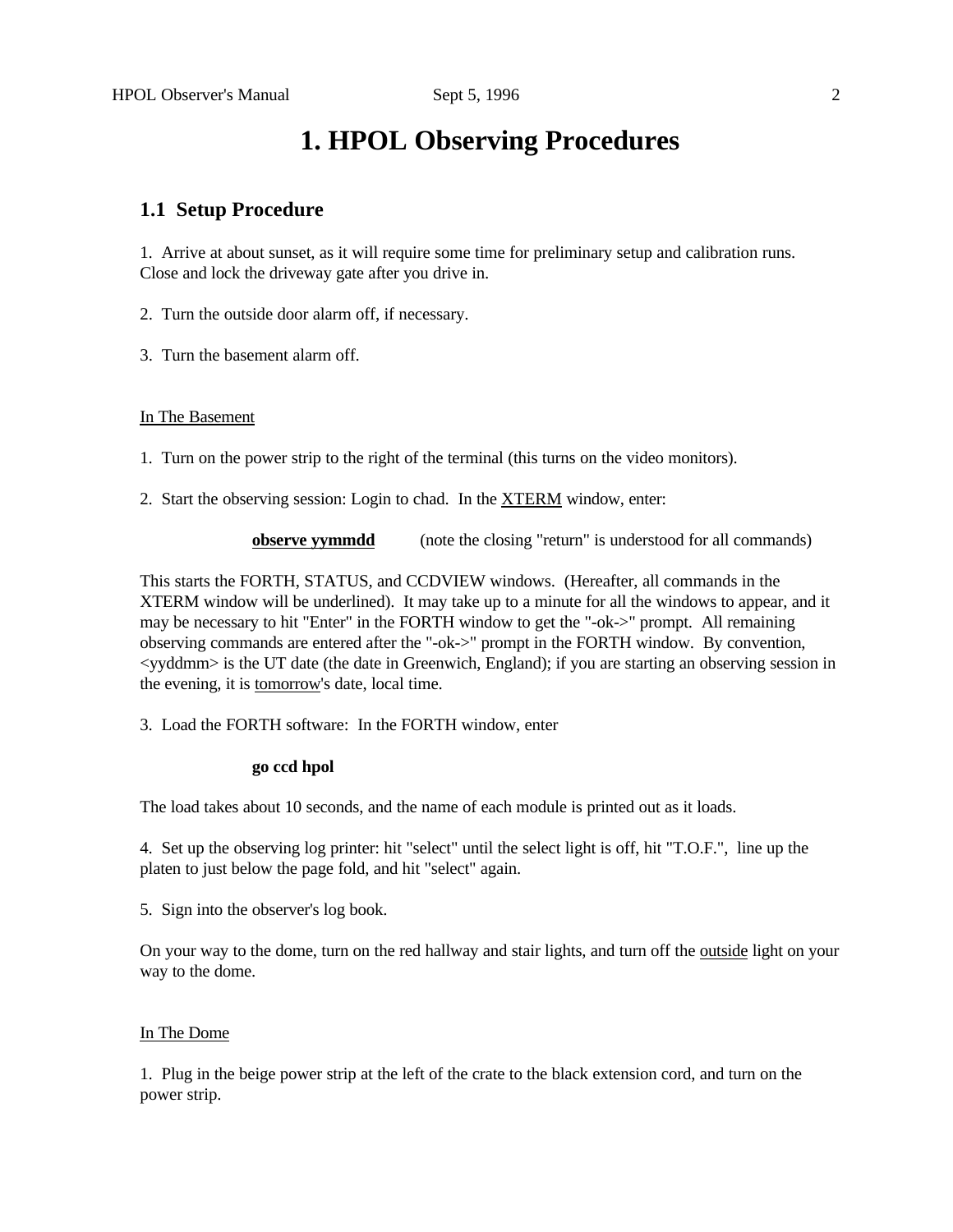2. Center the telescope at the zenith using the paddle and bubble levels (Dec, then RA) and stop it by hitting "STOP" on the telescope control panel.

3. Initialize the FORTH software: In the FORTH window of the dome Xterminal, enter

**init**

The following messages show the progress of the initialization:

| <b>DIRECTORY</b>     |                                                             |                                                                    |
|----------------------|-------------------------------------------------------------|--------------------------------------------------------------------|
|                      | Current working directory:                                  | (should be /data/ <n>/<observer>/<yymmdd>)</yymmdd></observer></n> |
| <b>SESSION</b>       |                                                             | (initializes "blocks.f" header file, if none)                      |
| <b>SOFTWARE</b>      |                                                             | (looks in block 0 of blocks.f for:                                 |
| image                |                                                             | (these are initial values; updated values are                      |
| filter               | $\Omega$                                                    | kept in this block for future init's)                              |
| color                | $\overline{0}$                                              |                                                                    |
| grating              | $\theta$                                                    |                                                                    |
| lampos               | $\boldsymbol{0}$                                            |                                                                    |
| adjtime              | $\theta$                                                    |                                                                    |
| <b>COMM</b>          |                                                             | (serial devices, including telescope)                              |
| <b>STATUS PAGE</b>   |                                                             | (writes skeleton to DISPLAY window)                                |
| PRINTER LOG          |                                                             |                                                                    |
|                      | Current Printer log header:                                 |                                                                    |
|                      | Enter new header $(CR = keep)$ :                            | (enter new name and date for printer log, or CR)                   |
| <b>CCD</b>           |                                                             |                                                                    |
| <b>SPECTROGRAPH</b>  |                                                             |                                                                    |
|                      | Loading spectrometer parameters for PBO, survey grating set |                                                                    |
| <b>GRAPHICS</b>      |                                                             | (clears STATUS (Tek) spectrum display)                             |
| <b>MECHANISMS</b>    |                                                             | (waveplate, lamp, grating, color filter)                           |
| <b>TELESCOPE</b>     |                                                             | (connects to TC12 telescope controller)                            |
| <b>START DISPLAY</b> |                                                             | (starts once/2 secs STATUS display)                                |
|                      |                                                             |                                                                    |

Most hardware problems will show up during the init step; go to Malfunction section for a description of error messages and recoveries.

4. On the instrument: First check on the STATUS window that TEC baseplate temperature is between -5 and -20 degrees; this indicates that the refrigerator is running. If so, turn on the Thermo-Electric Cooler (TEC) power by pulling the toggle switch on the bottom of the CCD controller all the way out (two clicks towards you). The CCD temperature on the STATUS display should immediately start dropping.

5. Initialize the time and the telescope controller. Check that the telescope is still at the zenith, then enter:

# **sclk**

This command requires that the telescope be at the zenith (to within the accuracy of the bubble levels) and initializes the controller accordingly. The command will not have to be reentered unless you power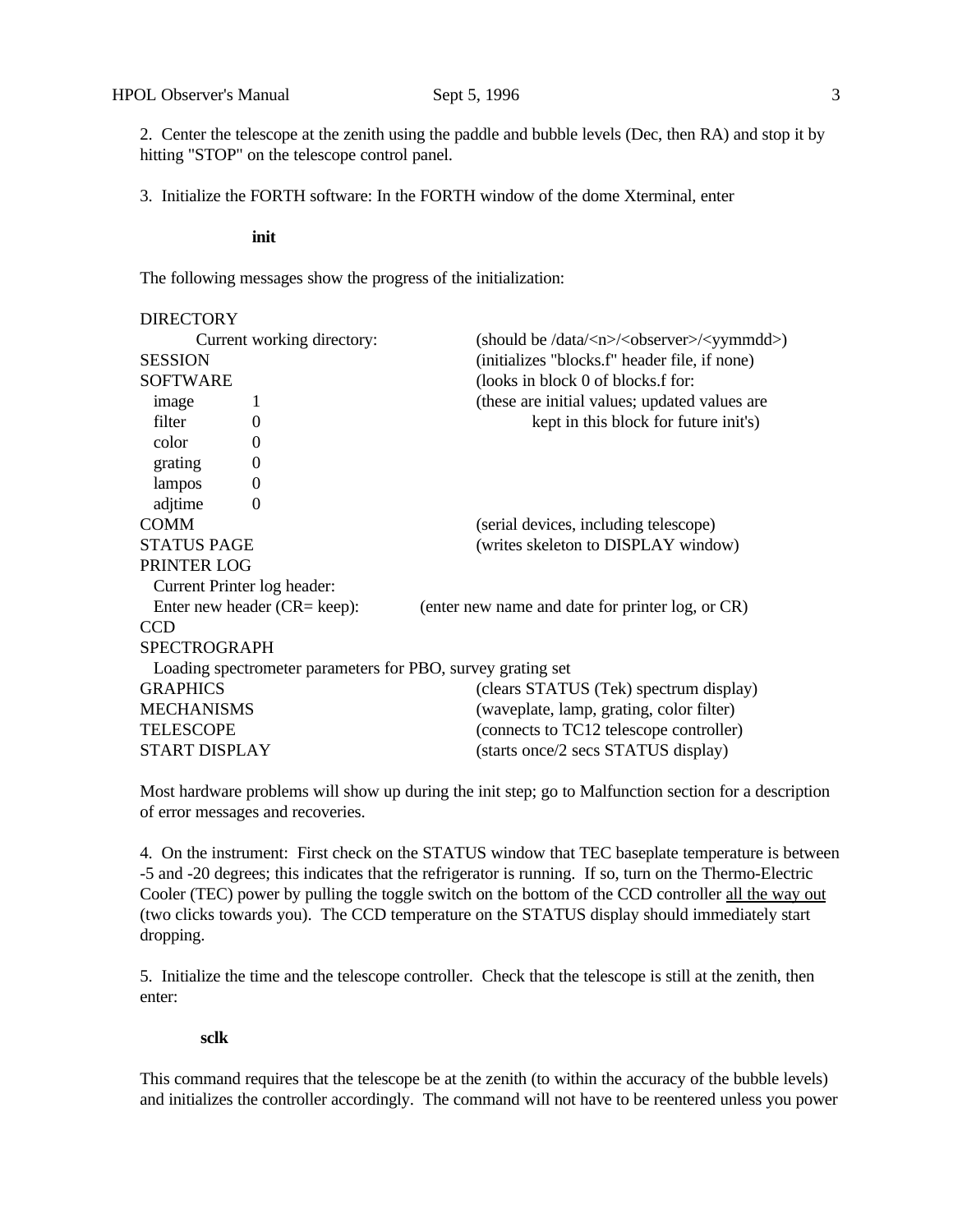down the telescope controller. Therefore if you need to reload, you DO NOT need to do another **sclk.**

The Universal Time is obtained from the computer and updated using the NIST (National Institute of Standards and Technology) clock in Washington DC via the network. If the network does not respond, you will be asked to enter the UT date in the format yy.mmdd and the UT time in the format hh.mmss. If the UT clock is greater than 0 (*i.e.* 01 25 34) then enter tomorrow's date. If the UT clock is less than 0 (*i.e.* 23 05 25) then enter today's date. A message will give the resulting NIST time offset (called "adjtime"); it should be a small number of seconds.

Note: sometimes you will get a "NIST time not available" when chad has recently rebooted and the network has not properly established its "gateway". This may be fixed by typing

#### **nistroute**

in the XTERM (Unix) window. Now try sclk again.

6. Open Dome, remove grounding clamps, and turn the dome power on.

7. Remove mirror covers, starting with the secondary mirror cover (do this after opening dome slit as snow or other substance may be on dome). Leave the primary baffle cover on, to keep stray light from entering the instrument during the dark calibration.

- 8. Turn on the reticle light of the 8 inch finder.
- 9. Open the spectrograph grating cover by pushing the slide in.
- 10. Turn off the dome lights.

11. When the CCD has cooled off and stabilized (about 20 min after turning on TEC; CCD temp should be  $\langle -50^{\circ} \text{ C} \rangle$ , perform "bias" (amplifier offset) and dark calibrations by

#### **ccddark**

Enter "ccddark" as object name. Datataking will commence immediately: four very short exposures (biases") followed by four long (40-second) dark count exposures. (See §1.3.5).

12. Remove primary mirror baffle cover.

13. Telescope pointing is pretty good, but it is recommended that you locate a bright star such as a flux standard or one of the bright finder stars so that you can be sure of the pointing and fine tune it. See telescope operations below for details. For instance, a list of bright stars in the user star catalogue may be brought up by

#### **usrsearch** (pattern: bright)

Choose a star near the zenith and enter

**usrslew**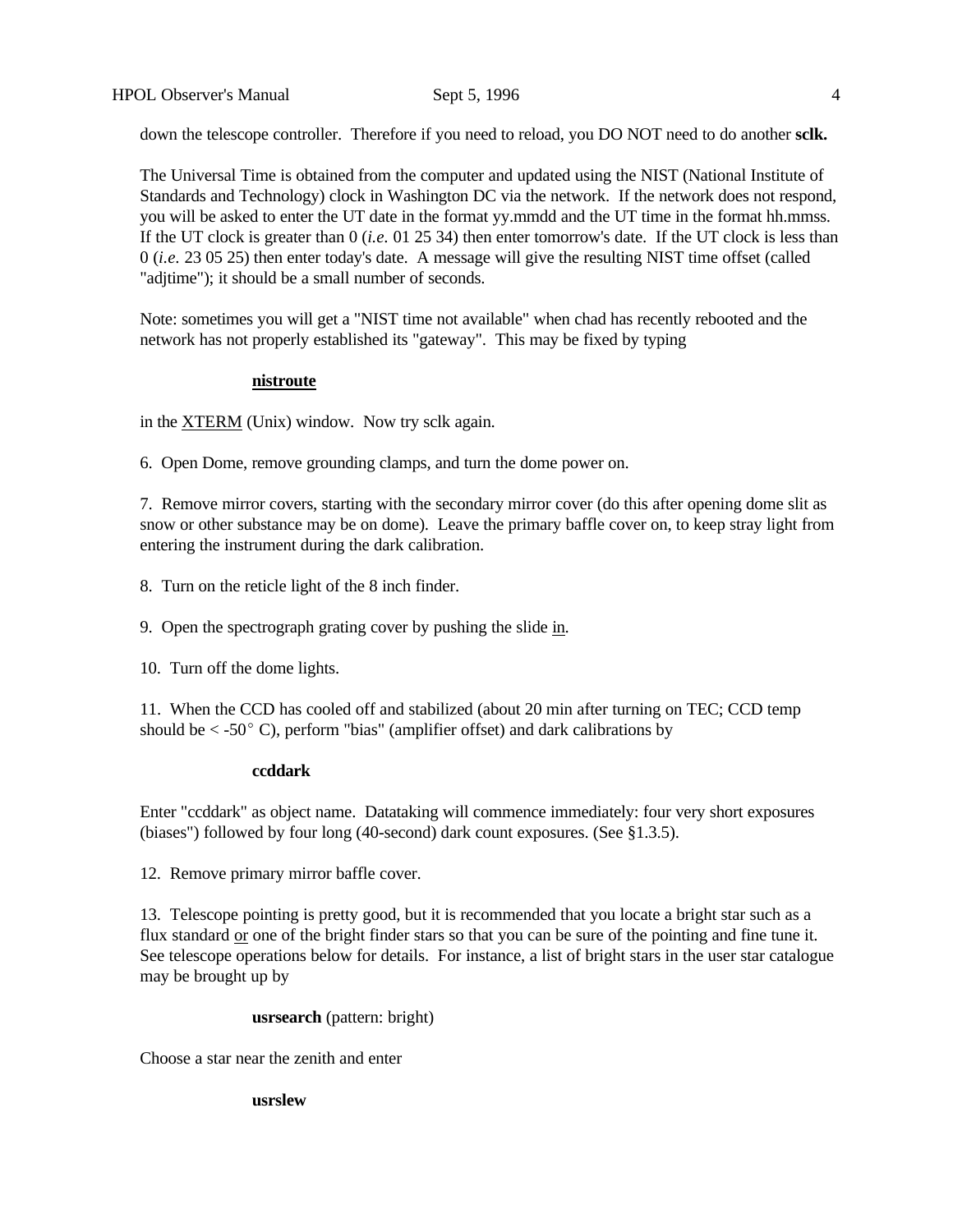and the star name to slew the telescope there. After you have placed the bright star at the center of the slit-camera field of view enter the command:

# **urthere**

This instructs the telescope controller to adopt the input coordinates that it has read in as corresponding to the current telescope position.

14. Focus the telescope. This is best done on your first object of the night. The focus controls are found on the NW or NE corners of the telescope - either set will work. The controls are the blue and yellow buttons marked UP and DOWN. Put the star very near the slit and use the buttons to focus the image to as close to a point as is possible.

# **1.2 Telescope controls**



**Figure 1**. PBO 36 inch telescope coordinates and limits.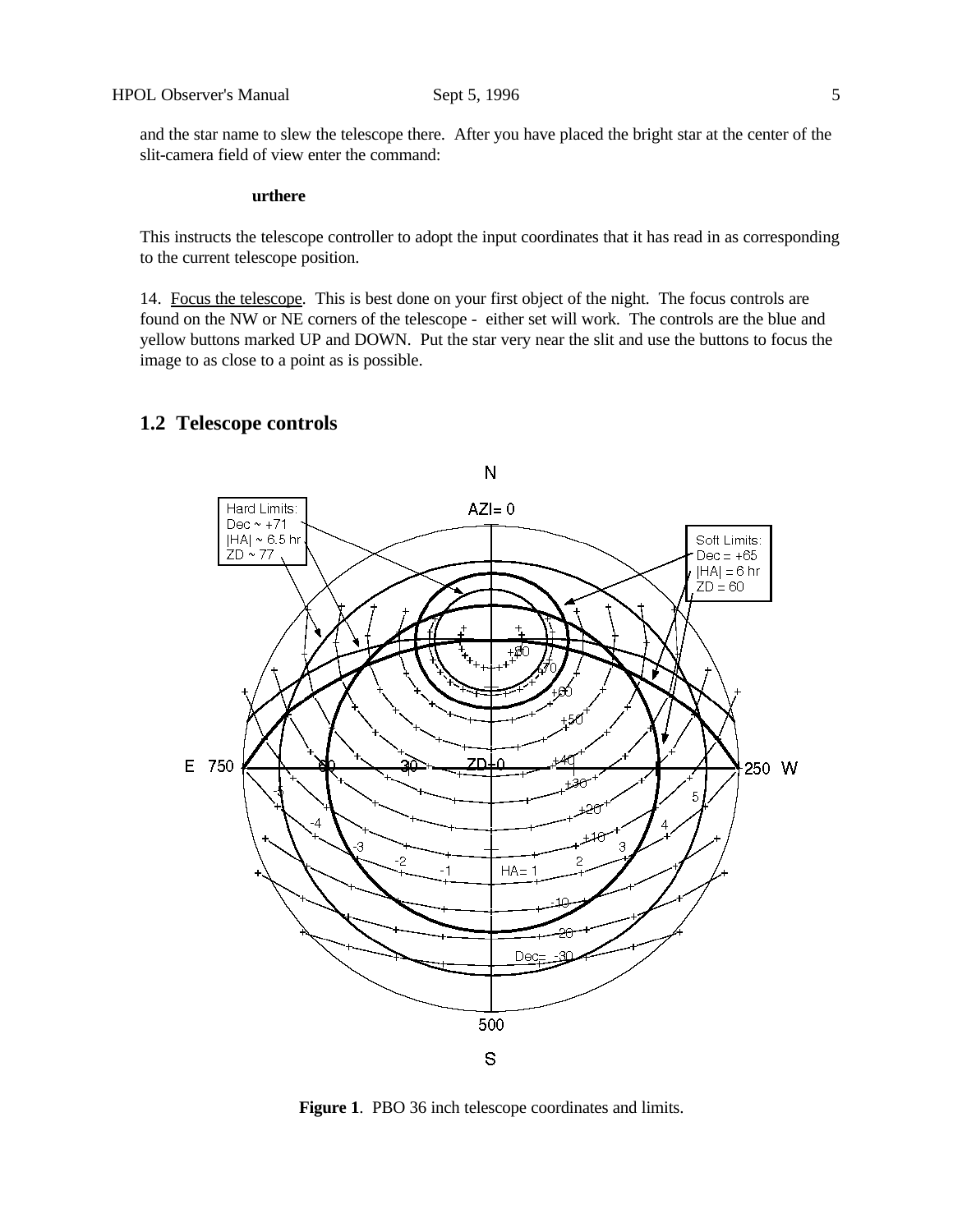See the Figure 1 for a diagram of the coordinate system and telescope motion limits described in this section:

Observers horizon coordinates:

Zenith Distance: angle measured in degrees down from the zenith  $(90 = horizon)$ Azimuth (dome units): angular compass pointing, measured from North through West. North  $= 0$ ; West =  $250$ ; South =  $500$ .

Celestial Coordinates:

Declination: Celestial latitude, or angle from the projection of the Earth's equator  $(+90 =$  North Celestial Pole).

- Right Ascension: Celestial longitude, or angle measured east from the position of the sun on the vernal equinox. Measured in time units 0 - 24 hr.
- Hour Angle: = Local Sidereal Time Right Ascension. The angle (in time units) of an object from the local meridian.

# **1.2.1 Slewing**

## **WARNING:**

*ALL computer slews are to be done only while an observer is IN the dome. This rule shall NOT be transgressed.*

It is good practice to hold the paddle during all slews so that the slew may be aborted if necessary. (See §4.2.1)

The telescope can be instructed by the following commands to go anywhere you would like, within the "software limits"

> Zenith distance < 60 degrees  $-6$  hr  $<$  Hour Angle  $<$   $+6$  hr Declination  $< 65$  degrees

(See "Manual Acquisition" below for slewing beyond these limits)

- **stow** tells the computer to stow the telescope at the zenith. Always check the STATUS window to be sure it is exactly there, if it isn't then reenter the command. The last portion of this command (FINE MOTION..) may take several minutes: observe the STATUS display to see the Hour Angle count up to 0.
- **urthere** instructs the controller to adopt the celestial coordinates (RA, Dec) that it has been given as the correct ones for the current telescope position. Be sure you are tracking and have the correct star centered when this command is entered as it resets the pointing! It is not to be used after a stow, since the zenith does not have a fixed celestial coordinate.
- **manslew** lets you enter coordinates at the terminal. These coordinates are not saved and must be reentered if you want to return to the object. The program prompts you for RA (hh.mmsss), Dec (ddd.mmss), and the Equinox year of the coordinates. This is not to be confused with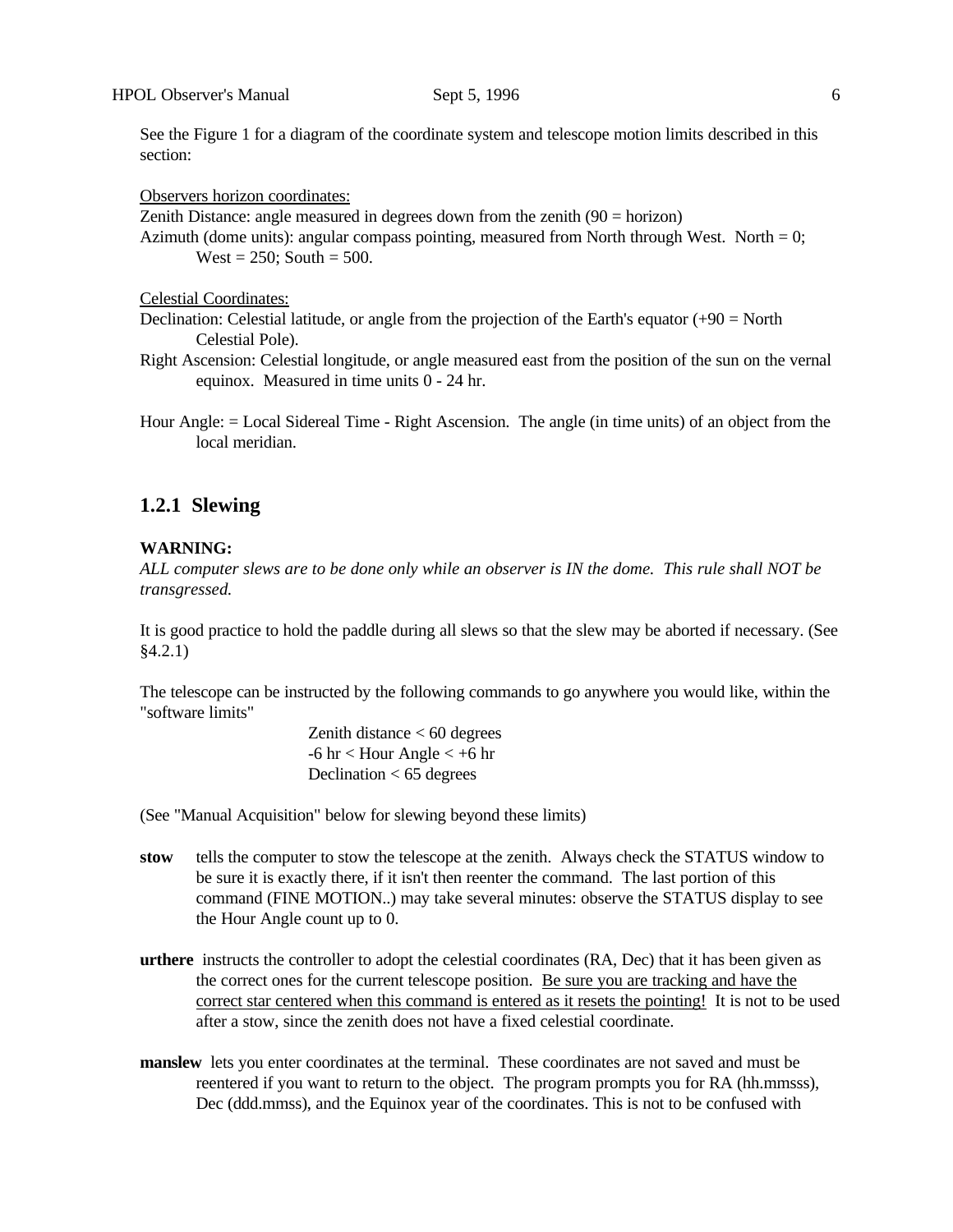"manual acquisition" described below, which is not performed by the computer.

**usrslew** reads the coordinates from a stored star catalog. The user catalog is maintained to include stars in current observing programs. A sample catalog entry is

| Name                                                      | HD | $SAO$ $RA(2000)$ $Dec(2000)$ $V$ $ID$ Type Sp |  |  |  |
|-----------------------------------------------------------|----|-----------------------------------------------|--|--|--|
|                                                           |    |                                               |  |  |  |
| Zet-Peg 214923 108103 22.41274 10.4953 3.4 0610 Unpol B8V |    |                                               |  |  |  |

**usrslew** asks for the desired star name, which adheres to the naming rules of the HPOL observation summary. Coordinates are in the hh.mmsss format used on the STATUS window. A hard copy of the current user catalogue is kept in the manual binder at the observing station.

An on-line search of the user catalog may be made with the command

**usrsearch** lets you enter a search pattern, and lists up to 32 entries in usrcat.dat containing the pattern. This is especially useful for seeing a list of stars of the same type. For instance, the command **usrsearch** with pattern = "unpol" will produce a list that contains Zet-Peg. All user catalog searches are case-insensitive. Some common entry types are in the user catalog are:

| Be            | Be star program                           |
|---------------|-------------------------------------------|
| <b>Bright</b> | Bright stars for telescope initialization |
| $Flx-St$      | Flux standards                            |
| <b>ISM</b>    | Interstellar polarization probes          |
| IntBin        | Interacting binaries                      |
|               | Jacoby Spectral atlas stars               |
| <b>LRV</b>    | <b>Luminous Red Variables</b>             |
| Pol-St        | Polarized standards                       |
| Unpol         | Unpolarized standards                     |
| <b>WR</b>     | <b>Wolf-Rayet stars</b>                   |

Finally, if a star is not in the user catalogue but is in the SAO catalog (250,000 stars down to about magnitude 10), one may slew the telescope there via

**saoslew** This asks for the SAO number and looks up the coordinates in the on-line SAO catalog.

With any of the slew-to-coordinate commands, the program computes the apparent coordinates of the desired star after correction for coordinate precession, aberration of light by the earth's motion, flexure of the telescope, and refraction by the atmosphere. It then checks the predicted zenith distance, declination, and hour angle against the software limits described above, and if these pass, requests confirmation from the observer. It then slews the telescope there. The observer should observe closely the motion of the telescope to see that some mechanical disaster is not immanent (see "Runaway Telescope" procedure, §4.2.1 below).

#### **Paddle Operation:**

Once at the approximate star position, go to the 8" finder telescope to verify the star field and center the star in the slit. The telescope may be moved at two speeds with the handpaddle, SET (slow) and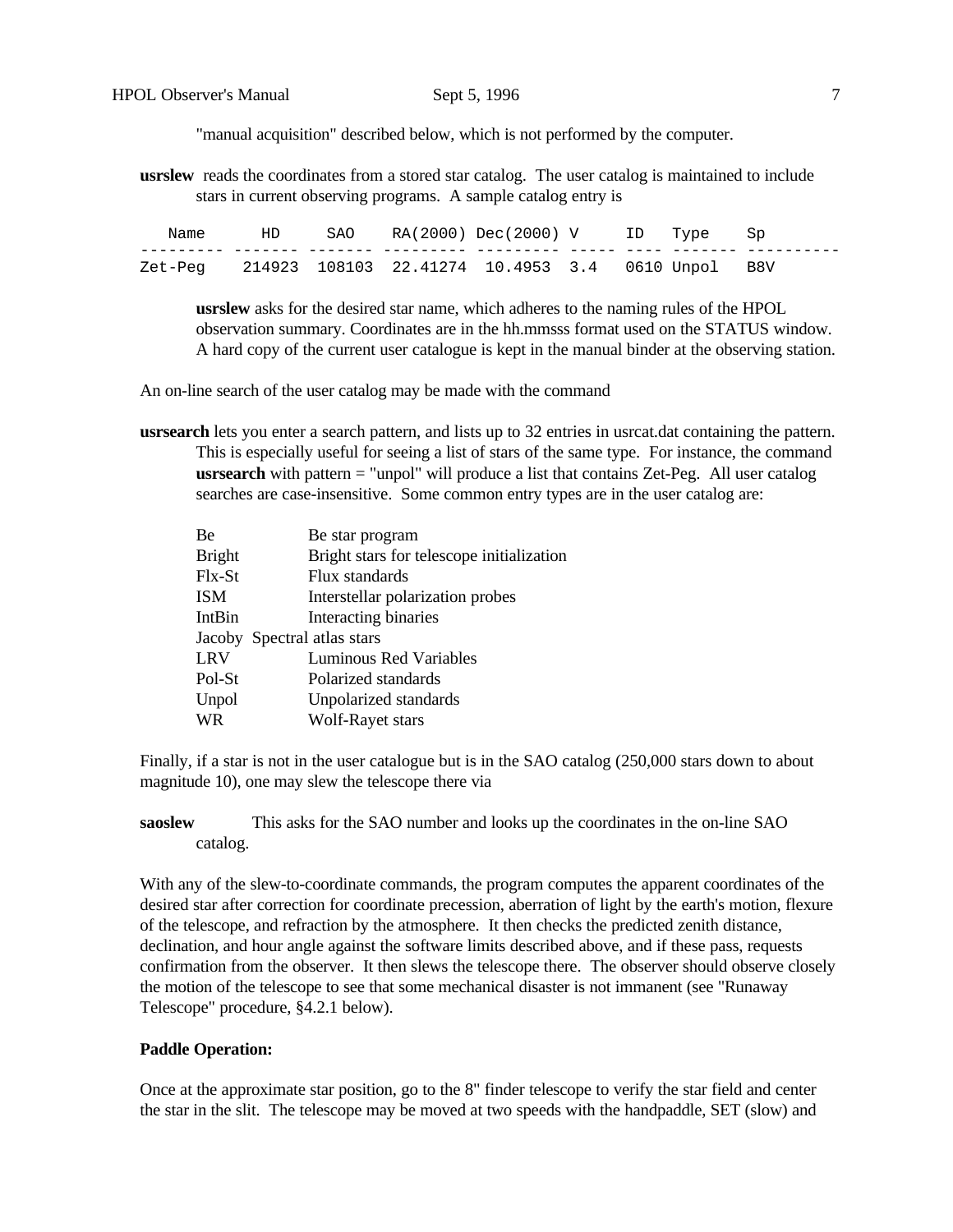GUIDE (very slow). There are paddles in the dome and in the basement, both with a SET/GUIDE switch. To move the telescope at the SET rate with the paddle, **BOTH** paddles must be in the S (set) position. It is best to put the basement paddle in SET whenever you go from the basement to the dome to slew the telescope. Note that the telescope will go into track mode any time a paddle button is released; if you need the telescope to be stopped, hit the STOP button on the console.

# **1.2.2 Manual Acquisition**

If you want to observe an object whose Zenith Distance  $(ZD)$  is more than  $60^{\circ}$ , whose Declination (DEC) is more than about  $65^{\circ}$  N, or whose Hour Angle (HA) is more than  $\pm 6$  hours, the telescope will not automatically slew to these coordinates, as a safety measure against mechanical damage. However, it is possible to slew slightly farther by hand, up to the following "hard limits", which signal immanent damage as noted:

| Zenith distance $< 77^{\circ}$                            | (mirror cell, cables)         |
|-----------------------------------------------------------|-------------------------------|
| $-6.5$ hr $\langle$ Hour Angle $\langle +6.5$ hr (cables) |                               |
| Declination $< 71$ °                                      | (spectrograph-pier collision) |

In addition, it is possible to track an object you are observing past either the ZD or HA soft limits, although this is discouraged. Whenever you are in the area between the soft and hard limits, you should be extra aware of the telescope position. The ZD and Dec limits are protected by microswitches which disable the telescope (requiring embarrassing help from the resident to back off of), and the HA hard limit is not currently protected.

In order to perform a manual acquisition in this area, the following procedure can be used.

## **\*Please read these instructions** *completely* **before proceeding!\***

**NOTE:** Especially when doing a manual acquisition, you must be in the dome and aware of the telescope position at all times! You are exceeding the normal operating limits of the telescope, so extra caution is required.

1. Enter the star's coordinates normally, using one of the **slew** commands. This causes the software to compute the precession and refraction corrections to the coordinates and produces the corrected apparent coordinates that you need to use to find the star. The command will then exit with the message that the star is beyond some limit.

2. There are now two ways to proceed, depending on your confidence level:

a) Slew manually using the direction keys on the control panel:

For example, entering S 9 on the console will cause the telescope to slew rapidly to the south. To stop the telescope motion, hit the STOP button and then the TRACK button. This will stop the telescope motion and start it tracking at the current position. Numbers smaller than 9 will slew at slower rates. **CAUTION:** Since the telescope will be moving rapidly if you use setting 9, **you must be very sure of what you are doing before starting the slew** and **watch carefully during the slew**. Overshooting toward the horizon or the fork can potentially cause damage to the telescope or the detector! Use a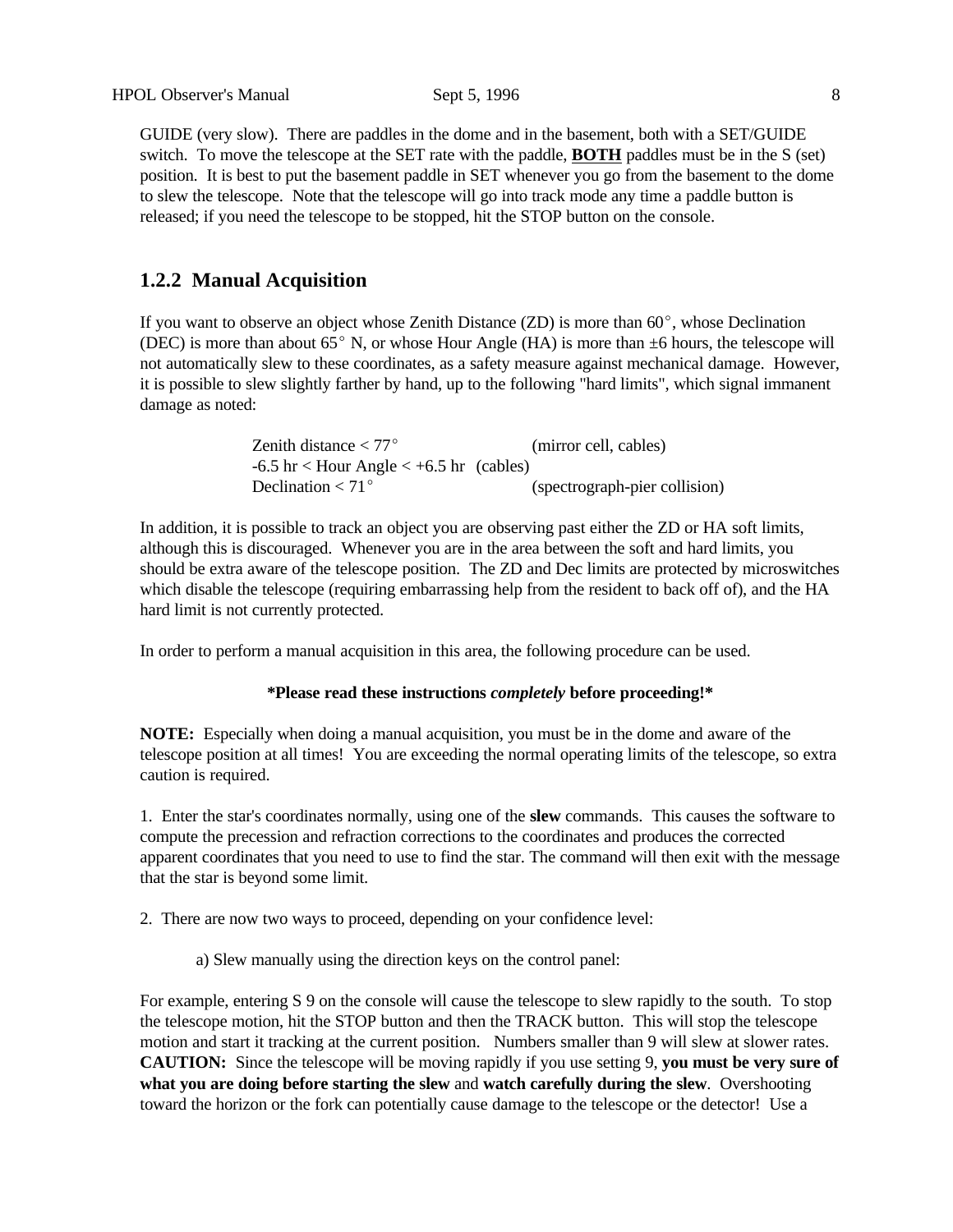slower rate  $(7 \text{ or } 8)$  if you are concerned about speed.

b) A more conservative approach, which lets the telescope do most of the work, is to slew the telescope to a position near the star of interest and then to maneuver the telescope the rest of the way manually:

In a **manslew**, enter coordinates close to the desired position, but within the soft limits. The telescope will automatically slew to these coordinates. From this point, you can slew the remaining (small) distance to the desired position of the star of interest using the handpaddle.

3. Once you get the telescope to the position you want, make sure it is tracking; hit the TRACK button on the control panel if you are not sure. At an extreme position it is quite likely the telescope pointing will be slightly off, so use the finder scope to bring the star into the slit in the usual way.

4. Start your observation. Remember that observing at extreme positions requires extra care to monitor the position of the telescope and to make sure that the cables are not caught in bad positions.

5. If you are at a large hour angle (HA) when you finish the observation, be sure to watch the telescope as you slew to the next object. Do not allow the telescope to try to slew under the pole, as the hoses and cables will be damaged. You may have to back the telescope off of its position, *i.e.* to a smaller HA, before slewing if this is a problem.

Once you are back to a more normal position at the next target, you may wish to reset the telescope coordinates with a **urthere**, as tracking at extreme positions sometimes causes slight slipping in the tracking, thus causing the coordinates to be a bit off.

# **1.3 Spectropolarimeter Controls**

This section presents detailed explanations of the HPOL spectropolarimeter operation. Refer to Figure 2 for the optical elements of the instrument. Many HPOL mechanisms are automated and are operable singly by **go<mech>** commands. However, since it is easy to end up in an incorrect configuration in this way, it is usually advised to use the **setup**/ **nextobs** (§1.3.3) high level commands, which position all mechanisms for a particular observation. Use of these commands in the standard observing procedures is summarized in §1.4.

# **1.3.1 Spectrograph Slit, Decker, Slit Camera**



**Figure 2**. HPOL optical diagram.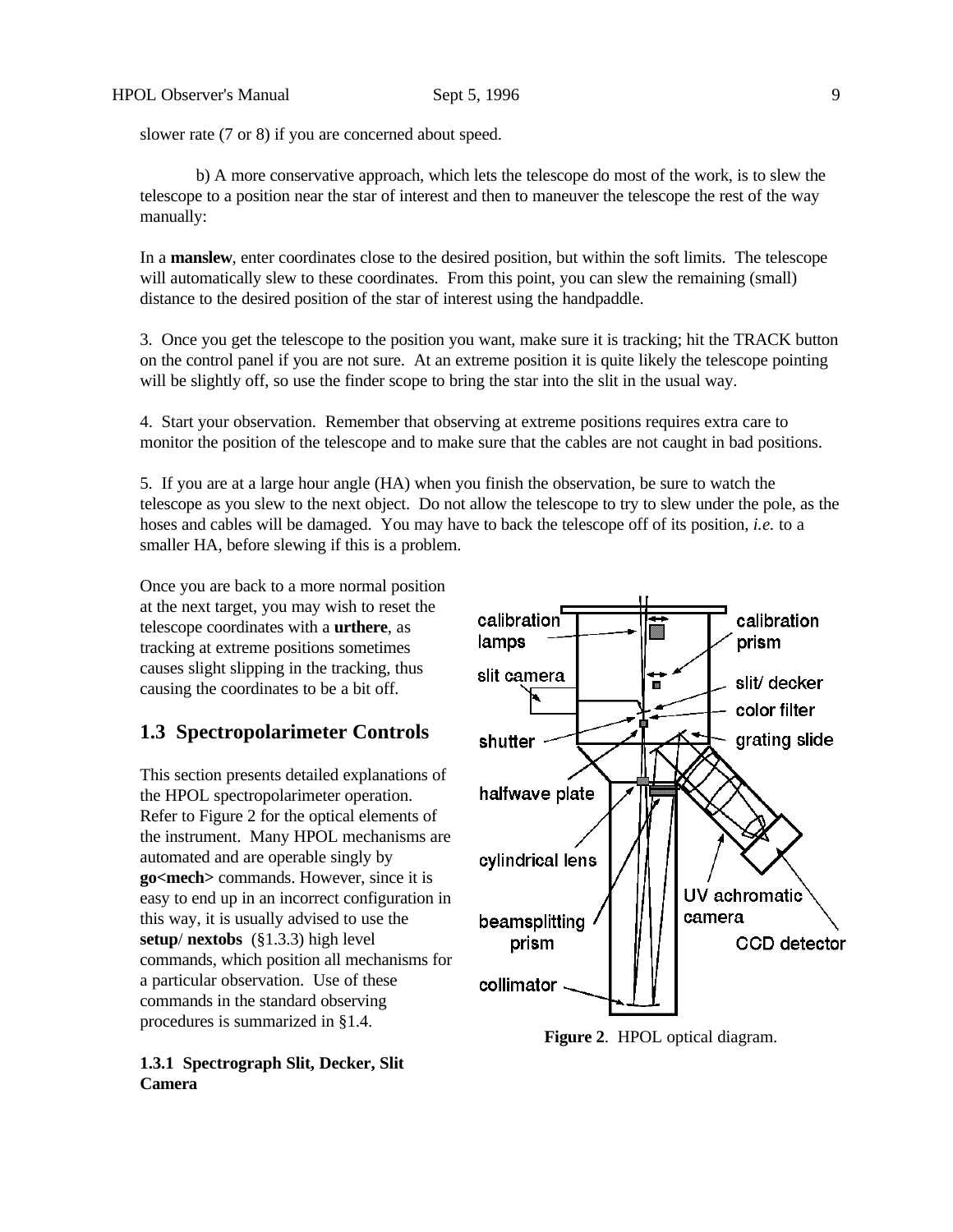

The entrance aperture to the spectropolarimeter is defined by two superposed sliding aluminized plates which are visible in the slit-viewing camera when a calibration lamp is on (see Figure 3 and 4). The "slit" is the horizontal bar: there are 5 slits which may be centered by the knob below and to the right of the camera. The width and position of the slit affect the spectral resolution and the wavelength calibration, respectively. The "decker" is a similar sliding plate with "shoulders" which limit the aperture along the slit. It is controlled by the knob on the left below the camera. Positioning the slit and decker is best done with the flat field lamp on so that you can see the aperture. Be sure that the slit is well-centered and away from the decker "shoulders." If the slit is near a large decker, one may get undesired extra light from the calibration lamps, which may cause saturation.

Standard stellar observations are done with slit 3 (6 arcsec at PBO/ 1.5 arcsec at WIYN) and decker 5 (the double-aperture 12/ 3 arcsec position). Special stellar or nebular observations may specify a different combination. The calibrations should always be done with the same slit/decker configuration as the observation. One should take special care not to move the slit during an observation / calibration, since this will alter the wavelength calibration. In the standard observation using the double-aperture decker, the star is place alternately on the right (aperture 0) and left (aperture 1) so that spectra are obtained of the star and sky background in each aperture.

A video CCD camera views the light reflected off the top of the slit/ decker combination for acquisition and guiding during an exposure. The camera has a sensitivity range of about 12 magnitudes (100,000×) which is adjusted by shuttering the camera electronically (low sensitivity mode, used for very bright objects), varying the video gain (medium brightness), and, finally, increasing the exposure time up to several seconds. This is controlled by a FORTH command:

**m. slitmag**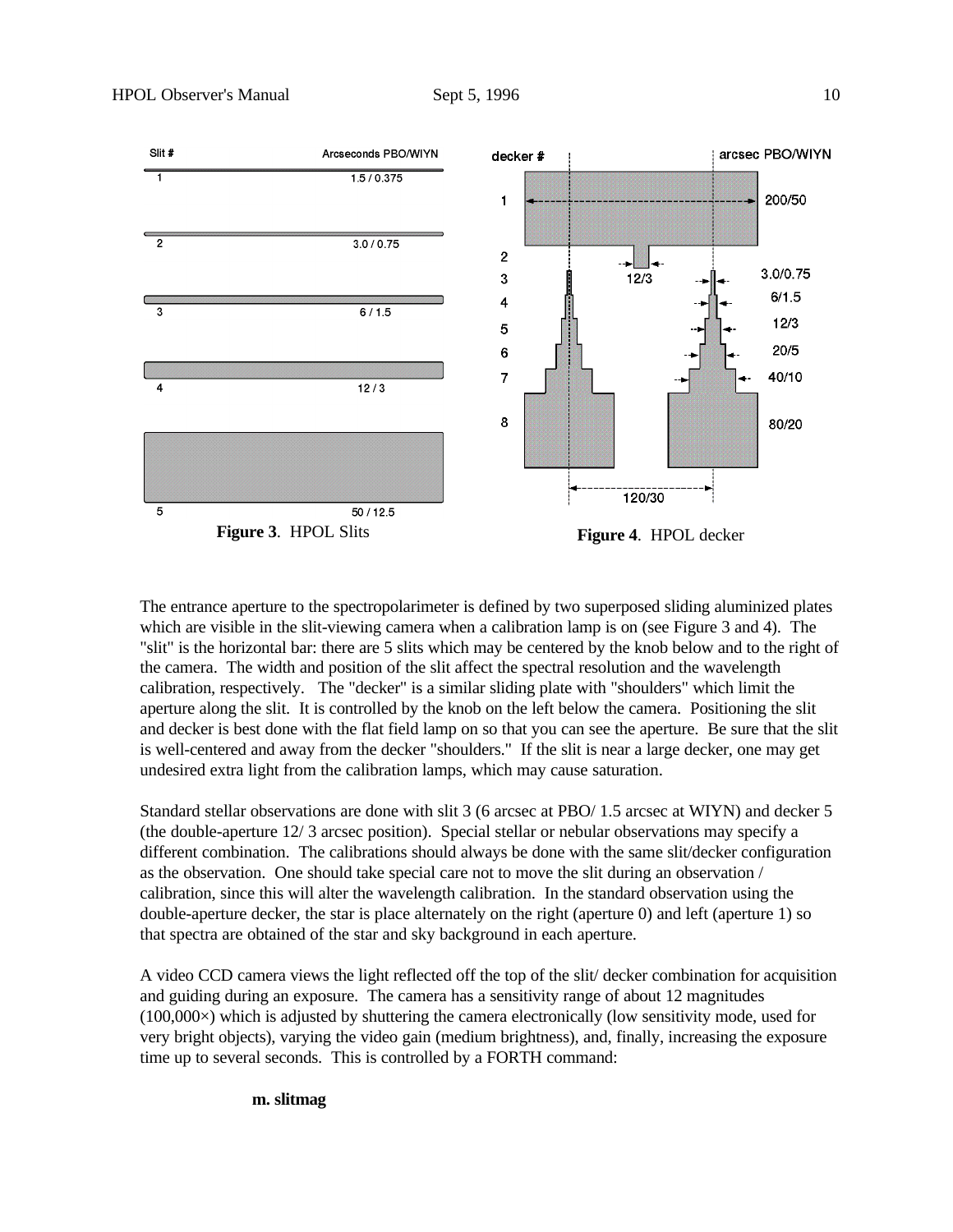where "m." is the V magnitude of the object to be viewed. The magnitude must contain a decimal point (i.e. 7.6 slitmag or 7. slitmag). The current magnitude sensitivity of the slit camera may be seen on the "cammag" line of the STATUS display (§2).

# **1.3.2 Spectrograph halfwave filter, grating slide, and color filter**

The polarimetric modulation is accomplished by a rotating waveplate, which is positioned at eight standard angles (0-7) separated by  $11.25^{\circ}$  in the sequence 0, 4, 2, 6, 1, 5, 3, 7 for a full polarimetric observation. Each pair of filter positions (eg 0, 4, corresponding to angle  $0^{\circ}$  and 45°) is obtained in a block referred to as a "filter-pair", and yields one component of the polarization. A filter-pair observation and its sky background obtained through each aperture is referred to as a "**dopol**". This is the basic polarimetric observing command. The halfwave filter is rarely moved by itself, but when this is necessary, the command is

<n> **gofil** (n is the desired halfwave filter position 0-7)

The spectrum is dispersed by one of two gratings which are mounted on a slide. One covers the spectrum from 3000 - 6200  $\AA$ , and is referred to as the blue grating; the other, the "red" grating, covers 6100 - 10500 Å. The observing plan usually calls for observations with both gratings to cover the full visible spectrum, but this is not required; each grating observation stands on its own. The grating is usually moved via the **nextobs** high-level observation setup command, but it can be moved on its own by

$$
\langle n \rangle \text{ gograf} \qquad (n = 0-1)
$$

To eliminate unwanted diffracted or scattered light from the grating, three color filters on a slide are located just above the polarimeter waveplate. This must be positioned in particular combinations with

the grating to obtain useful data, so in order to avoid incorrect configuration, one usually counts on the **nextobs** command to position the color filter. However, it too can be moved on its own by

 $\langle n \rangle$  **goclr** (n = 0 -2)

| Table 1. Gratings and Filters |                       |  |  |
|-------------------------------|-----------------------|--|--|
| Grating                       | <b>Color Filter</b>   |  |  |
| 0 Blue                        | 0 IR Block<br>1 Clear |  |  |
| 1 Red                         | 2 Red                 |  |  |

The grating/color filter combinations are listed in Table 1. Use of  $\equiv$ the IR-block is called for on blue observations of specific objects

(usually very red ones) in the observing program. Additional

calibrations as noted below are required if a program star observation with IR-block filter is planned.

The positions of these mechanism may be seen as "HWAV" "GRAT", and "CLR" on the STATUS display (§2).

# **1.3.3 High-Level Commands: "setup" and "nextobs"**

These commands are provided to ensure all the mechanisms are correctly placed for a planned observation. A data file "usrsetup.dat" is maintained by the target "hitlist" manager to contain the planned configuration for each object on the hitlist. To call up the configuration for an object, type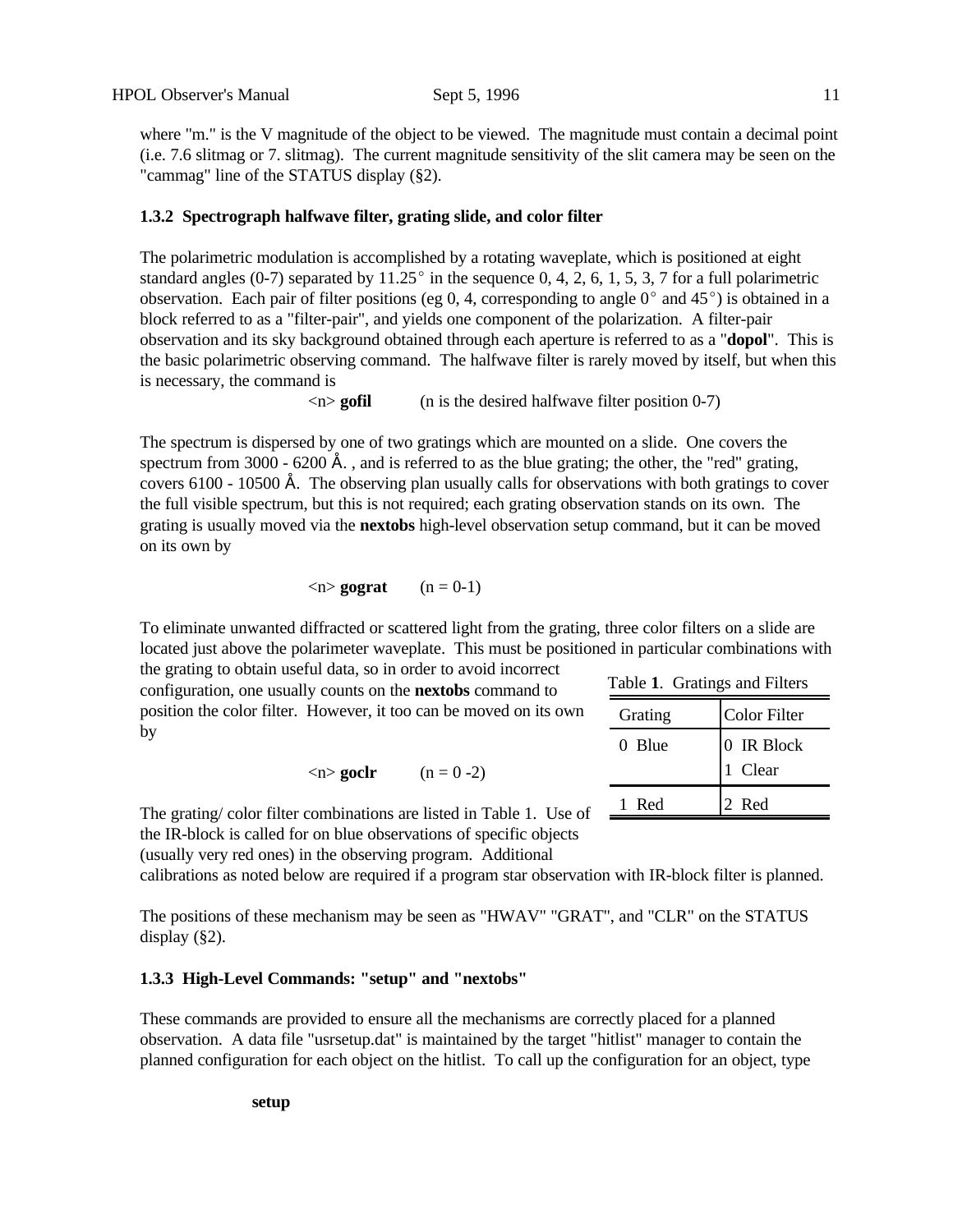and respond with the object name (same spelling as in "usrslew"). This will load in all planned observations for this object and their configurations. For instance:

-ok->setup

ENTER STAR NAME: zet-peg

|             | Name                                     | Type                                   | Cmd                                      | Grat             | Mag         | Clr              |
|-------------|------------------------------------------|----------------------------------------|------------------------------------------|------------------|-------------|------------------|
| 2<br>3<br>4 | Zet-Peg<br>Zet-Peg<br>Zet-Peg<br>Zet-Peg | Unpol<br>Unpol<br>$Flx-St$<br>$Flx-St$ | 4 dopol<br>4 dopol<br>2 dorun<br>2 dorun | $\left( \right)$ | 4<br>4<br>4 | 2<br>1<br>2<br>1 |
| 5           | Zet-Peg                                  | $Flx-St$                               | 2 dorun                                  |                  | Δ           | O                |

OK?  $\langle y/n \rangle y$ 

This loads in five planned observations for Zet-Peg, two polarimetric runs (4 dopol) with Zet-Peg as an unpolarized standard using red grating / red filter, and blue grating/ clear filter, and three (2 dorun) as flux standard using red grating/ red filter, blue grating/ clear filter, and blue grating/ IR-block filter. All are to be run with detector exposure times appropriate for a 4th magnitude normal star (see below). It is important to remember that this command does not actually position the mechanisms, it only clears all displays and buffers (the spectrum window will clear) and defines new observations 1-5 according to the usrsetup file.

To actually start one of the defined observations, type

#### **nextobs**

and answer with the desired observation number (or take the computer's guess that you want the next one). For instance:

| -ok->nextobs |                 |      |                                                         |              |  |
|--------------|-----------------|------|---------------------------------------------------------|--------------|--|
|              |                 |      | NEXT OBSERVATION NUMBER: 1 (ENTER CR=OK, OR NEW NUMBER) |              |  |
|              | Name            | Type | Cmd                                                     | Grat Maq Clr |  |
|              | 1 Zet-Peg Unpol |      | 4 dopol 1 4                                             |              |  |

This will position all mechanisms for observation 1 of Zet-Peg and start the 4 dopol.

# **1.3.4 Flat Field and Wavelength Calibrations**

The "flat field" calibration is an observation of a tungsten lamp (continuous spectrum) which serves to define the relative pixel-to-pixel sensitivity of the detector and the position of the spectrum in the image. The wavelength calibration is an observation of a mercury-argon (Hg-Ar) "penray" gas discharge lamp whose spectrum consists entirely of narrow emission lines of known wavelength. It is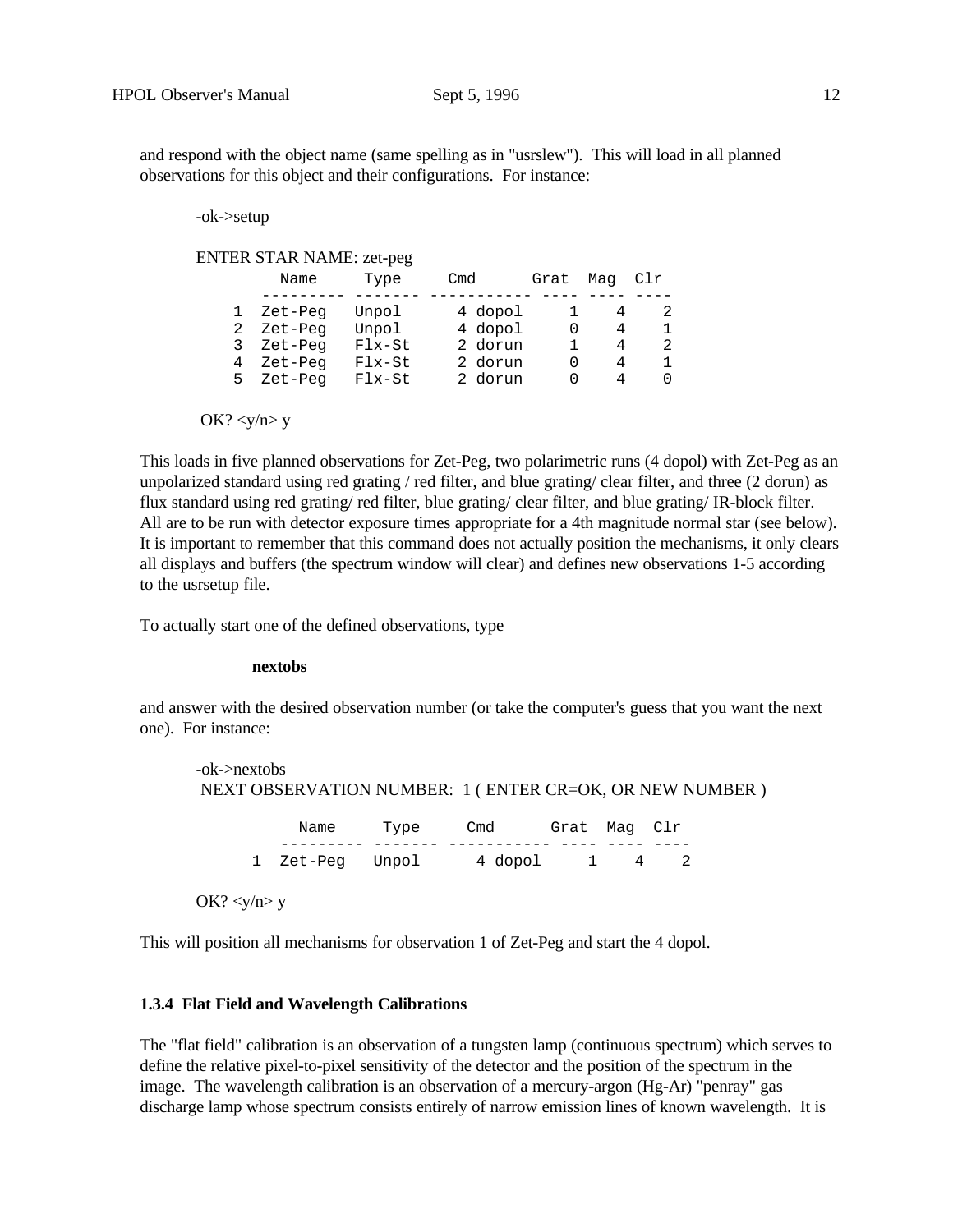used to define the relationship between detector pixel number and wavelength. All of these can change slightly with time or telescope position due to motions of the slit and grating and flexure of the spectrograph.

*Both flatfield and wavecal calibrations must be done with each observation, without moving the telescope, slit, decker, grating, or color filter.* If you forget the calibrations, the observation may be very difficult to reduce.

The calibration lamps are mounted on a slide above the slit/decker. They may be operated singly by the command

 $\leq$ **n**> **lampon** ( n = 0-2 )

where  $n=0$  turns off the lamps and pulls out the lamp slide, and  $n=1$  and 2 puts in the lamp slide and turns on the flatfield lamp (1) or the wavecal lamp (2). This is useful when one just wants to illuminate the slits to check the slit/decker configuration.

More frequently, the lamps are operated as part of a calibration run using the high-level command

#### **docal**

This command looks at the current observation configuration (you must have done this by hand or with a nextobs!), brings in the lamps, does a standard calibration sequence using both lamps, and removes the lamps. Since the most frequent type of observation set calls for observations on one target with both gratings, so that it is most convenient to do both sets of calibrations between the target observations, docal will do a calibration (flatfield, wavecal) on the current grating, then ask if you wish to go to the other grating, and if so, will go there and do calibrations on the other grating. For technical reasons having to do with warmup of the wavecal lamp, the calibrations on the second grating are done in reverse order (wavecal, flatfield). Note that for the red

wavecal observation, the first few frames may saturate as the lamp warms up; you should be prepared to wait at the "ready?" step until the saturation indication on the STATUS display goes away.

The status of the lamp slide and lamps may be seen on the "LAMP" line of the STATUS display (§2).

#### **1.3.5 Detector Operation**

The CCD detector is operated by taking one or many successive exposures ("images" or "frames") of the same spectrum (this is called a "scan"). A sequence of "scans" may be taken with the star in each aperture (a "run"), or alternating between two halfwave filter positions of a filter pair: The length of each exposure ("FRMTIME") and the number of exposures ("FRAMES") in a scan are set by a parameter called "SPCMAG", which is (more or less) the astronomical magnitude of the star at the wavelengths covered by the

Table **2**. CCD exposure vs SPCMAG

|   | <b>PBO</b> |        |        | <b>WIYN</b> |
|---|------------|--------|--------|-------------|
|   | R/B        | Exp(s) | Frames | R/B         |
|   | $-1/-2$    | .060   | 20     | 2/1         |
|   | $0/ -1$    | .160   | 20     | 3/2         |
|   | 1/0        | .400   | 16     | 4/3         |
|   | 2/1        | 1      | 12     | 5/4         |
|   | 3/2        | 2.5    | 8      | 6/5         |
|   | 4/3        | 6      | 4      | 7/6         |
|   | 5/4        | 16     | 2      | 8/7         |
| ξ | 6/5        | 40     | 1      | 9/8         |
|   | 7/6        | 40     | 1      | 10/9        |
|   | 8/7        | 100    | 1      | 11/10       |
|   | $\geq$     | 100    | 1      | $\rm{>}$    |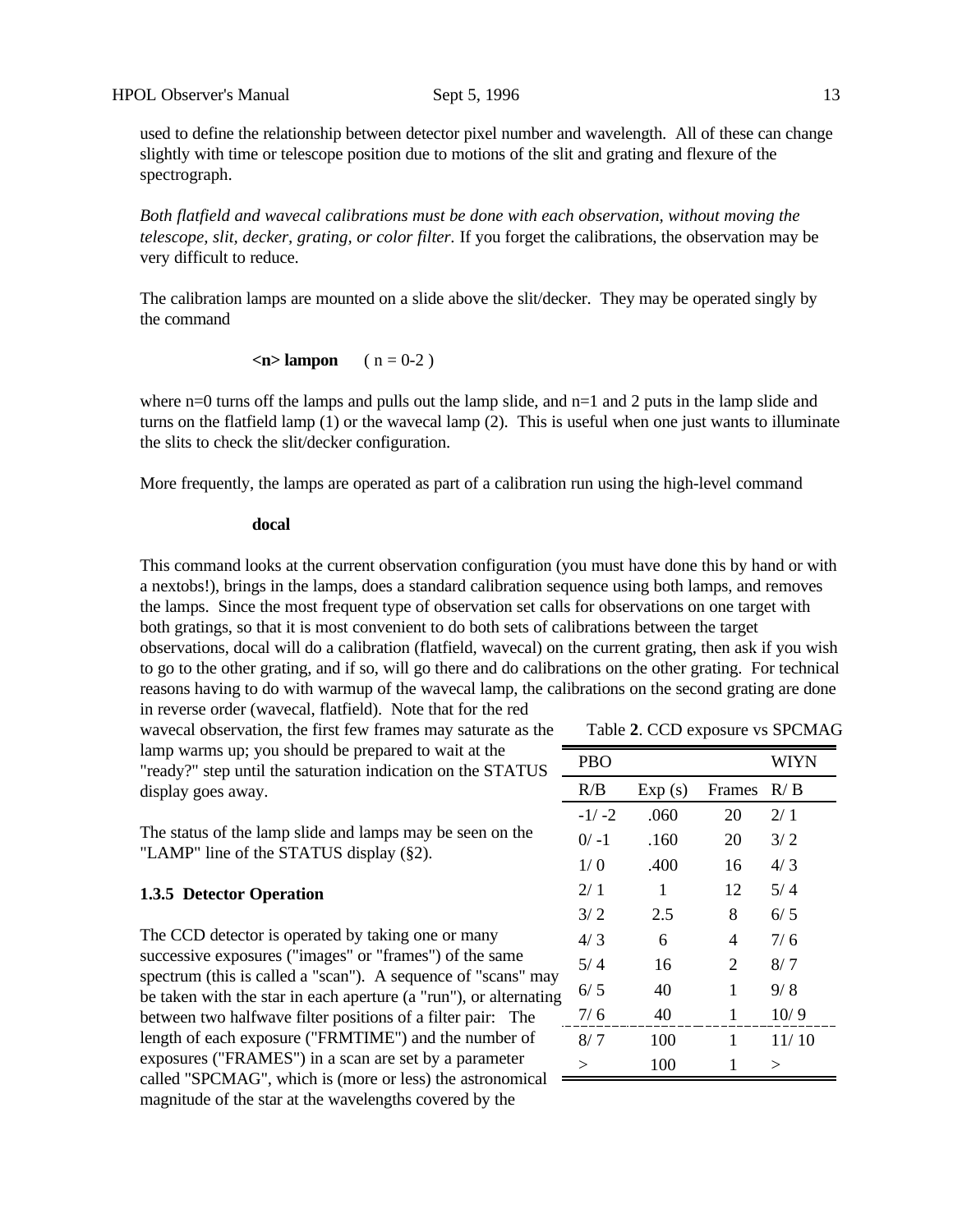current grating. Table 2 gives the current exposure settings for PBO and WIYN for different SPECMAG's on the red and blue gratings ("R/ B"). For exposures of 40 seconds or less (above the dashed line in the table), the exposure is chosen to generate a signal which approaches the maximum signal ("saturation") that may be stored in the CCD, and the number of frames is chosen to take a total of 40 seconds, allowing for an overhead called the "readout time" which is 2 seconds/frame. It is advantageous to obtain the largest possible signal (without saturating) in a CCD frame because there is a minimum noise/frame called the "readout noise", which becomes significant if the signal obtained in one frame is very small. However, for fainter objects, when exposures exceed 40 seconds (below the dashed line), all scans are single 100-second frames, which is the maximum practical exposure for this system. The SPCMAG parameter is set in the setup/ nextobs observing commands based on the usrsetup file, and may be adjusted as described below.

When each of the observing commands runs a sequence of scans, it is done in a standard way by a template, called a "prompt block". A "skeleton" prompt block is shown in Figure 5:

|                            | prompt* ( hpol ccd spectropolarimetry )    |                             |                                     |                                                     |                                 |
|----------------------------|--------------------------------------------|-----------------------------|-------------------------------------|-----------------------------------------------------|---------------------------------|
| @IMAGE                     | 0                                          | @FRAME                      |                                     | @FILTER                                             | 0                               |
| @RA<br>@GRATING<br>@SPCMAG | NAME : name of object<br>00.0000<br>0<br>0 | @DEC<br>@COLOR<br>@FRMTIME  | $\ddot{ }$<br>00.0000<br>0<br>0.000 | @LAMP<br>$\ddot{\cdot}$<br>P.A.<br>#APER<br>#FRAMES | 0<br>90<br>0<br>0               |
| SLIT                       | $\mathbf{S}$ :<br>$\cdot$ ;                | $DECKER$ : d                |                                     | @LENS                                               | 0                               |
| COMMENTS :                 |                                            |                             |                                     |                                                     | i                               |
| @HA<br>@THERM              | 0.0000<br>0.0                              | $a, c, g$ )<br>@UT<br>@TSPC | 0.0000<br>0.0                       | @LST<br>@MJD                                        | ready? ]<br>00.0000<br>00000.00 |
| @UT                        | 0.0000                                     | @NETMAG                     | (p,r c,q,a)<br>00.00                |                                                     | scanning ]                      |

Figure 5. Sample Data-Taking Prompt Block

The prompt block becomes the data header of the CCD images when they are stored; the data in the header is crucial to the later reduction of the data. When data is taken, a header block will be listed out with some values filled in by the computer (the items marked by "@" and "#"), and others which are to be filled in by the observer (those enclosed by a ": ;" pair). In this example, NAME, SLIT, DECKER, P.A., and COMMENTS are filled out by the observer. They are filled in by an editor in "typeover" mode, that is, entries replace whatever is beneath the cursor. "Enter" signifies that you are happy with the current entry. ("P.A." is the "position angle" of the spectrograph, which is "90" at PBO unless you have been required to physically rotate the spectrograph for a special observation.) The meaning of all the items in the prompt block is given in §3.4.

When the cursor gets to "ready?", the CCD will be run taking continuous frames without saving them, but only displaying them in the CCDVIEW window. This allows you to make sure the target is centered and (for short exposures) allows you to judge the exposure level of the frames. This mode is designated "LOOK" mode on the STATUS display. To exit LOOK mode, enter one of the three singlecharacter commands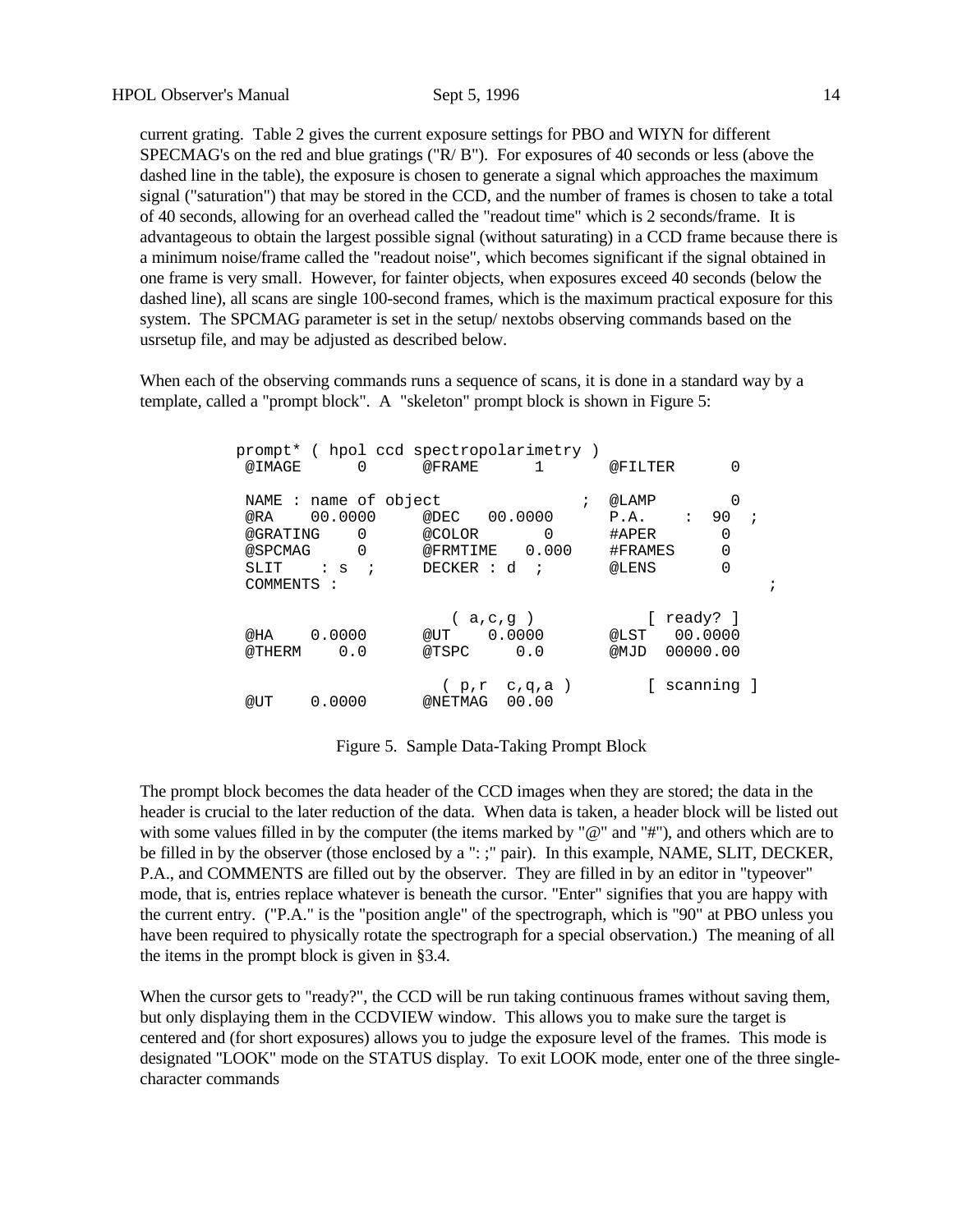$a =$  abort (exit data-taking process)

 $c =$  change (restart this scan, after allowing you to update the header items marked with a "#": here APER and FRAMES)

 $g = go$ 

If you hit "go", you will proceed to "scanning", where CCD frames will be taken and saved on disk as data IMAGES. The STATUS display will indicate "SCAN" mode. In SCAN mode one may

- p = pause (stop taking data, waiting for clouds, etc;.STATUS display will indicate PAUS)
- $r =$  resume (from pause)
- $c = change$  (same as in LOOK mode)
- $q = q$ uit (exit, saving current frame)
- $a =$  abort (exit, throwing away current frame)

The commands using this method of data taking are

|                           | <b>ccddark, docal</b> (simple scans of CCD bias, dark, and cal lamps)  |
|---------------------------|------------------------------------------------------------------------|
| $\langle n \rangle$ dorun | (do n scans, allowing a star to be placed in alternating apertures)    |
| $\langle n \rangle$ dopol | (do n dopols, each containing scans through two halfwave filters, with |
|                           | the star placed in alternating apertures)                              |

If you just wish to look at the spectrum, or need to adjust SPCMAG without taking data use the command

#### **dolook**

This puts the detector into LOOK mode with the current spectrograph configuration (you need to have done a "nextobs"), displaying each frame on the CCDVIEW window. The following single character commands are accepted:

- $\ge$  = increase SPCMAG by one (adjust FRMTIME as necessary)
- $\epsilon$  = decrease SPCMAG by one
- $q = \text{exit}$

Whenever the detector is being run, each frame is displayed as an image in CCDVIEW. In the standard observing with the double-aperture decker, there will be four spectra within the image: aperture 0 and 1 for one sense of polarization (spectra A0 and A1), and aperture 0 and 1 for the other (B0 and B1). A graph of each spectrum is superposed on the image, and the STATUS display will show the peak signal of each expressed in percentage of saturation (%SAT), and the net astronomical magnitude "NETMAG" (star minus sky) in A and B. The NETMAG should be roughly comparable to the V-magnitude of the object. For FRMTIME 40 seconds or less, the %SAT should be between 15 and 65%; if not, you may need to abort out of the datataking and adjust SPCMAG via dolook. (for faint objects with 100 second exposures and small %SAT, you will have to take what you can get).

In a dorun or dopol, the online reduced spectrum display in the "Tek" window is updated periodically This can be used for checking star identification, (see spectrum cuesheet).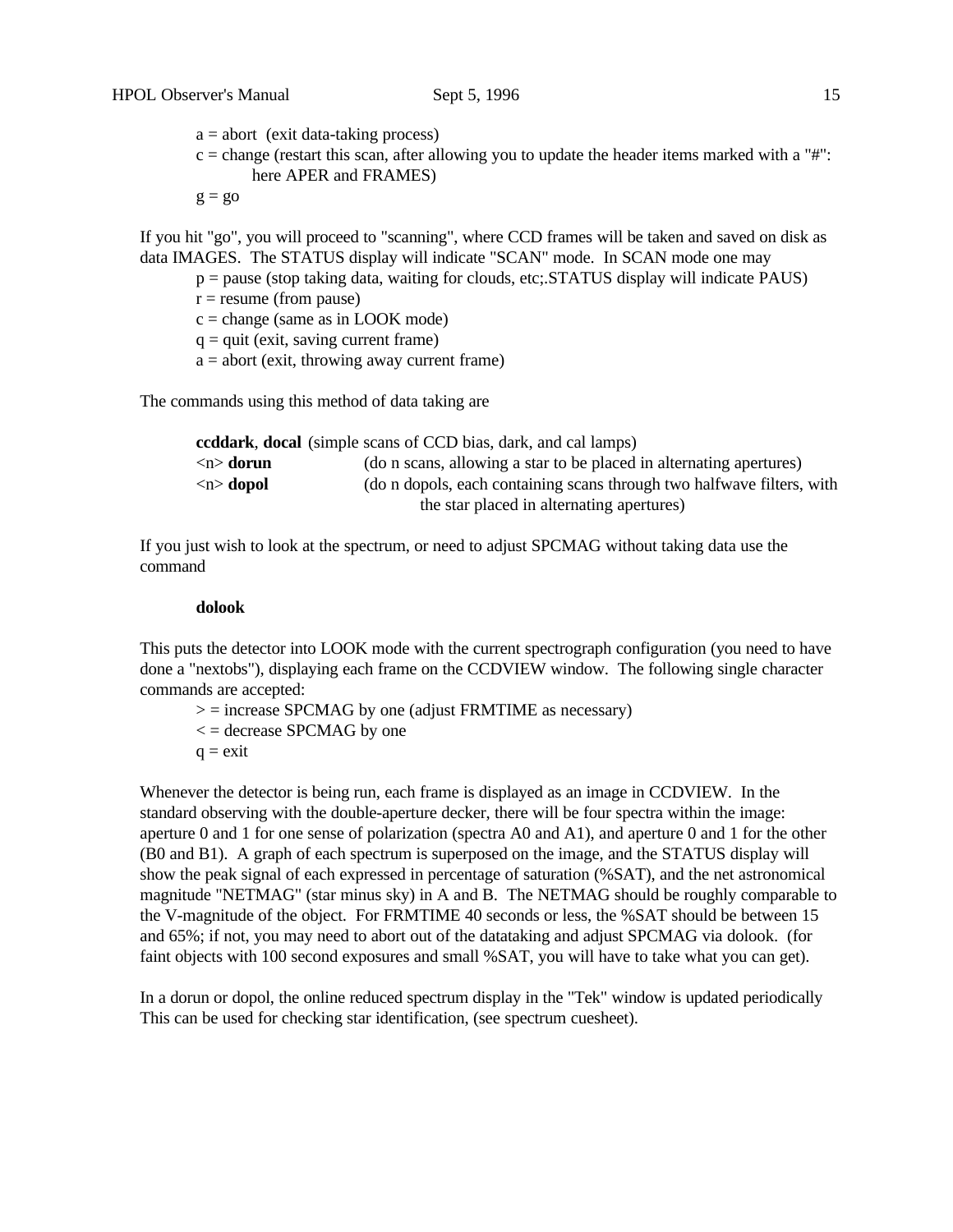# **1.4 Standard Data-Taking**

This section applies summarizes the techniques from §1.2 and 1.3 needed for standard data-taking.

# **1.4.1 Flux Standards**

Flux calibration (reduction of detector counts/sec to absolute flux from the star) for each night is done by comparison with spectral scans of stars of known flux. Each flux standard must be done in each grating configuration that is to be used that night; the whole process takes about 15 minutes per star. Do at least three flux standards per night with good time coverage.

1. Slew the telescope to a flux standard with a **usrslew** (user catalogue type "flx-st"). Make sure the dome slit is centered ( $DOME = AZI \pm DTOL$ ).

2. Configure the slit camera with a  $\langle v \rangle$  slitmag, where "v." is the V magnitude of the star.

3. Find the star and put it in aperture 0 (right aperture). Verify in the finder that it is the correct star, if possible. Most flux standards are isolated bright stars, but some are doubles, and it is easy to get the wrong one.

4. Type **setup**, and give the star name. There will be three observations planned as a flux standard, each a 2 dorun.

5. **nextobs**. Obs 1 (Gr=1, red). In filling out the data header, put first in the NAME field the "HD" number of the star given in the usrcat listing. This is needed for recognition of the star by the reduction software later. At "scanning", check to see that the NETMAG is approximately  $= V$  (otherwise you have clouds, or the wrong star). The 2 dorun will have you do scans in the right aperture, followed by the left. Make sure you have the correct aperture (indicated by a \* on the STATUS display, and listed as APER in the header. If you have the wrong aperture, the NETMAG will think you have a negative signal (sky - star) and NETMAG will be listed as 19.9.

6. **docal**. Do the flatfield and wavecal for the red grating, answer "Y" to "Go to other grating?", and do the wavecal and flatfield for the blue grating. For NAME, put something like "HD1234 red flatfield" so that you will recognize it in reductions.

7. **nextobs**. Obs 2 (Gr=0, blue; Clr=1, clear)

8. If the IR-block filter is called for on one of your program objects, do **nextobs** on Obs 3 (gr=0, blue; Clr=0, IR-block). It is not necessary to do another docal in this configuration.

9. Fill in the PBO targets log page with the NETMAG for each observation, plus the ZD and sky conditions.

#### **1.4.2 Program Objects**

Consult the hitlist if you are in doubt as to which object to observe. Be sure to note what has been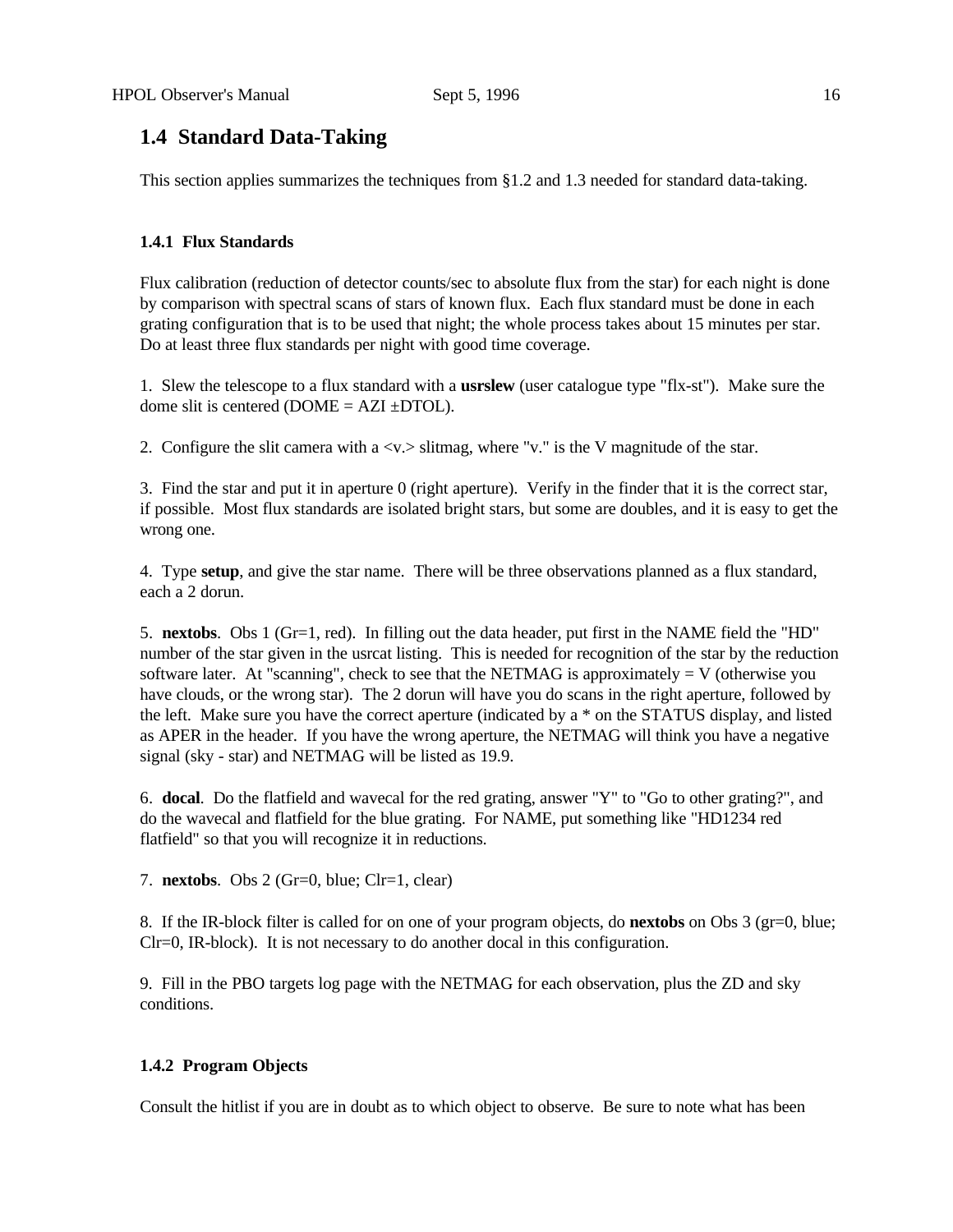observed recently by other observers in order to optimize the number of hitlist objects that get observed. You can estimate how long an observation will take by looking at the number of dopols planned: the standard minimum full polarimetric run, 4 dopol, takes approximately 30 min if FRMTIME  $\leq 40$  seconds, and 1 hour if it is 100 seconds (see table 2).

The observation proceeds just as in the flux standard observation, except that the observation may need to be adjusted from the planned observation, especially if this is the first time the object has been observed. Also, it is important to check on the identity of the object if it is faint or in a crowded field.

1. Slew the telescope using **usrslew**, **manslew**, **saoslew**, or manual acquisition.

 $2. < v. >$  slitting. For faint objects the camera update rate may become slow.

3. Verify star in finder, if possible, and put it in aperture 0.

4. **setup**. Check the hitlist for which planned observations are to be performed (these will be either dopols for polarimetry or doruns for spectrum-only observations). Usually, both a red and a blue observation are planned (assumed here)

5. **nextobs** on Obs 1. Enter name as it is on hitlist. As you start getting frames, check the NETMAG, and the spectrum against what you expect for this star. Especially if the star is variable or if it is the first time it has been observed, the SPCMAG may need to be adjusted: if %SAT < 15% and FRMTIME  $\leq 40$  secs, or if %SAT > 65%, update SPCMAG as follows;

- abort out of the datataking with "**a**"
- **dolook**
- "**>**" or "**<**" until %SAT is within range, if possible

- "**q**"

- **new <n> dopol**, where <n> dopol is the planned observation command. The **new** is important to cause FRAMES to be adjusted for the new FRMTIME
- record the new SPCMAG in the log and note it for your end-of-night email

# 6. **docal**

- 7. **nextobs**, as required
- 8. record NETMAG, %SAT, and conditions in PBO targets log book.

# **1.5 Shutdown**

#### In The Dome

1. Stow the telescope by entering:

**stow**

2. Turn the TEC off by moving the switch on the CCD controller all the way towards the spectrograph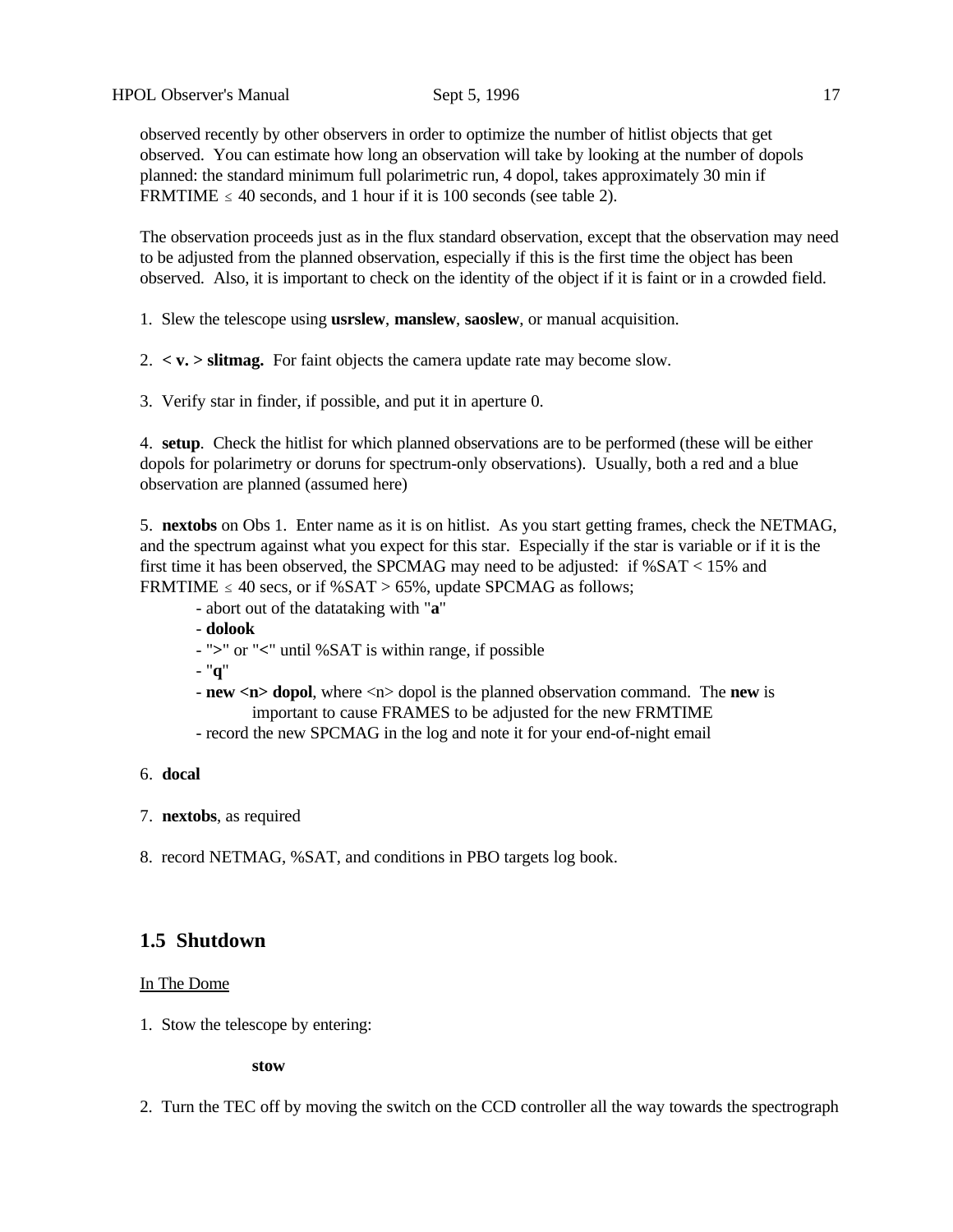(two clicks).

3. Type

**quit**.

FORTH will issue a final message "FORTH Exits" and the FORTH and STATUS windows will become inactive.

- 4. Run the dome to location 500, close the telescope covers and the dome slit, turn the dome power off, and replace the grounding clamps.
- 5. Close the spectrograph grating cover (slide OUT)
- 6. Turn off the reticle light on the 8" finder.
- 7. Turn off the beige power strip to the left of the control panel, and unplug it from the extension cord.
- 8. Turn the dome and panel lights off.

9. Check that the dome and catwalk doors are closed tightly and locked. Turn on the outside light, only after making sure that no one is still observing at the 16" telescope or at the Space Physics telescope. Turn off the red hallway lights on the way to the basement.

# In The Basement

1. In the XTERM window, enter

#### **cleanup**

This closes down the windows and the observing session.

- 2. Get a blank DAT tape, label it with your login and yymmdd, put it in DAT machine.
- 3. In the XTERM window, enter

#### **archstrip yymmdd &**.

This archives your data onto the tape and starts the data extraction process. When finished, it will transmit the extracted spectra and engineering data from your run back to SAL. (The "&" is necessary to put this very lengthy process "into the background" and give you control back. If you should happen to forget it, you will be left without a prompt. You may remedy this by typing "^Z" (control-Z) to stop the job, then "bg" to put it in background manually)

4. Send a summary e-mail of the night to reducers by entering

## **mail reducers@jerry**

Note what you observed, any problems you might have had, and the total number of images.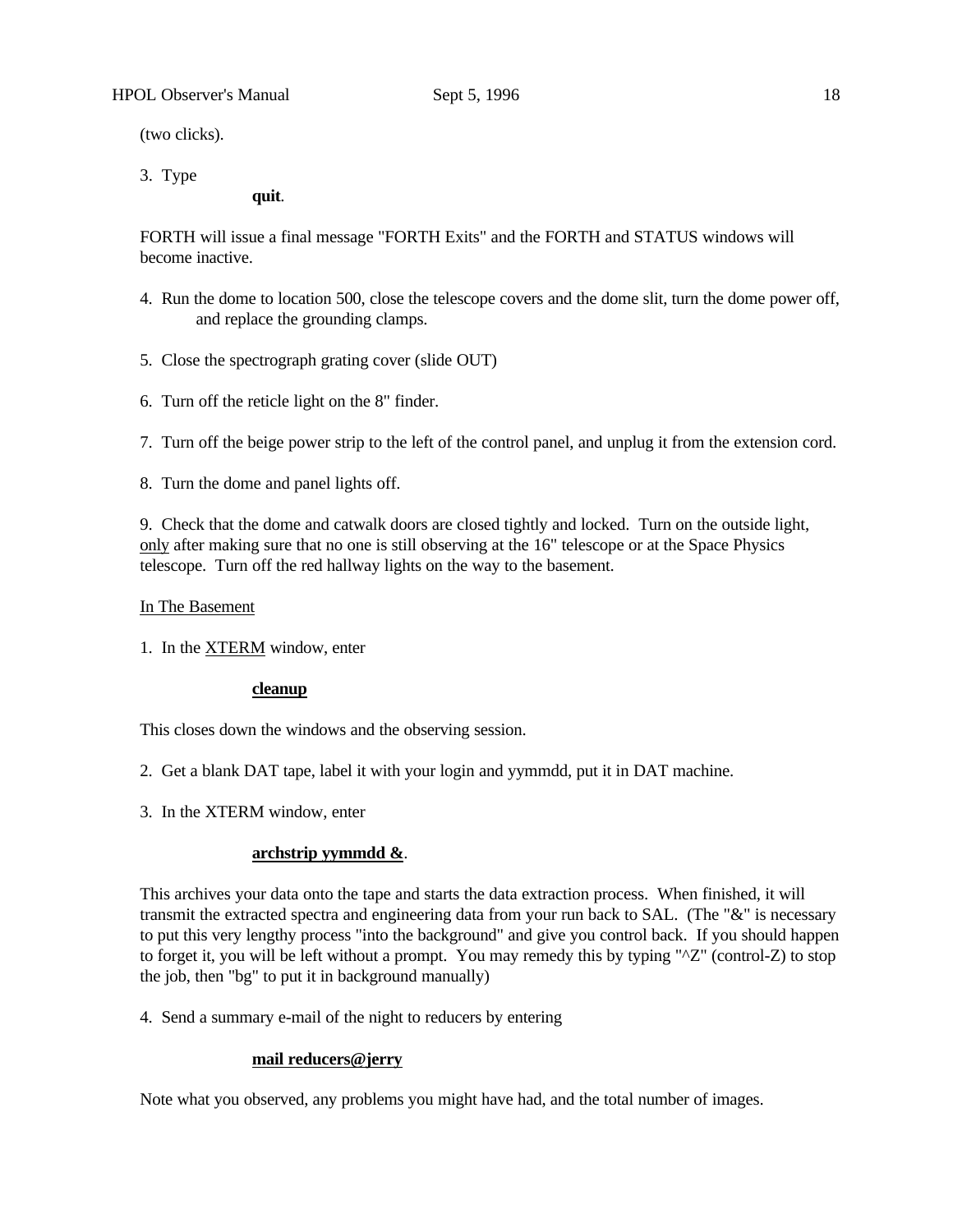5. Logout from the XTERM window on michael, and quit the Xsession by double-clicking on the Session Manager Icon, clicking on "Session" and pulling the popup menu down to "Quit".

- 6. Turn off the power strip to the left of the terminal.
- 7. Complete filling out observer's log book.
- 8. Bring in the observing log and any telescope problem sheets (i.e. the "green sheet").
- 7. Turn off all lights, and lock all doors
- 8. Turn on the alarm in the basement, and only if the resident is not home, turn on the outside alarm.
- 9. Always close and lock the driveway gate on your way out.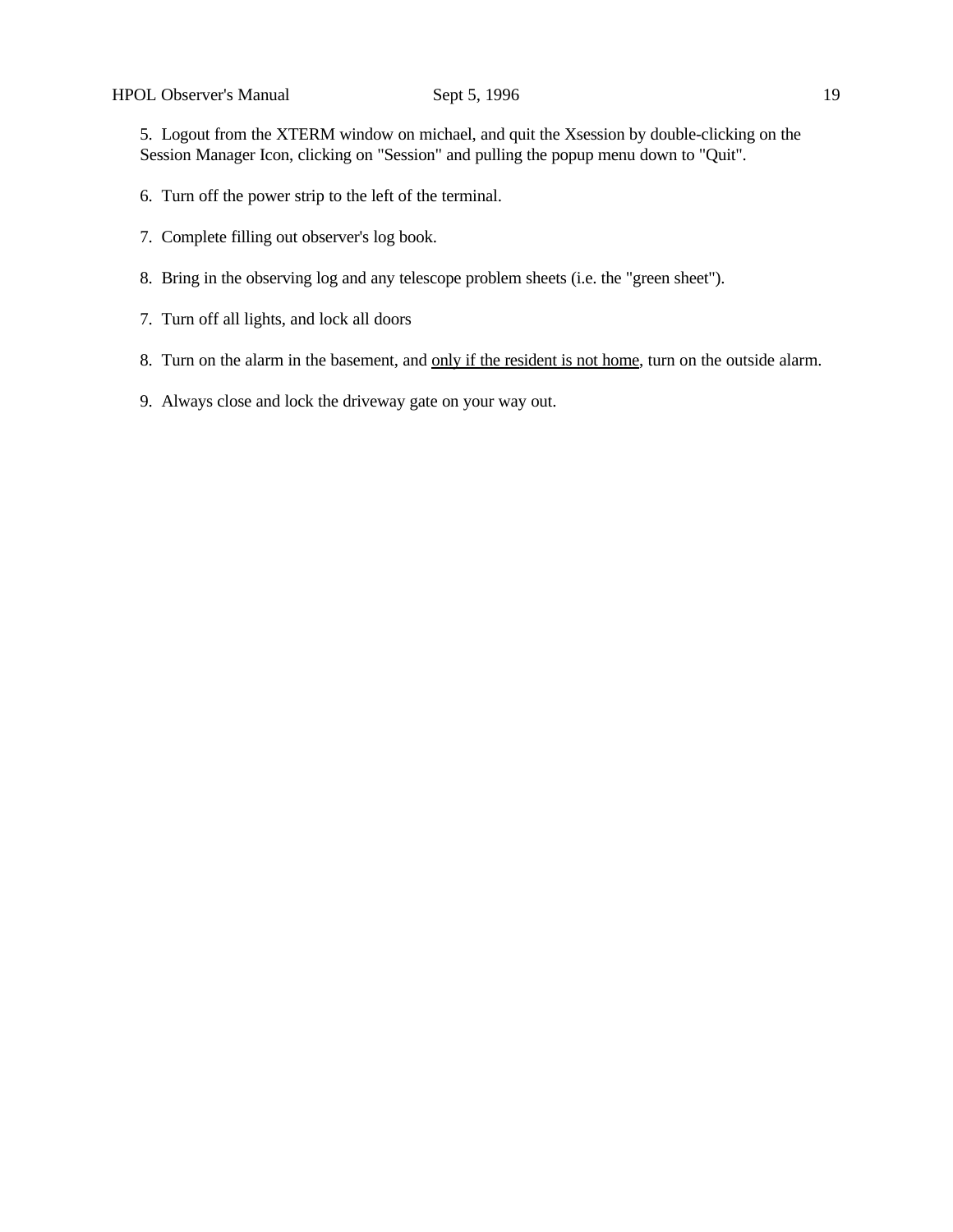# **2. Status Display**

The STATUS window displays useful information concerning the telescope and dome, calibration lamps, mechanisms, detector, and data acquisition. The following is a display of the STATUS window with semi-descriptive entries where variables will appear when observing. A description of each entry follows the display.

| RA                       | hh.mmsss          |             |     |            | $DEC +dd.mmss$             | DS ?        |              |
|--------------------------|-------------------|-------------|-----|------------|----------------------------|-------------|--------------|
| HA                       | hh.mmss           |             | ZD  | dd.d TL?   |                            |             |              |
|                          |                   |             | AZI | <b>XXX</b> |                            |             |              |
|                          | $LST$ hh. $mmss$  |             |     |            | DOME XXX DTOL XXX          |             |              |
| UT                       |                   |             |     |            | hh.mmss <b>CAMMAG</b> xx.x | LO          | $\mathbf{P}$ |
|                          | MJD ddddd.dd      |             |     |            |                            |             |              |
|                          |                   | <b>LAMP</b> |     |            | x eee                      | ON          | n            |
|                          | $CCD$ +tt.t       | <b>HWAV</b> |     |            | p eee                      |             |              |
|                          | TEC +tt.t GRAT    |             |     |            | q eee                      | <b>CURR</b> |              |
|                          | $SPC$ +tt.t $CLR$ |             |     |            | p eee                      |             | x.x          |
|                          |                   |             |     |            |                            |             |              |
|                          | <b>SPCMAG</b> mm  | FRMTIME     |     |            | SS.SSS ????                |             |              |
| APERTURE al? ?a0 b1? ?b0 |                   |             |     |            |                            |             |              |
| 8/FR                     |                   |             |     |            | XX.X XX.X XX.X XX.X        |             |              |
|                          | <b>NETMAG</b>     |             |     |            | XX.XX XX.XX                |             |              |
|                          | ?????<br>BN 0     |             |     |            | CTS XXXXXXX FR XX?         |             |              |
| nn nn                    |                   |             |     |            | BN1 CTS XXXXXXX FR XX      |             | -?           |

The text in **bold face** is fixed text; the rest is overwritten by the display software when it is running.

#### **DS** ?

The "display toggle" indicator at the upper right refers to the entire display. When the display is updating, it will alternate between a "\*" (this is called a "bug" in NASA parlance) and a blank every two seconds. If it stops updating after an error or an abort, the information on the display is "stale" and it will need to be restarted with an **init**.

# **2.1 Telescope and Dome Status**

The telescope status is read from the controller and if the telescope was not properly initialized or has become confused in some way all of the following telescope displays may not be correct.

**TL** ?

This displays a "\*" when the telescope controller is responding to information requests; otherwise it is a blank. The "bug" will go out during some controller-intensive slews and when you are using the controller console buttons for manual acquisitions. During these periods the telescope information on the display is "stale".

**RA** hh.mmsss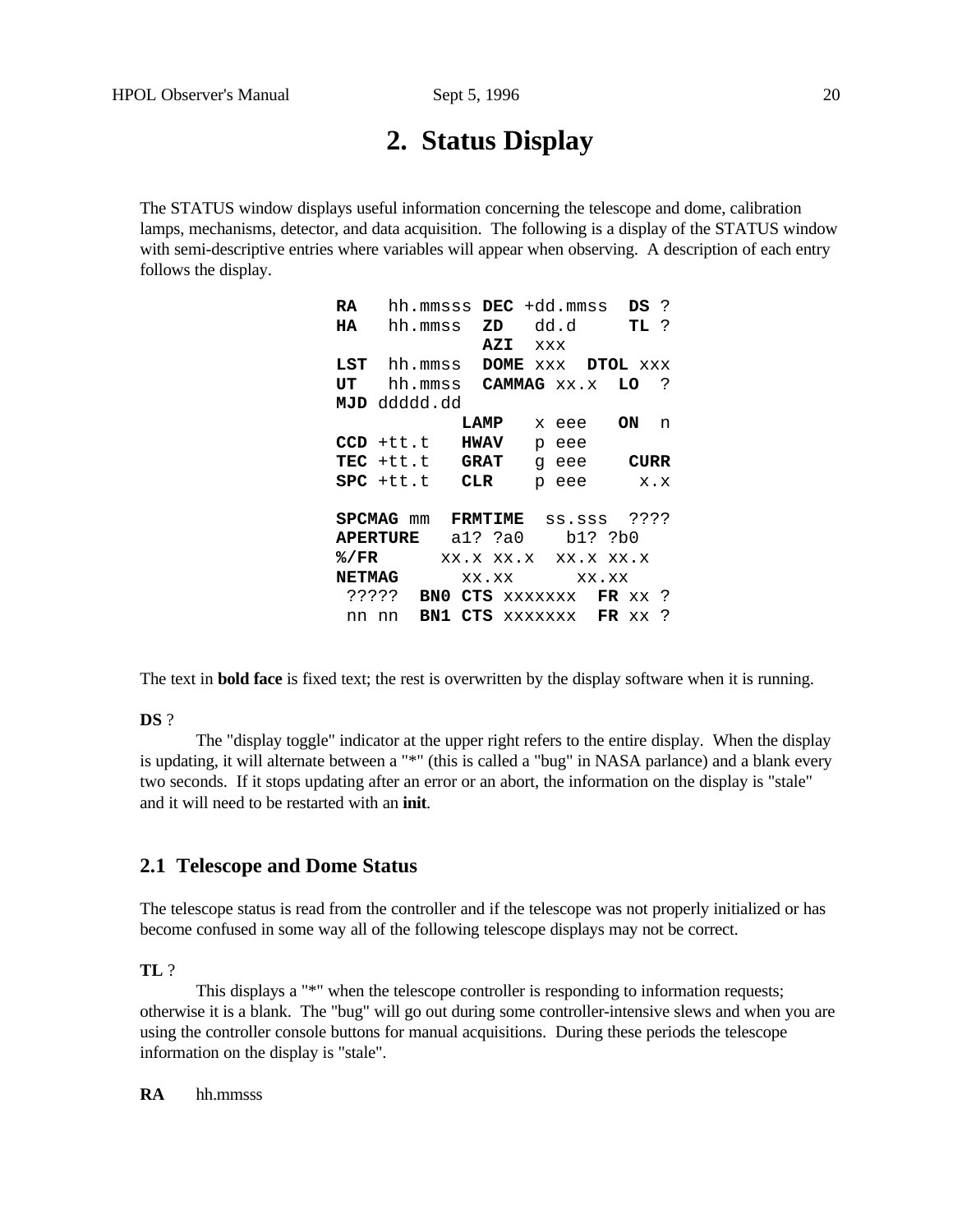This is the right ascension to which the telescope is (or believes it is) pointing, in units of time. The format is indicated as two places for the hour followed by a period and then two places for the minutes and three places for the seconds for an accuracy of 0.1 seconds of time.

## **DEC** ±dd.mmss

This is the declination to which the telescope believes it is pointing in units of arc degrees, minutes and seconds.

#### **HA** hh.mmss

This is the hour angle in units of time: hours, minutes, and seconds. It will be negative for angles east of the meridian and positive for angles west of the meridian.

#### **ZD** dd.d

This is the zenith distance of the current telescope position in decimal degrees.

# **AZI** xxx

This is the current azimuth of the telescope in dome encoder units. These units run from 000 to 999 with 000 being straight North, and 500 being straight South. The numbers increase from North through West to South.

#### **DOME** xxx

This is the current location of the dome in dome encoder units. It is not currently a valid reading- use the separate LED dome readouts. This number should be equal to the AZImuth to within the tolerance given by DTOL.

### **DTOL** xxx

This is the tolerance in the dome setting. If the AZImuth and the DOME setting are different by more than the amount DTOL, then you are close to observing part of the dome. When outside out this tolerance, the value will be shown in inverse video as a warning.

# **2.2 Time**

#### **UT** hh.mmss

This is the current Universal Time (formerly called Greenwich Mean Time, or GMT) according to the computer, as updated by **sclk**.

#### **LST** hh.mmss

This is the current Local Sidereal Time (the current RA that is crossing the meridian) in hours, minutes, and seconds. It is calculated from the current date and the UT.

#### **MJD** ddddd.dd

This is the "Modified Julian Date", or Julian Date - 2,400,000. The Julian Date is the number of days since UT 12<sup>h</sup>, 1 Jan 4713 BC. It is often used to time astronomical events. The current JD can be found in the Astronomical Almanac, and the hitlist shows the range of MJD's to which it applies.

# **2.3 Slit Camera/ Calibration Lamp Status**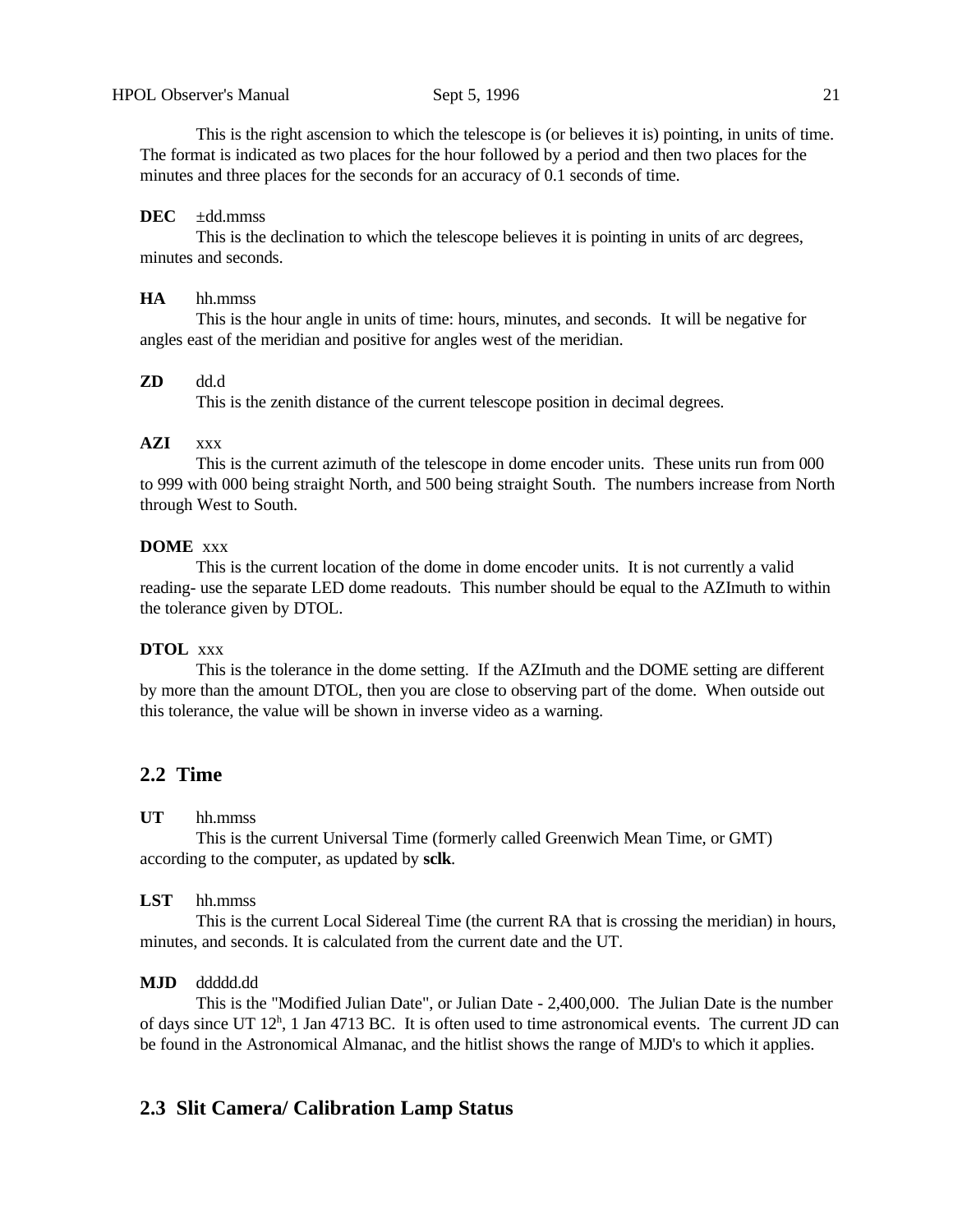# **CAMMAG** xx.x **LO** ?

This indicates the sensitivity of the slit camera. CAMMAG is the magnitude of a star which is well-exposed in the image, and LO  $*$  indicates whether the camera has been placed in "low-sensitivity" mode (an "electronic shutter" cuts down the light reaching the camera for magnitudes brighter than 3). These are controlled by the **slitmag** command.

#### **LAMP** x eee **ON** n

The "x" indicates the position of the calibration lamp slide:  $0 = \text{out}$ ;  $1 = \text{in}$  (the "eee" is the encoder error, and should be small). The "n" after "ON" indicates which lamp is on  $(0 = off; 1 =$ tungsten flatfield lamp;  $2 =$  mercury-argon wavecal lamp).

# **2.4 Temperature and Mechanism Status**

## **CCD** +tt.t

This is the temperature of the CCD detector, and should be  $\lt$  -50 when the TEC (Thermo-Electric Cooler) is on and stabilized. These values are in degrees C. The CCD will run warmer in the summer and colder in the winter.

# **TEC** +tt.t

This is the temperature of the "baseplate" of the thermoelectric cooler, which is attached to a circulating ethylene glycol refrigerator beneath the dome floor. This value should be -15 to -20 when the TEC is off, and will rise to no higher than -5 when the TEC is dumping heat into it.

#### **SPC** ±tt.t

This is the temperature of the spectrograph and should be a fair indication of the ambient dome temperature.

#### **HWAV** p eee

The p indicates the current position of the waveplate filter. The allowed positions are 0 to 7.

#### **GRAT** g eee

Indicates which grating is in place (grating and color filter positions are numbered in order of wavelength).

> $1 = red$  $0 =$ blue

## **CLR** c eee

Indicates which color filter is in place. This filter suppresses unwanted (wrong color) scattered or diffracted light from the grating.

> $2 = red$  $1 =$  clear  $0 = IR$ -block

With all mechanisms (as with the lamp slide above), the "eee" will indicate an error in the position. This error is an integer and is used to determine if the filter is close to the position that it is supposed to be in. The software will give you a LAMPOS, WVPLATE, GRATING, or CLRFIL FAILS error if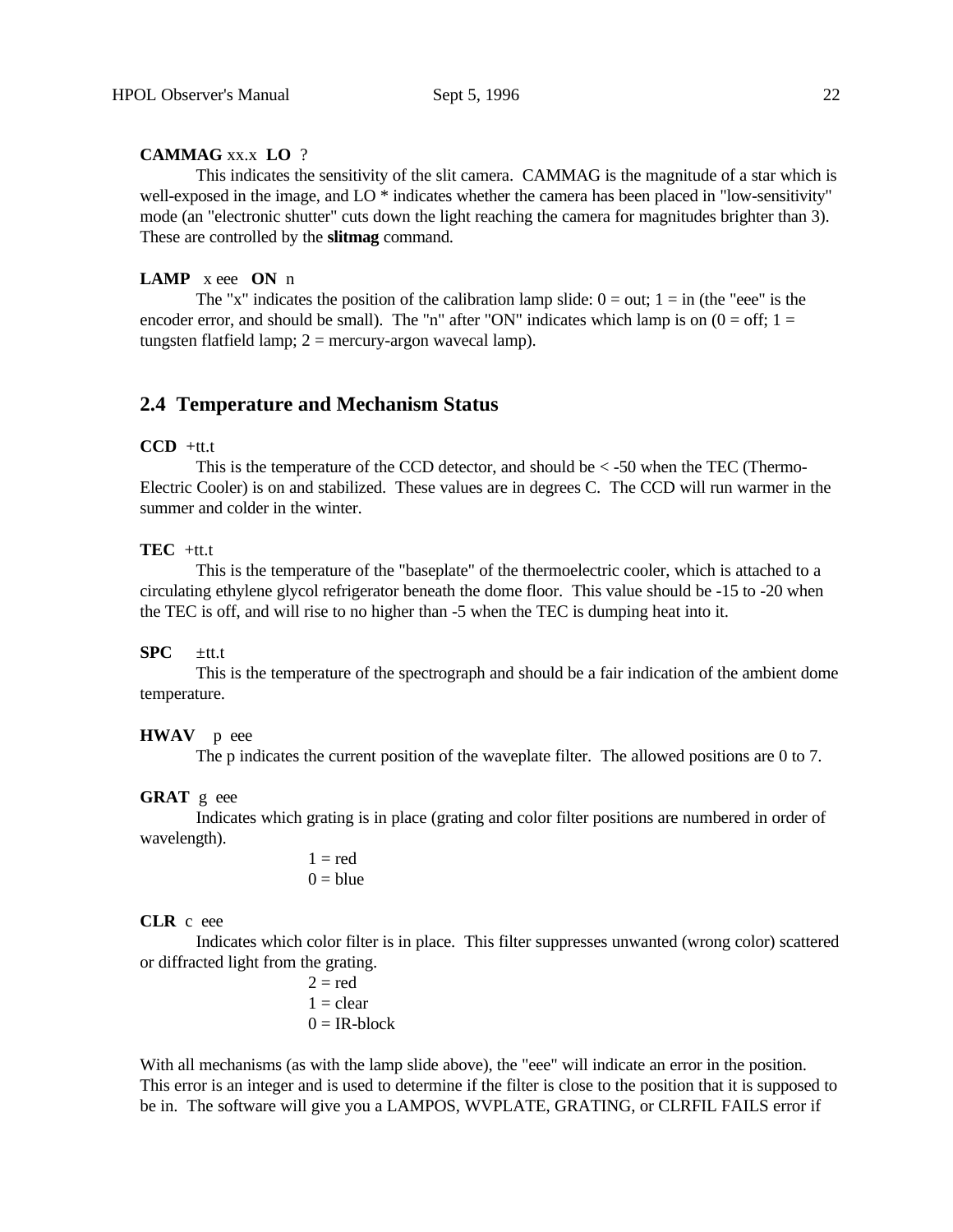this number is too large.

# **2.5 Data Acquisition Status**

#### **????**

The data acquisition mode is shown on the upper right of this portion of the display as a quick reference. It will show one of the following:

IDLE The detector is not running; the CCD display will shown the last obtained spectrum.

LOOK The detector is doing single frames and displaying them on the CCD display, but not saving the data. This status is shown during a **dolook** and during the **?ready** step of data taking.

SCAN The detector is doing a multiple-frame scan and saving the data. The CCD display will show the accumulated frames in this scan for the current memory BANK.

PAUS You have temporarily suspended a SCAN using the p=pause control in **scanning**. New data is not being acquired but what has been accumulated so far is still there (shown on the CCD display).

SATN This will replace LOOK if the detector is saturating (and the monitor bell will ring).

## **SPCMAG** mm **FRMTIME** ss.sss

This gives the current SPCMAG and should be between -1 and 12, inclusive. This sets the frame exposure time (FRMTIME) for optimal exposure of the CCD on a continuum object of magnitude mm. FRMTIME is given in seconds and will range from 0.160 to 100 based on a lookup table which is different for each grating (see table 2). The SPCMAG is set by the **nextobs** command based on the usrsetup file. It may be very different from the actual magnitude of the object if it has emission lines or a very red color.

#### **APERTURE** a1? ?a0 b1? ?b0

Tells which spectra should be getting star counts by a " $*$ ". For APER = 0, there will be bugs next to a0 and b0 (the polarized split spectra from the right-hand aperture 0), for APER  $=$ 1, next to a1 and b1, and for APER 2 or 3, all or none of the bugs will be on.

## **%/FR** xx.x xx.x xx.x xx.x

This displays the percent of saturation xx.x detected by the CCD in each of the four spectra described above in the most recent FRMTIME (i.e during one Frame). %/FR should be between 15 and 65% for bright objects with FRMTIME  $\leq$  40 seconds, and may get as low as 6% for fainter objects with FRMTIME 100.

#### **NETMAG** xx.xx xx.xx

This displays the approximate continuum magnitude of the spectrum detected in the two split spectra (the illuminated aperture minus the background aperture). It should be comparable to the "V"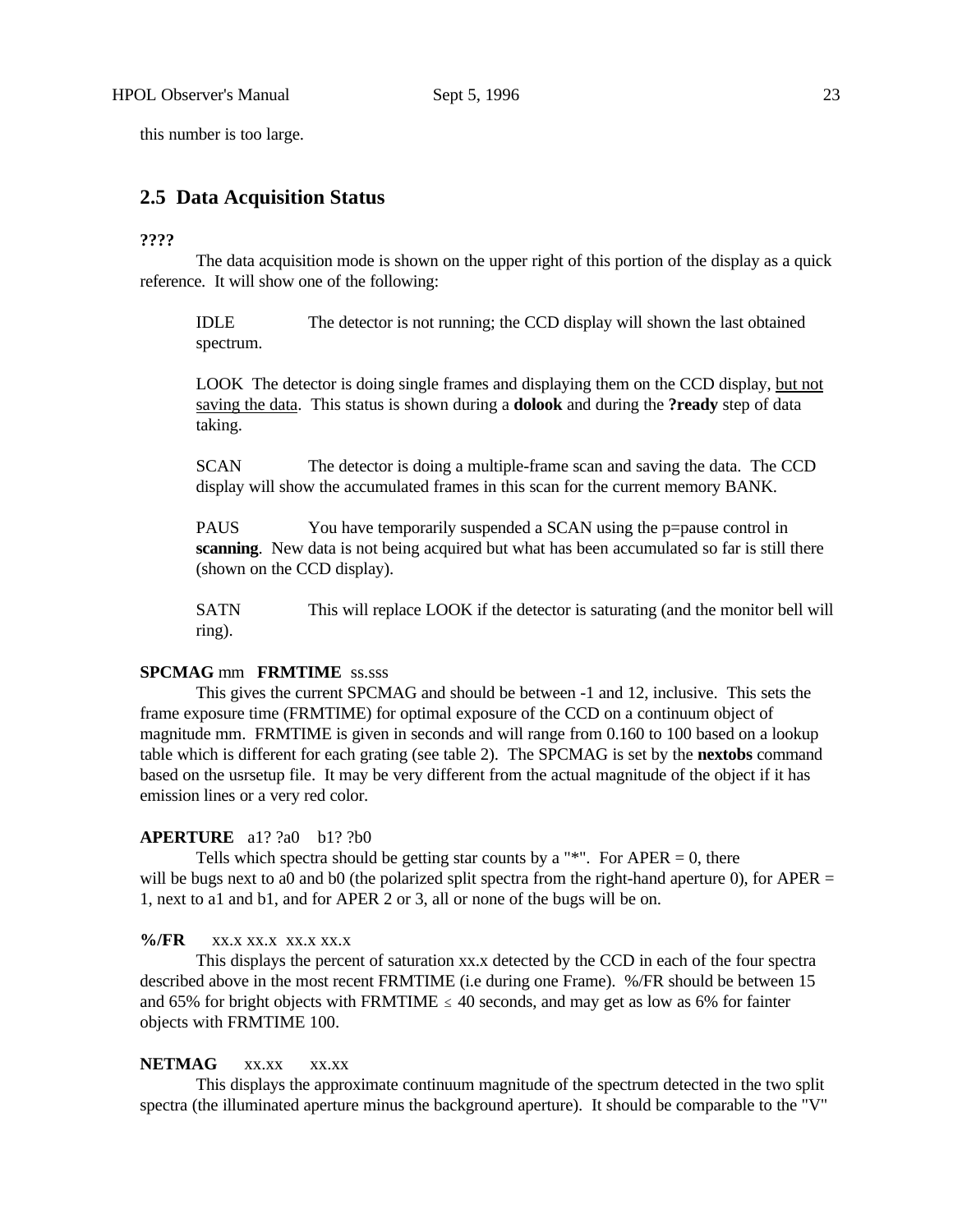magnitude listed in the hitlist. The constancy of this number is the best indication of the quality of your guiding and/or the weather.

## **BN0 CTS** xxxxxxx **FR** xx ?

There are two data accumulation "banks", 0 and 1, and when doing polarimetry data, data will be written into both banks alternately as the filter changes. One bank holds all the data taken through one filter during a scan, and the other bank holds all the data of the other filter. A "\*" replaces the "?" on this line when bank 0 is accumulating data. The total mean counts/pixel "xxxxxx", that have been accumulated in bank "0", and the number of frames "xx" is shown. When FR is equal to the total number of frames to be done the scan will have finished for this bank.

# **BN1 CTS** xxxxxxx **FR** xx ?

This is identical to BN0 but it is the status of bank 1.

## ???? nn nn

On the lower left of the display is listed the observation command (dorun or dopol) that is currently under way, the number of cycles that have been completed, and the total that have been requested. ie, when this reads **dopol** 7 8, you are working on the  $7<sup>th</sup>$  out of a total of 8 dopols.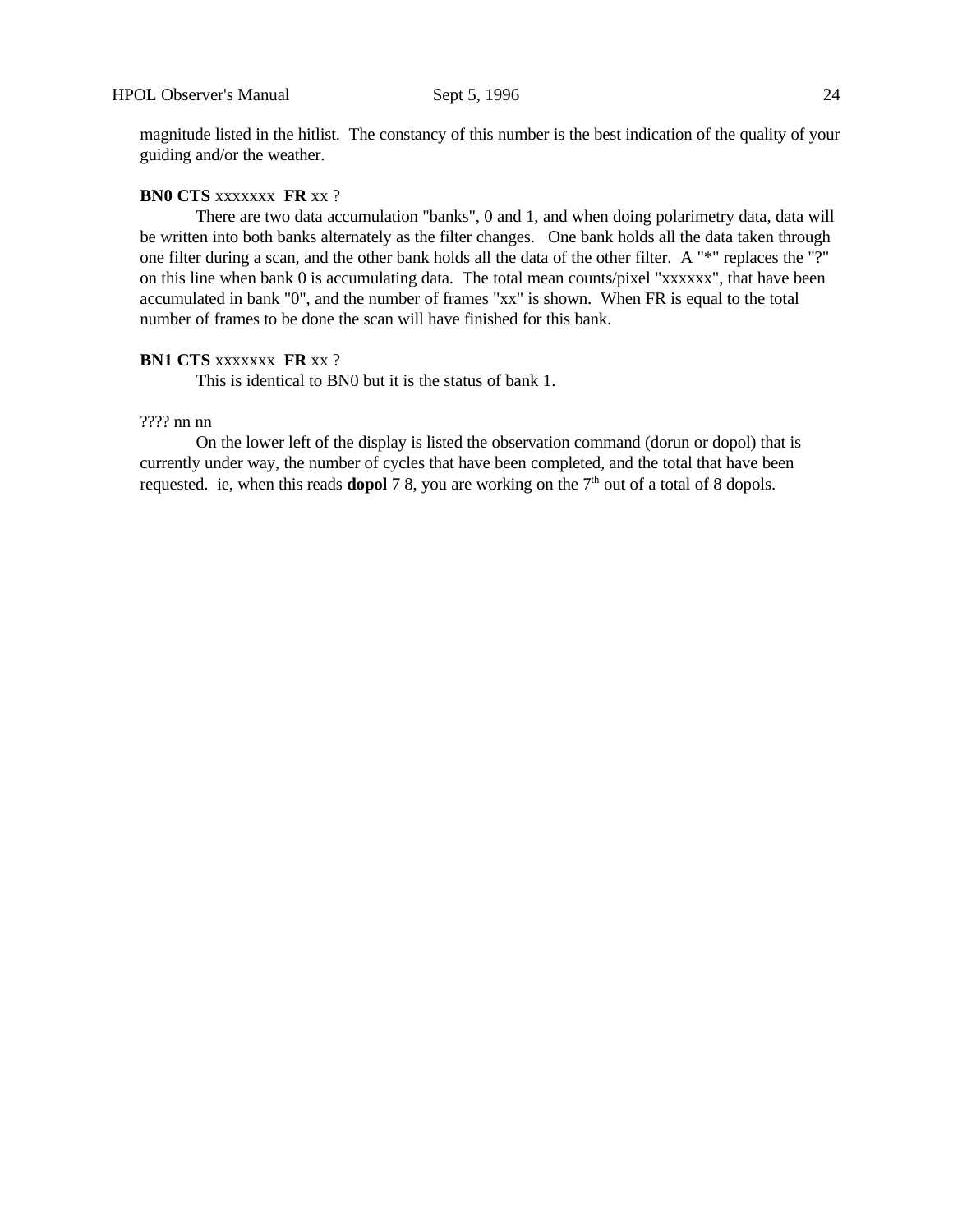# **3. FORTH**

The control language used for the HPOL instrument is SAL FORTH. FORTH is a computer language developed for astronomers for instrument control and data handling. It is quite different from many familiar computer languages like FORTRAN and "c". It consists of a compiled interpreter or "kernal" which recognizes a list (a "dictionary") of certain basic commands (called "words"). The SAL FORTH kernal is written in "c" and is started in the FORTH window by the **observe** Unix script. At this point, words in the basic dictionary can be executed and new words may be defined in a "user dictionary", using a high-level language consisting of all the words previously defined. The user dictionary for the HPOL system exists as a set of files (written in FORTH) which are "loaded" to form the full system. This section is simply a glossary of HPOL FORTH words and assumes the user has no knowledge of FORTH or the way in which FORTH works. If one is interested in learning FORTH or at least developing a better understanding of the language, I suggest reading the book *Starting FORTH* by Leo Brodie. There are several copies floating around SAL. A second reference is the "Kitt Peak FORTH Primer". A version of FORTH exists on the SAL computers and can be used with either of these references to get started in understanding FORTH.

The rules for entering FORTH commands are simple:

- The "prompt" for user input is "-ok->". If there is no prompt, some word is still executing. Some HPOL words accept their own input, as described in the glossary. A running word may be aborted by hitting "Ctrl-X".

- Words may be "stacked" on the command line by separating them by any number of blanks (FORTH has "free field" input). A carriage return causes the command line to be executed from left to right.

- Spelling of words is important, except that no distinction is made between upper and lower case. A nonexistent or misspelled word will result in the error message "Error: Undefined word."

- You may use the mouse to cut and paste into and out of the FORTH window, but for safety, you must hold down the "Enter" key while doing mouse operations within it.

The following is a glossary of FORTH words (i.e. commands) that are often used by the observer or that the observer must respond to. This glossary will be organized into five sections as follows:

- 1. FORTH system control
- 2. Telescope and instrument initialization words
- 3. Basic operating words and commonly used observing commands
- 4. Items that appear in the scan header displayed on the terminal
- 5. Error messages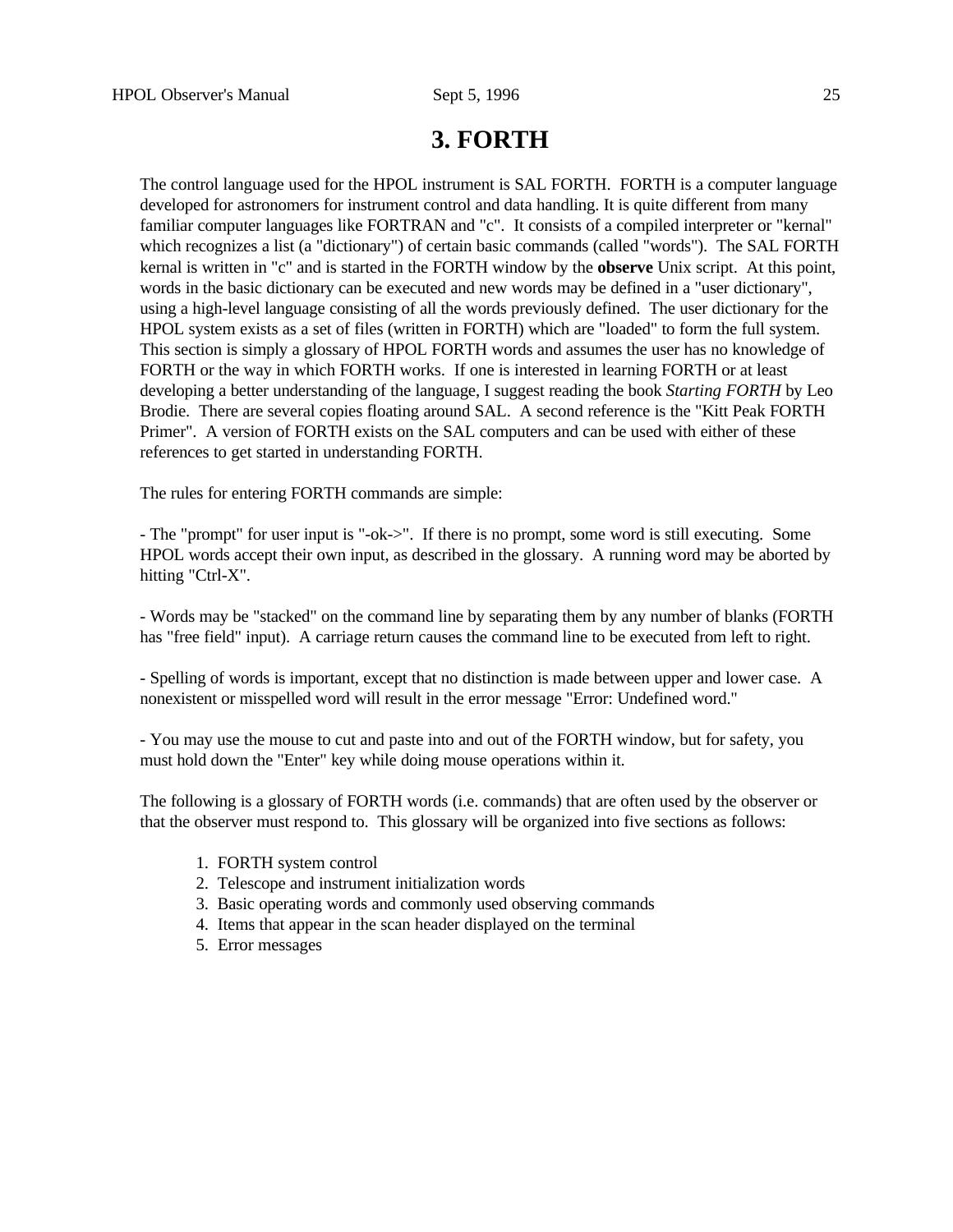# **3.1 FORTH System Control**

#### **go**

This command loads a small list of basic words, including the user dictionary loading words below.

#### **ccd**

This loads the software that controls the operation of the ccd and how data from it is handled.

#### **hpol**

This loads the software that will allow the operator to take polarimetric data using the halfwave spectropolarimeter.

#### **zap**

This causes operations to cease, and all of the user dictionary (starting with **go**) to be forgotten. The FORTH banner is printed out:

\*\*\*\*\* SAL C-Forth Version HPOL (date of version) \*\*\*\*\*

followed by the "-ok->" prompt. FORTH is still operational, but the user dictionary will have to be reloaded, and the system re-initialized.

#### **quit**

This causes operations to cease, and the FORTH program to be terminated. The message "FORTH Exits" will be printed out.

# **3.2 Initialization Words**

#### **init**

This initializes many software and hardware related things (see §1.1) .

## **sclk**

This initializes the telescope controller. *THE TELESCOPE MUST BE AT THE ZENITH* when this command is issued. The current UT date and time are updated and sent to the telescope controller.

#### **ccddark**

This takes four zero-exposure ccd frames, then four 40-second dark frames for calibration purposes.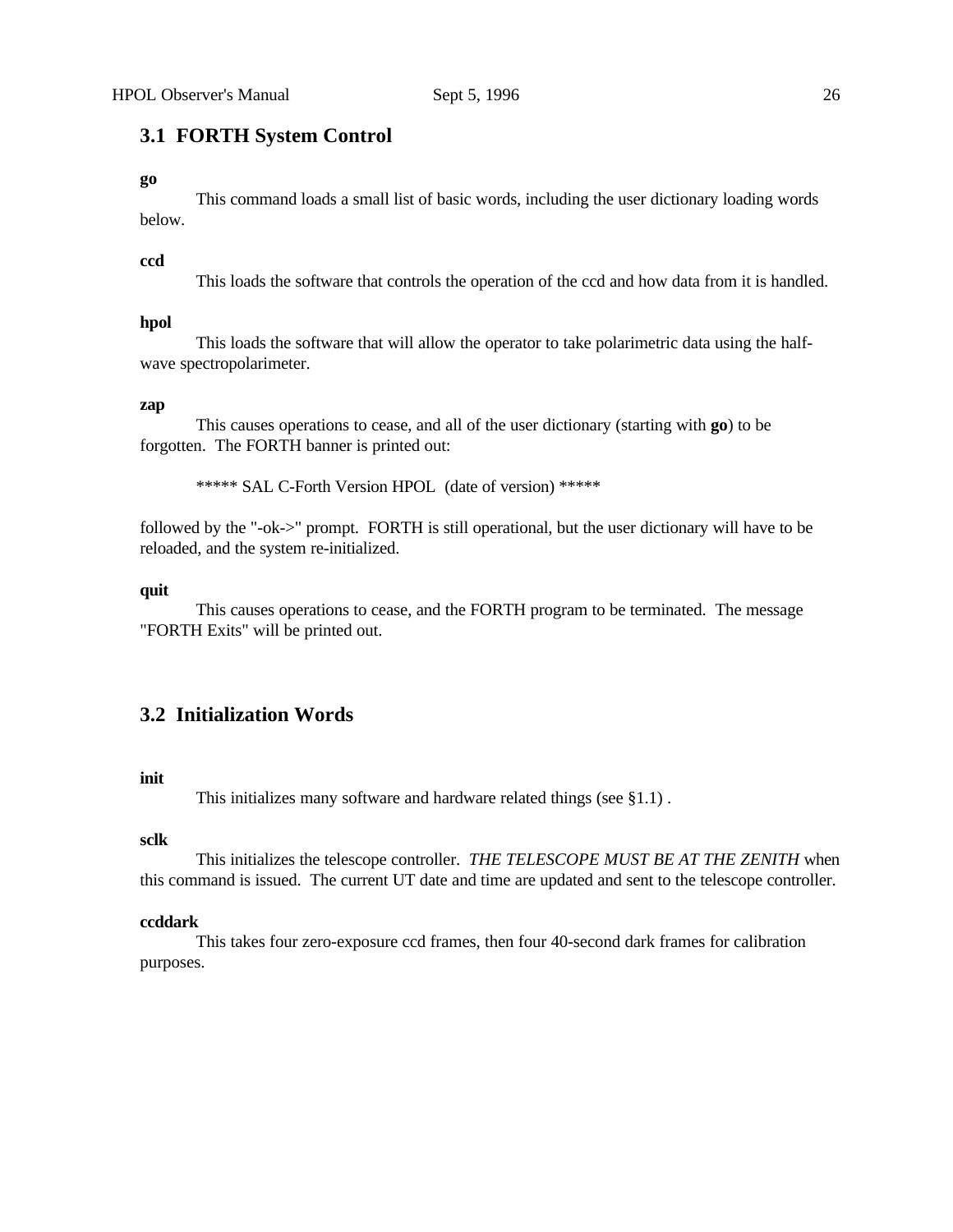# **3.3 Operation Words**

These words are also described in §1.3.

#### **v. slitmag**

Set the slit camera sensitivity for an object of astronomical magnitude v. (decimal point required).

#### **n gofil**

This sends the half-wave filter to position **n**. It is useful if you have aborted a **dopol** operation and want to go to another star or do a calibration where you should start with filter 0. Other applications can arise.

#### **n gograt**

This sends the grating slide to position 0 (blue grating) or 1 (red grating).

#### **n goclr**

This sends the color filter to position 0 (IR-block), 1 (clear), or 2 (red). See §1.3.2 for details.

#### **dolook**

This does single exposures of one FRMTIME. The data is displayed in the CCDVIEW window, but no data is stored. This is simply a quick look procedure to see what the spectrum of the object looks like and allows you to adjust the exposure so that a reasonable signal is received in each FRAME. During a **dolook** you can do several things by entering single characters from the terminal (also programmed into the function keys along the top of the keyboard). The possible commands are <, >, or Q.

 $\langle \rangle$  - Adjust the SPCMAG (i.e. the length of a single exposure).  $>$  increases the FRMTIME and hence increases the length of the exposure by roughly a factor of 2 for each key stroke. < decreases the FRMTIME and exposure in a like fashion. See §1.3.5

q - Quit the **dolook** (i.e. get out of this loop). Enter a "q" and the **dolook** will end. Again no data is being stored, so nothing is saved.

#### **n dorun**

This takes n scans of spectroscopic data (eg, for flux calibrations). Generally **n** should be divisible by 2, so that at least one background and one object scan is obtained for each aperture. For each aperture a scan header is displayed to be filled out, and data is acquired in two steps, denoted by **ready?** (verify spectrum) and **scanning** (take data). The header information and controls for **ready?** and **scanning** are described below.

#### **n dopol**

This takes n filter pair sets of polarization data. This procedure will handle all half-wave filter rotations and log all the data properly. Each filter-pair is 8 scans: four scans for each of two halfwave positions, done in the order aperture 0, 1, 1, 0. A full set of polarimetric data requires 4 filter pairs: 4 **dopol** will do 32 scans. The dopol will start with the current filter-pair; do a **n gofil** (see below) to start with a different one. As with **dorun**, for each scan a scan header is displayed to be filled out, and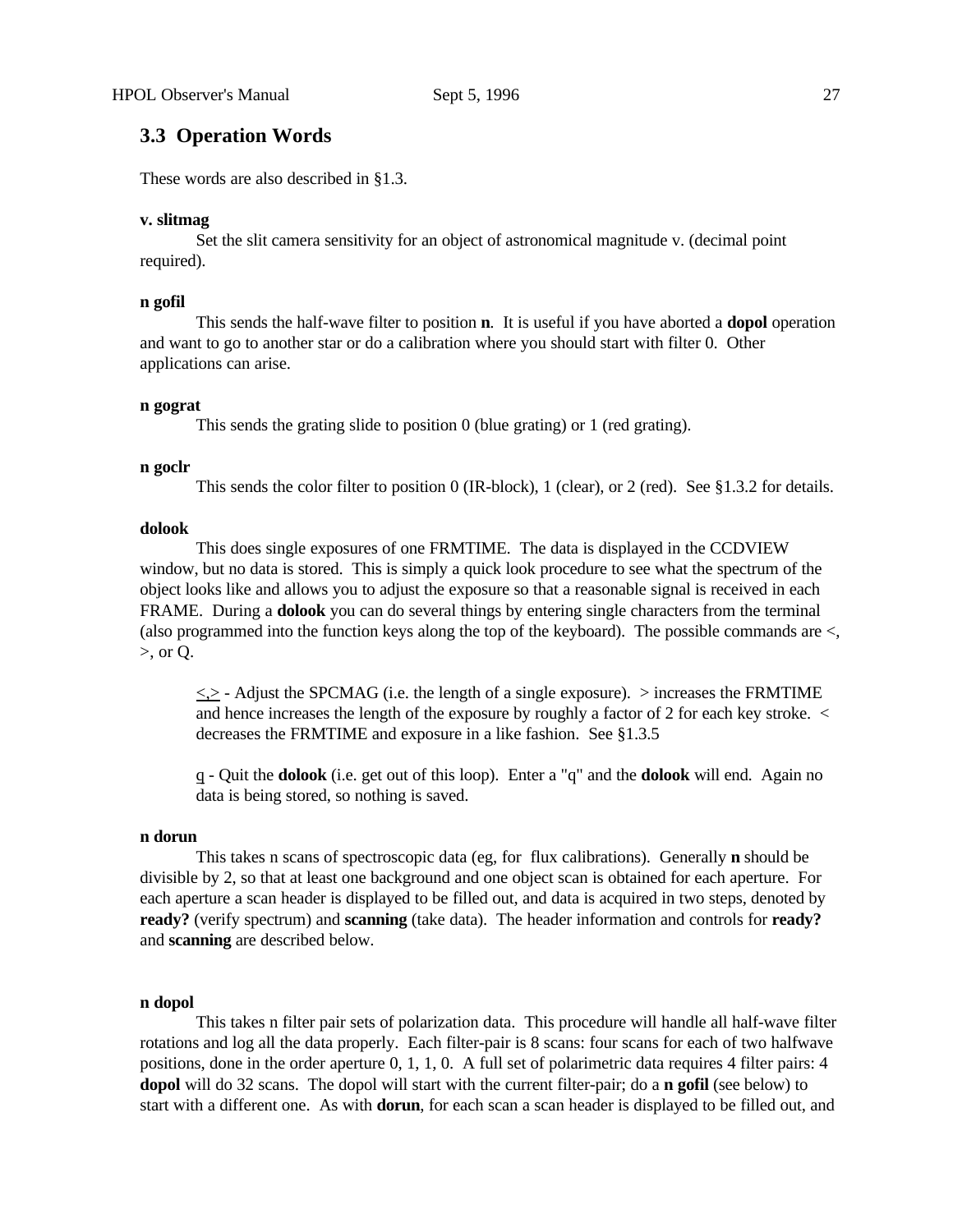data is acquired in two steps, denoted by **ready?** (verify spectrum) and **scanning** (take data). The header information and controls for **ready?** and **scanning** are described below.

#### **ready?**

The computer is all set to take data and it wants to know if you are ready. This is your chance to check the header and be sure that it has all the proper values and that you have the star in the proper position. Your possible responses are g, c, or a:

g - GO, yes you're ready so go ahead and take the data.

c - CHANGE the header info.

a - ABORT the scan. This returns you to the FORTH -ok-> prompt.

#### **scanning**

After you enter a g in **ready?** the terminal cursor will advance to just after a **scanning**, and begin data-taking. During data-taking you can enter p, r, c, q, or a:

p - PAUSE, hold the data taking process for a bit while you wait for clouds to clear or to move the dome, etc...

r - RESUME, issued to resume the data taking after a P has been entered.

c - CHANGE, which allows you to stop the scan and change header information if you like. The computer displays certain control items in the header and allows you to change them (or to hit RETURN to accept them as is), then re-displays the header annotation items before returning to **ready?**. This is useful whenever something happens where you want to restart the scan, and do NOT want to save the data that has been collected in that particular scan, but neither do you want to exit out to FORTH: For instance, if in the middle of a scan with the object centered you discover that the scan should be a background, or that you wish to decrease the number of FRAMES to be taken, hit a c, change the header information if desired, reposition the telescope, and enter "g" at **ready?**.

q - QUIT says save the data you have accumulated in this scan and exit the **dorun** or **dopol** to get back to the FORTH -ok-> prompt.

a - ABORT says don't bother with the data you have accumulated in this scan; simply get out of this **dorun** or **dopol** and return to FORTH.

You can, of course, let the scan end normally on its own.

#### **new**

This is used before either an **n dorun** or **n dopol** command when you are going to a new source. This clears the on-line reduction buffers and recomputes the number of frames to be done for each scan.

#### **docal**

This is a high level word which brings in the calibration lamps, performs a flatfield and a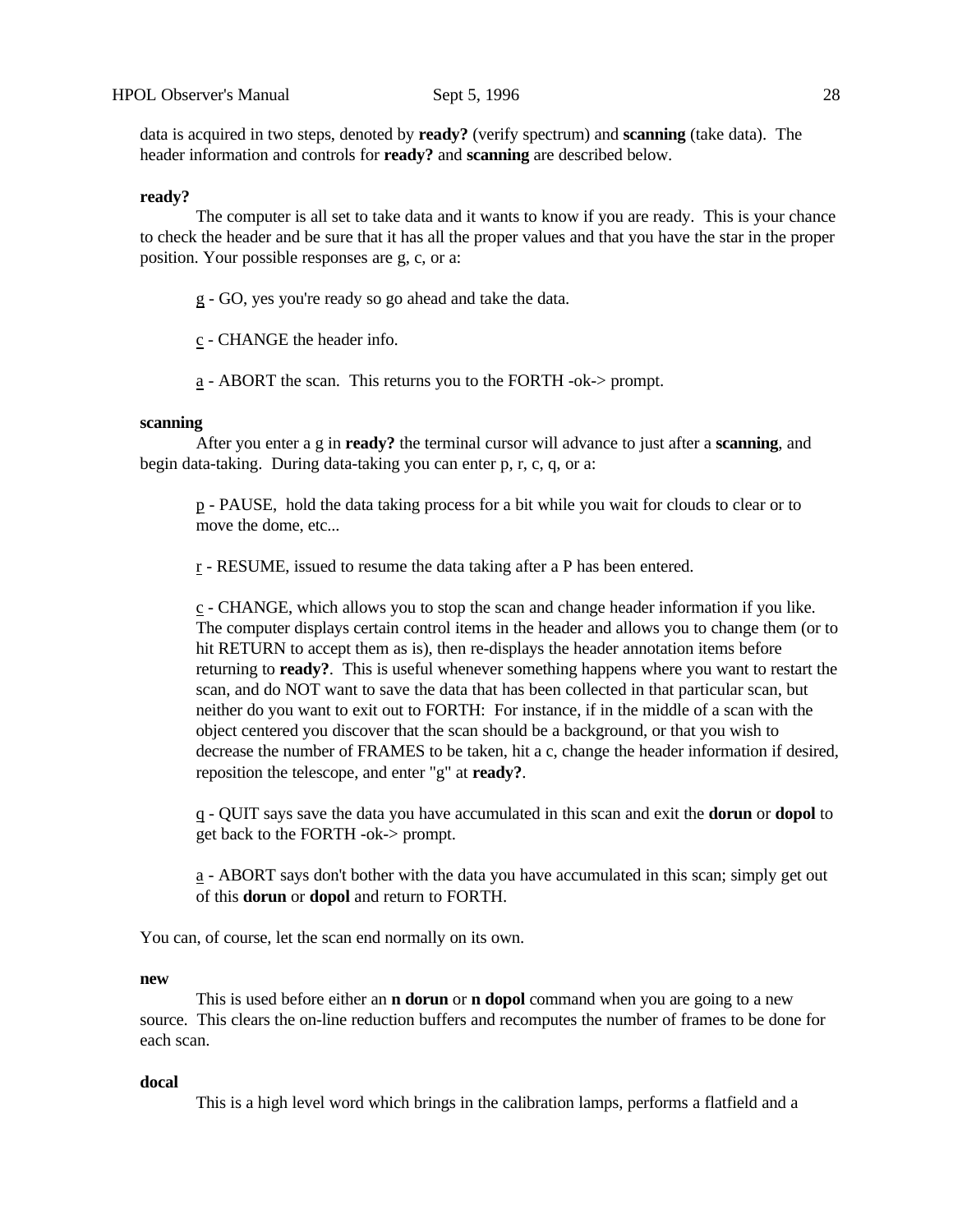wavecal observation appropriate for the current grating, then offers to go to the other grataing, where it will perform a wavecal and flatfield observation. Finally it pulls the lamps out to allow for continued observations.

#### **setup**

Calls in the planned observation configurations for a star in the usrsetup file.

## **nextobs**

Starts a preplanned observation by positioning all the mechanisms, setting SPCMAG, and executing a (new)  $\langle n \rangle$  dorun or (new)  $\langle n \rangle$  dopol.

# **3.4 Header Items**

During execution of a **dorun** or **dopol**, the scan header for each scan is displayed for information and modification. The header contains FORTH control items (preceded by a "#" character), FORTH status variables (preceded by "@"), and annotation items (between ":" and ";"). You may change control items with the "c" option as described above, and the annotation items during header display at the beginning of a run or after a "c". Updating control items is usually unnecessary since they are handled by the datataking software. The annotation items usually require updating at the beginning of each run. Status variables cannot be updated.

## Control Items:

#### **APER**

This designates the aperture through which the light is shining. The convention is:

- 0 Source light through right-hand aperture
- 1 Source light through left-hand aperture
- 2 Source light through both apertures
- 3 Source light through neither (i.e. background counts).

#### **FRAMES**

This is the number of individual exposures, or frames, that will be added together to form a complete scan.

# Annotation Items

## **NAME**

Used in the logging and reduction software. For flux standards, use the HD number. For unknowns, use the user catalog name. For calibrations, indicate which object the calibration goes with.

#### **P.A.**

This is the "position angle" of the spectrograph. Normally  $PA = 90$  (detector on South side) only if you are told differently will you need to change this value. REDUCE does read this number in reducing the polarimetric data, so be sure it is correct.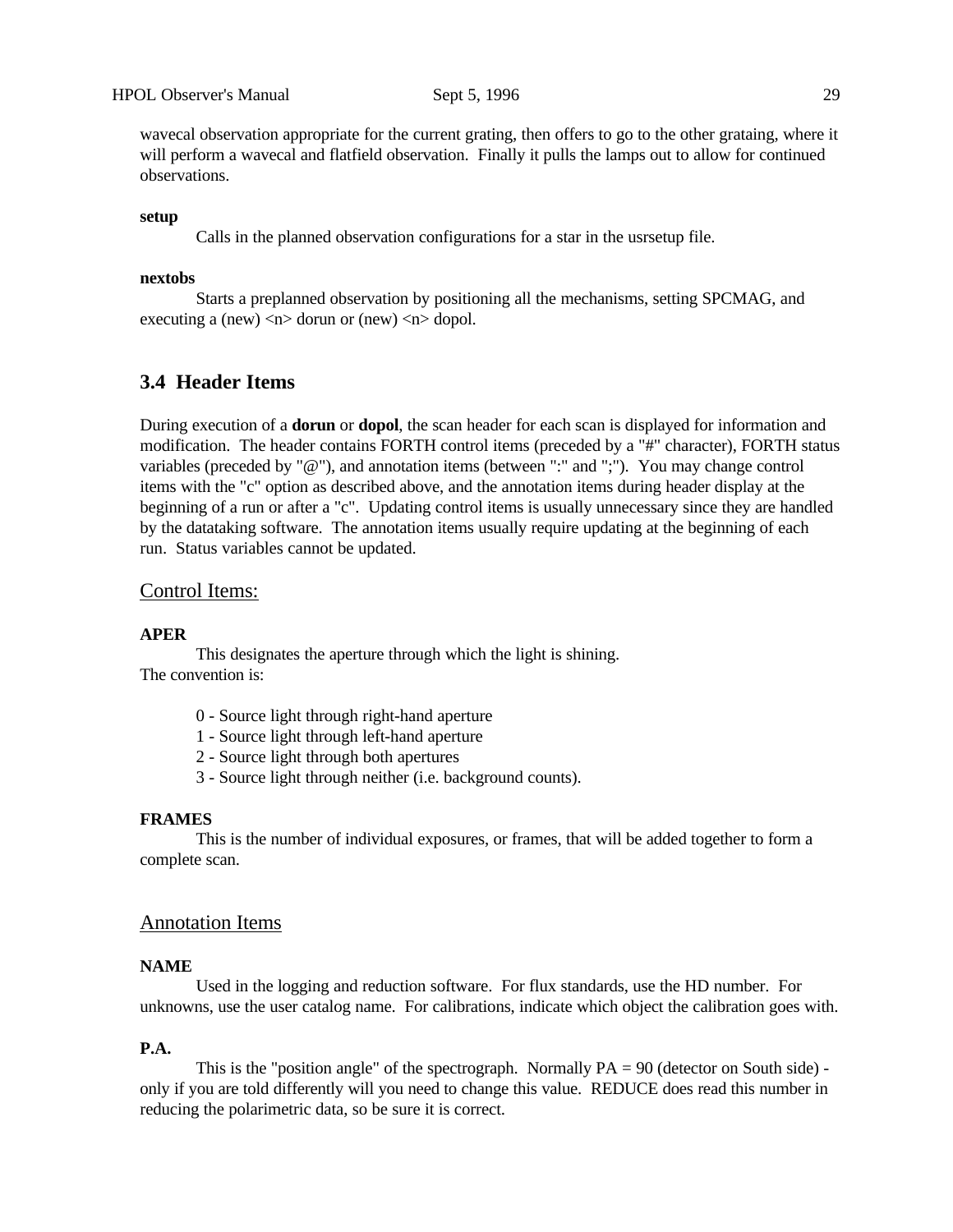# **SLIT**

This is the integer designation of the current slit width. Five slits are currently available and are labeled 1 to 5. See figure 3.

## **DECKER**

The decker position. The decker controls the length of the slit being used. Each decker is referred to by an integer from 1 to 9. See figure 4.

## **COMMENTS**

Enter here any information which might be useful for reduction, like "intermittent clouds", or "near bright moon".

# Status Variables

### **IMAGE**

This is the number of the first CCD image in the current scan. The image number is seen updated in the CCDVIEW window as each frame completes.

## **FRAME**

The number of frames actually taken (less than frames if scan was "Quit").

# **FILTER, RA, DEC, GRATING, COLOR, SPCMAG, FRMTIME, HA, UT, LST, THERM=CCD TEMP, TSPC=SPC TEMP, MJD**,

Copied into the header from the STATUS window.

## **UT0**

UT at beginning of scan ("UT" is for end).

# **NETMAG**

The mean astronomical magnitude, averaged over both arrays and the whole scan.

# **3.5 Common FORTH Error Messages**

Error messages from SAL FORTH have the format

Error: "**error message text**" Current word is "word" Return stack  $=$  "stuff" User stack  $=$  "stuff"

Restart 1 (terminal beep)

Below are a number of commonly-encountered error message texts (**bold face**) in order of severity, along with suggestions of their cause:

# Procedural error: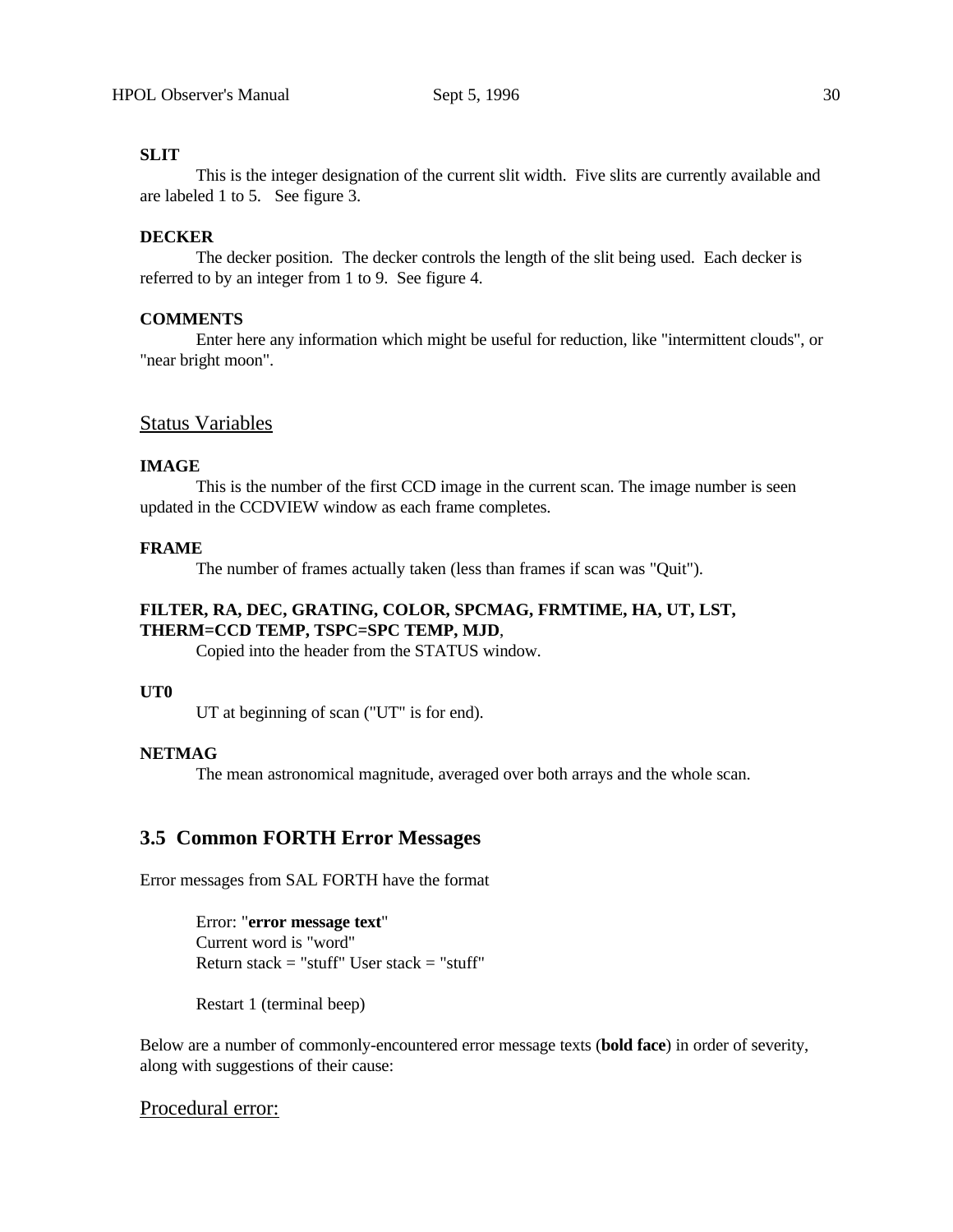#### **User interrupt**

This message is given whenever you abort a word with "Ctrl-X".

#### **Undefined word**

Word not found in FORTH dictionary. Probably misspelled.

#### **User stack underflow**

Variables are passed to words on a "user stack". You may have neglected to enter a number required by a word like **dorun** or **dopol**.

# Initialization/ Hardware errors

#### **COMM Error <message>**

One of the serial devices (log printer, telescope controller, mechanism controller) is not responding correctly. This may be a transient error, in which case you may just continue operations (it may be necessary to restart the STATUS display with a "startops"; see below). If it is persistent, you may have forgotten to turn something on, or there may be a cabling problem.

## **FORTH Abort**

These are aborts from the HPOL words. It will be followed by one of several further messages:

### **WVPLATE/ GRATING/ CLRFIL/ LAMPOS FAIL**

One of the mechanisms is inoperative or jammed (see §4.6).

## **COMM not yet initialized**

You forgot to do an **init:** not ready to talk to RS-232 systems

#### **COMM: no response from comm\_server**

The process that talks to the serial devices, "comm\_server" has died. You will need to restart the observing session (§4.1.4).

#### **CCD CMD GIVEN DURING READOUT/EXPOSURE**

The FORTH software has gotten out of synch with the CCD controller. Retry the command; if it fails try **init-ccd** and retry; if this fails go to the software recovery procedure (§4.1).

#### **ILLEGAL OBSERVATION NUMBER**

In **nextobs** you have requested an observation not defined in **setup**

#### **Telescope Control aborts:**

#### **STAR NOT FOUND**

In **usrslew** you have not spelled the star name exactly the same as the first entry in the user catalogue (do a "usrsearch" to find the entry). In **saoslew** you have not entered an existing SAO number.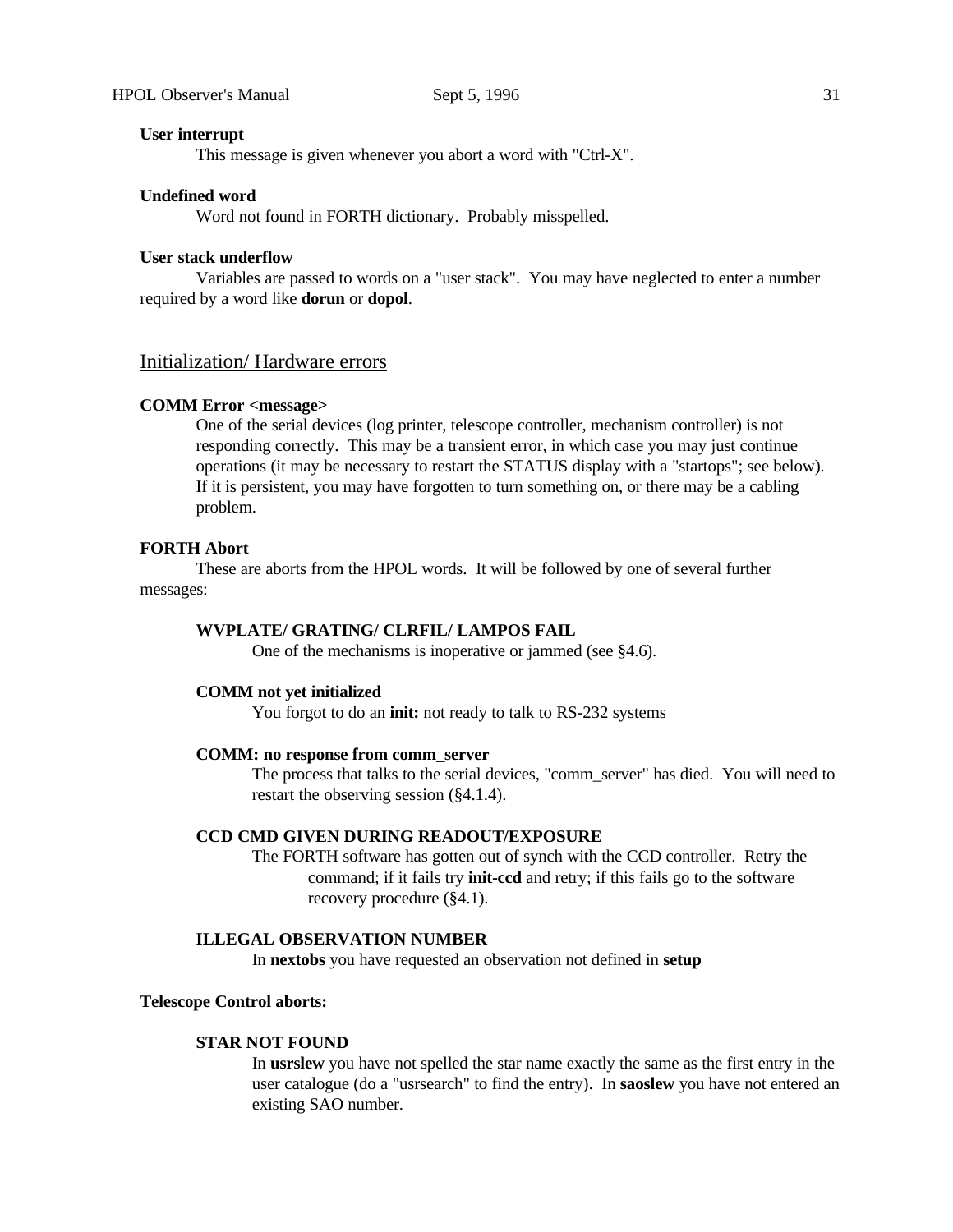# **ZD > 60 DEC > 65**

# **|HA| > 6 ACTION ABORTED**

In **usrslew**, **manslew**, or **saoslew** you have requested a motion that will take you beyond the "soft limits". You may go beyond these limits, up to the "hard limits" with a "manual acquisition" (§1.2.2).

# **TC12 TIME WRONG: SCLK REQUIRED ACTION ABORTED**

You have requested a **usrslew**, **manslew**, or **saoslew** either without doing an **sclk** to initialize the telescope controller, or there has been a spurious telescope controller reset. Slew the telescope to the zenith *WITH THE CONSOLE BUTTONS* (not with the "**stow**" command); center the bubble levels, and do an **sclk**.

# Software Crash

The following errors indicate a serious software problem. Please document fully the information after the error message and follow the procedures in §4.1:

**Bus trap Segmentation trap Arithmetic trap User stack overflow Return stack overflow**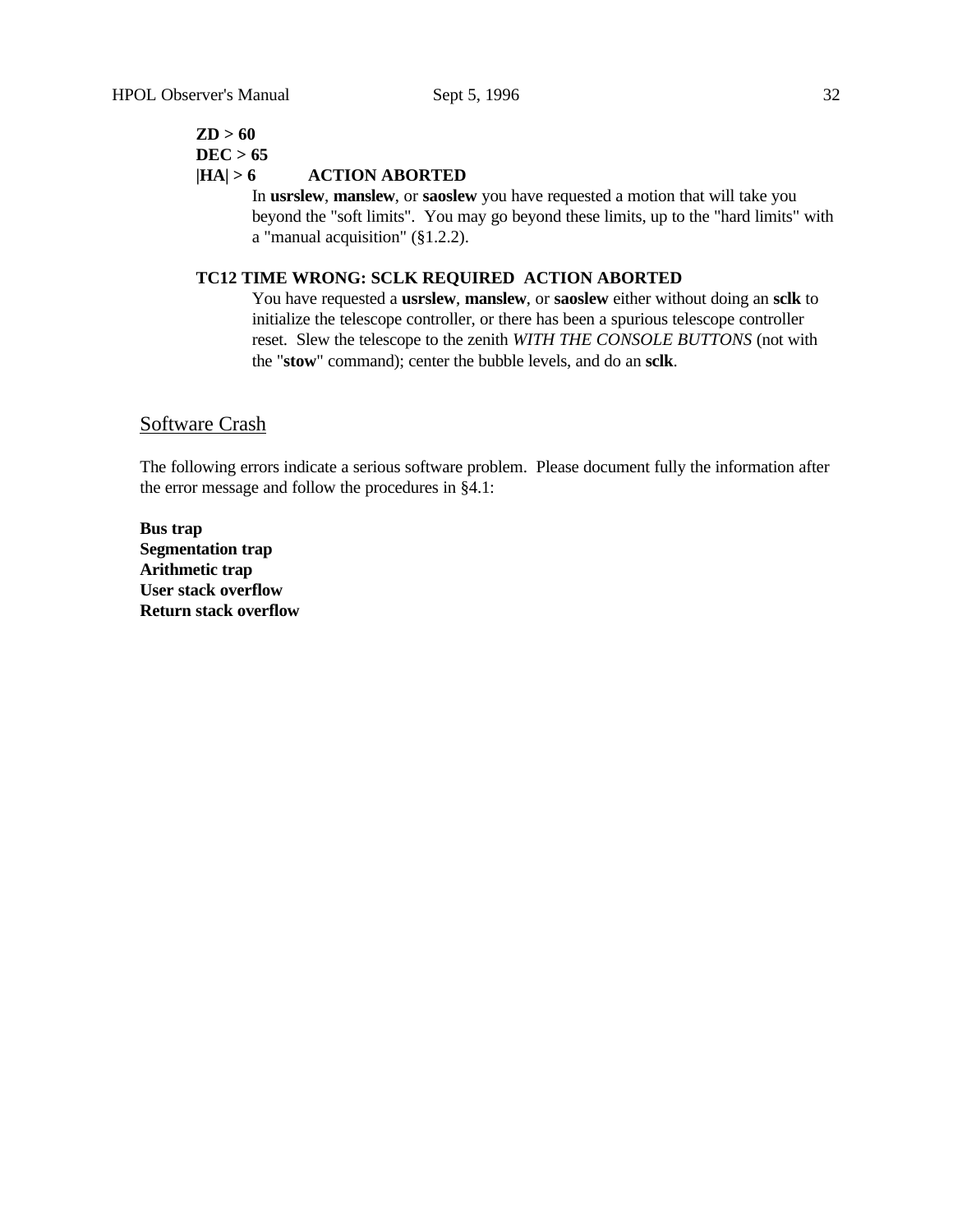# **4. Malfunction Procedures**

This section describes possible solutions to problems that have occurred sometime in the past. This section is updated whenever a new problem occurs for which a work-around must be developed.

The major divisions of this section are listed below. The first one is the most vague: it is always easy to "blame the computer", but you can often save a lot of time by first considering whether there might be some easy hardware answer: i.e. consider some of the other subsections first.

# **Index**

- 4.1 Computer Control Problems
- 4.2 Telescope Problems
- 4.3 Dome won't move
- 4.4 Cooling Problems
- 4.5 Mechanism Problems
- 4.6 No light getting through to the detector

# **In General:**

If you have tried all the appropriate malfunction procedures and are still have difficulties, do not hesitate to call:

> PBO Resident Geoff (anytime) Ken (before 11 pm, unless an emergency)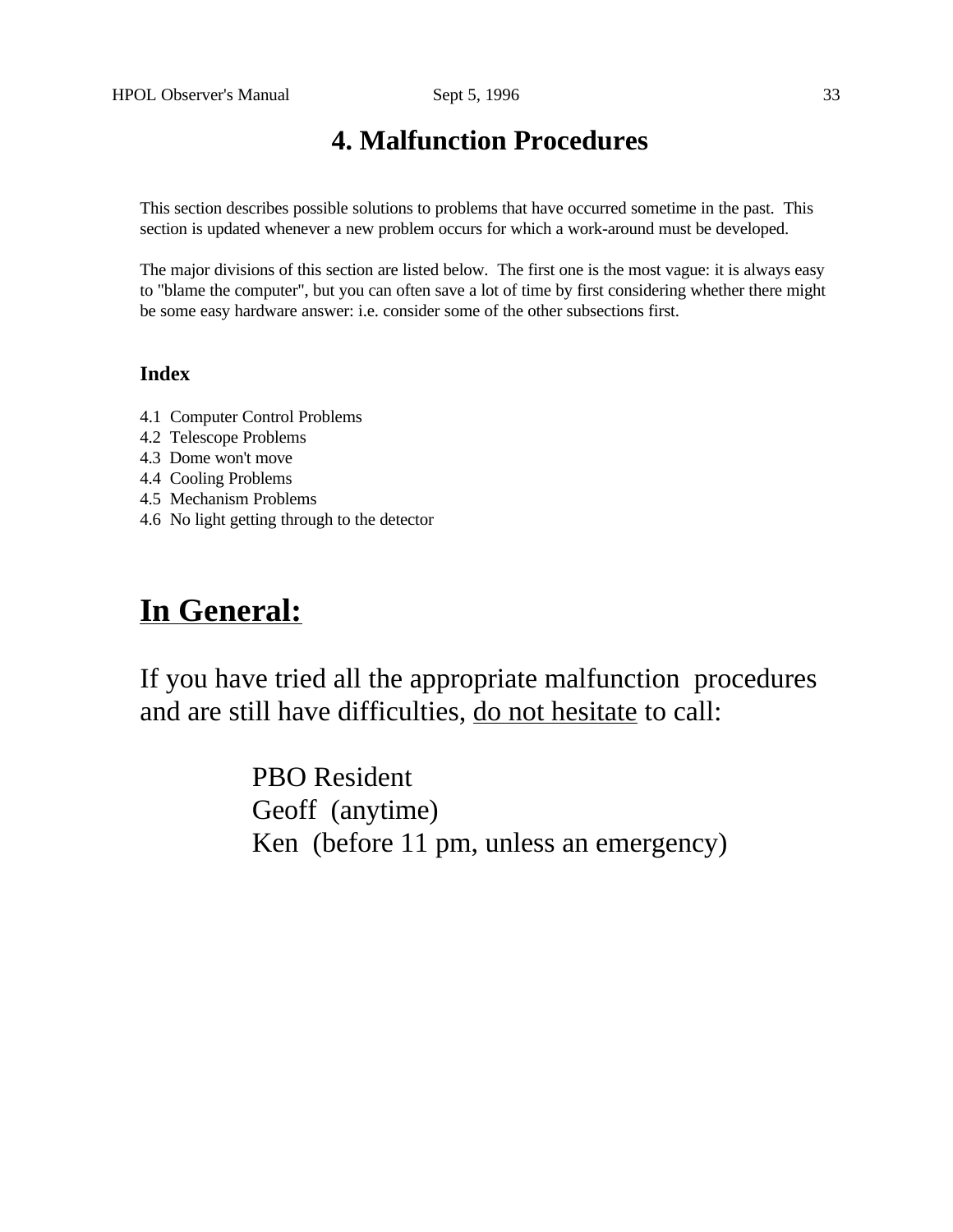# **4.1 Computer Control Problems**

Suspected computer control problems might be broken down roughly by symptom as follows

- a) Unexpected FORTH error message or "abort"
- b) Executed FORTH commands do not give expected results
- c) FORTH window "hangs" or does not accept input
- d) All windows freeze up

When the problem first happens, note down carefully any error message. If it is a particularly complicated one, do a screen-dump (see below) of the window. Next, look carefully at the STATUS window (see §3 above), check to see if it is updating, and note the status of the telescope, TEC, filter, and detector subsystems. Again, if something seems wrong, get a screen-dump.

General recovery procedures, in order of severity, can be classified also:

- 1) Retry command
- 2) Re-initialize FORTH, and retry
- 3) Reload the FORTH observing software, then (2)
- 4) Restart the observing session, then (3)
- 5) Reboot, then (4). **Do this only if some procedure specifically calls for it.**

Detailed procedures for 2-5 are given below.

In the case of symptoms (a) and (b), try the procedures in order until the problem is resolved.

In the case of a FORTH "hang", first attempt a "Ctrl-X" user abort to get control back. If this gives you an abort followed by an -ok-> prompt, continue as for symptoms (a) and (b). If you don't get control back, you will need to do a session restart ((4) above). If all windows are frozen, you may need to reboot.

# **4.1.1 Screen-dump**

In chad's XTERM window, type

#### **xdump**

When requested, click the cross-hair cursor in the desired window. The output will come out on the laser-printer. Annotate it with time and comments.

# **4.1.2 Re-initialize FORTH and Recover Observing**

This puts all the software subsystems into a known configuration and restarts the STATUS display. Nothing is forgotten by the program, so observing continues normally. In the FORTH window, type

**init** (you should not need to re-enter the printer header)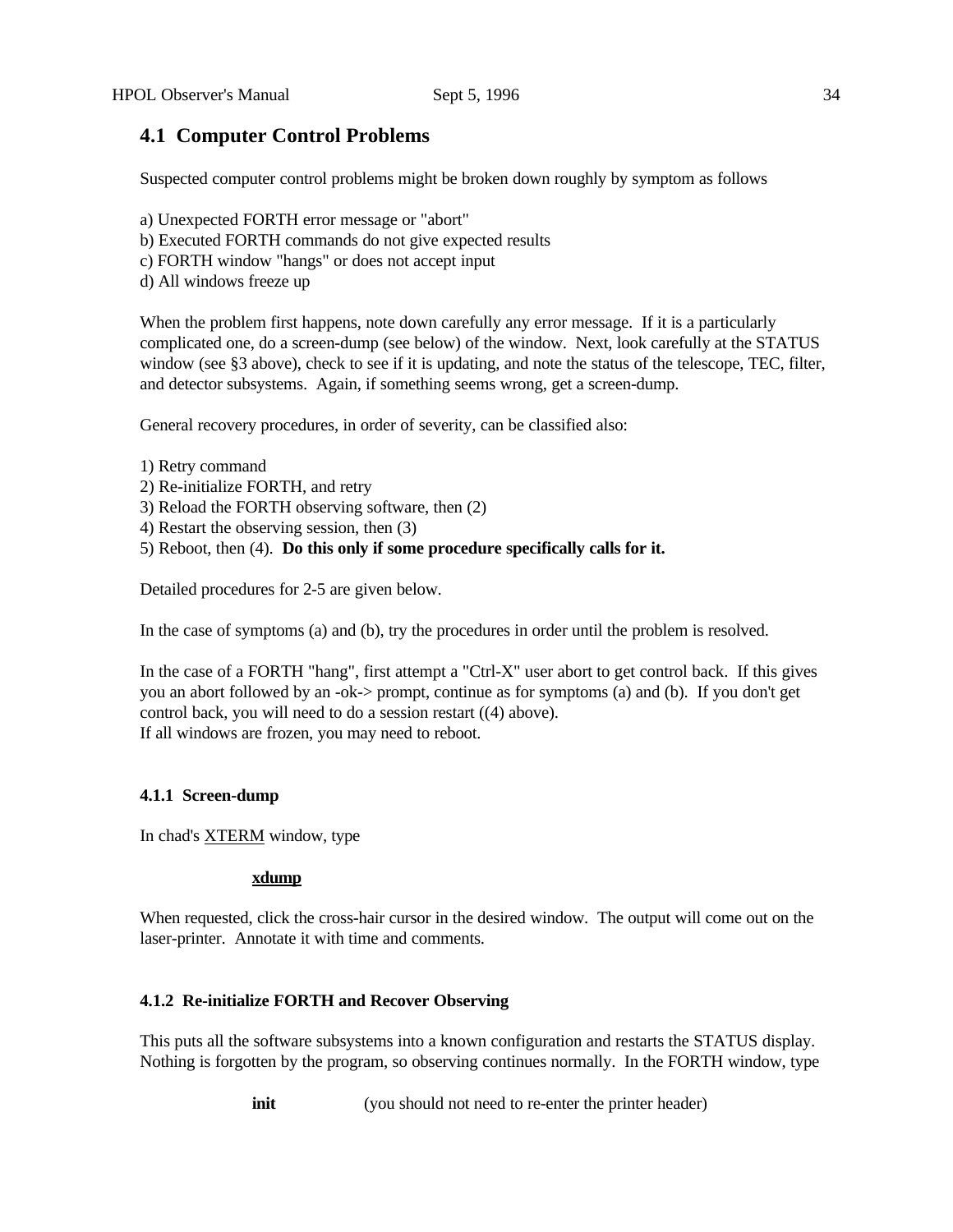If you interrupted a dopol, you should restart it with the last filter pair (set of eight scans). Suppose, for instance:

The last **dopol** command was **new 8 dopol**, and **dopol** was terminated during filter pair 6. (This can be seen on the lower left of the STATUS display) You will need to restart filter pair 6, and do filter pair 7 and 8: 3 filter pairs

**3 dopol** (the "new" is not required since this is still the same object).

You should not have to move the halfwave filter, which will be left on the last filter pair.

#### **4.1.3 Reload FORTH Observing Software**

Without restarting the FORTH program, we can get a fresh copy of the high-level software. This causes the program to forget many things, but the most important, like the last image number, mechanism positions and time are kept in BLOCK 0 of your data blocks file, and are recovered automatically in the "initialize software" step of **init**. In the FORTH window, type

| then   | zap<br>go ccd hpol |                                                  |
|--------|--------------------|--------------------------------------------------|
|        | init               | (again, the printer header should be intact)     |
|        | ccddark            | (only necessary to display the netmag correctly) |
| (WIYN) | init-rotator       | (answer "Y" to "Just set init flag?")            |

Now recover observing:

| setup                                                                        | (reloads observing parameters for current object)      |  |  |  |  |
|------------------------------------------------------------------------------|--------------------------------------------------------|--|--|--|--|
| nextobs                                                                      | (sets up mechanisms; abort when you get to "ready?")   |  |  |  |  |
| x gofil                                                                      | (x is first filter of the filter-pair you interrupted) |  |  |  |  |
| <b>new <n></n></b> dopol (the "new" is required because of computer amnesia) |                                                        |  |  |  |  |

#### **4.1.4 Restart Observing Session**

This procedure is the next to most severe of the recovery procedures. It will kill and restart all the observing processes, including FORTH and the STATUS display processes. In the FORTH window, type

#### **quit**

The message "FORTH Exits" should appear, and the window will become inactive.

Now, on chad's XTERM window, shut down the observing session by typing

#### **cleanup**

Observe the resulting messages.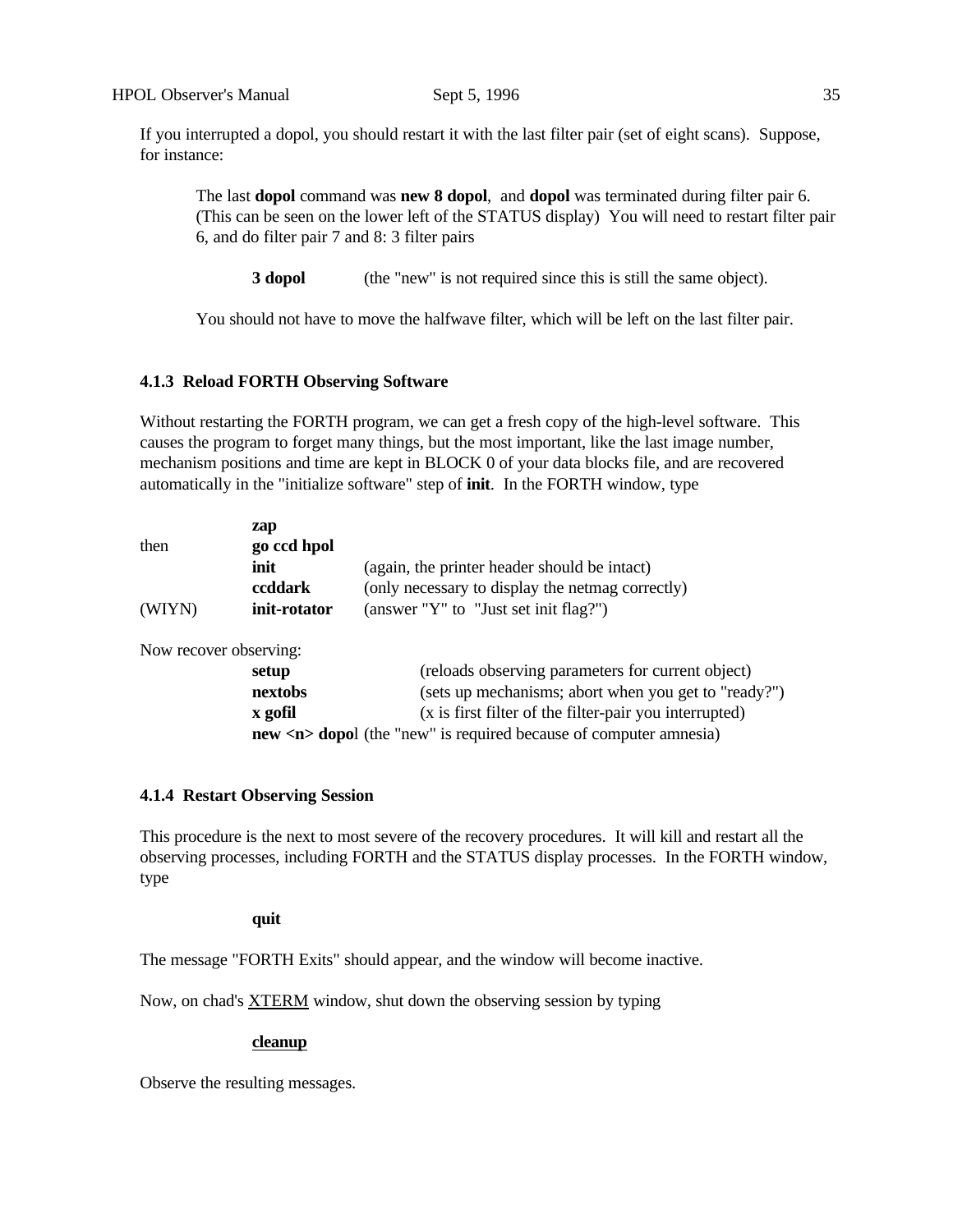If you will get the message:

 THE FOLLOWING PROCESSES WILL NOT DIE: (a list of rogue processes - please write these down) REBOOT SUGGESTED

As it says, in this case you will have to perform a reboot (§4.1.5 below) before proceeding.

Finally, on the XTERM window, enter

#### **observe yymmdd**

And on the resulting FORTH window, recover as in §4.1.3:

|        | go ccd hpol<br>init                        | (you will need to re-enter your printer header) |
|--------|--------------------------------------------|-------------------------------------------------|
| (WIYN) | ccddark<br>init-rotator                    | (answer "Y" to "Just set init flag?")           |
|        | setup<br>nextobs                           | (abort when you get to "ready?")                |
|        | x gofil<br>$new 1 loop loop (if required)$ |                                                 |

You are now hopefully back in action. If not, call for help!

#### **4.1.5 Rebooting chad**

This is a last resort to be used if "restart observing session" does not work for some reason. There are two versions, "soft" reboot (from a terminal window) and "hard" reboot, (using a button on the back of the computer)

a) Soft reboot. Always try this first. In an XTERM window (either on chad or on an xterm window created by a login to chad from another machine, like michael) type

#### **shutdwn**

There will be a warning message, then rebooting will commence.

b) Hard reboot. Do this only as a last resort, since it is possible to corrupt disk files with a hard reboot. Go around in back of chad, being very careful not to trip over the numerous cables back there. On the bottom left of chad's CPU (the box beneath the monitor), there is a cable with a metal connector. Hidden beneath this is a small square button. Depress this button, hold it for a second, and release.

In a reboot, the screen will shut down, and a black area will appear at the bottom. After about 3-15 minutes of system-type gobbledegook (which may initially not even be in the roman alphabet!) the login window and the PBO logo will be repainted. The reboot will take a long time if you did a hard reboot,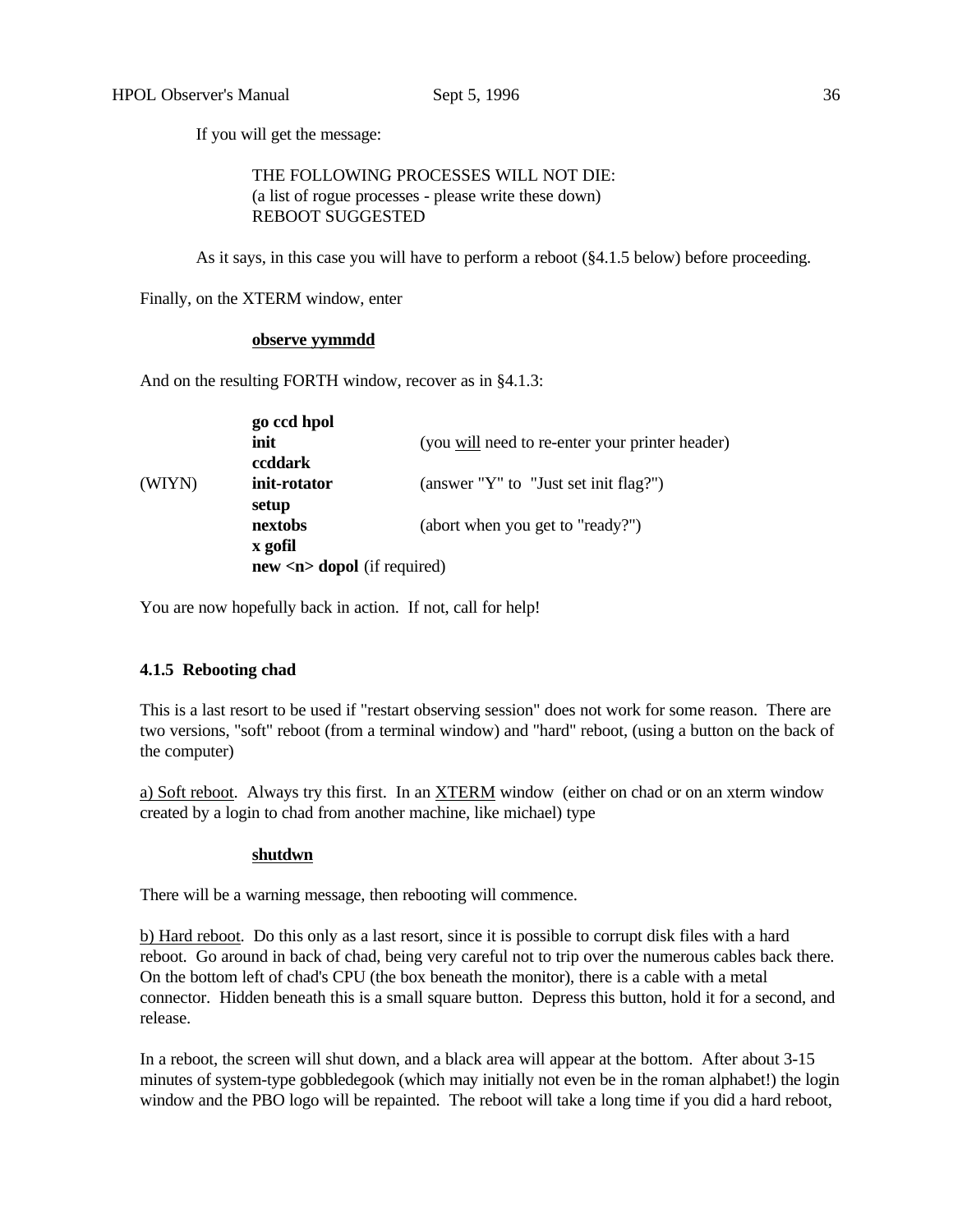or if there has not been a reboot in a while, and it decides to check the big data disk; be patient. But do watch for ominous messages, like "xxx failed", followed by a ">>" prompt, which would indicate that a systems person would need to intervene. Now login, and restart, starting with **observe**, as illustrated above.

After a reboot if the "sclk" gives you a "Network Time not available", the reboot has not restarted the network correctly: enter

#### **nistroute**

in the XTERM window, and retry.

# **4.2 Telescope Problems**

Slewing problems can take four forms.

HOW TO STOP A RUN-AWAY TELESCOPE Telescope slew binding at high Dec and/or HA Telescope is very slow at finding its target Telescope is lost

#### **4.2.1 HOW TO STOP A RUN-AWAY TELESCOPE** (Know this by memory!)

# **UNDER NORMAL CIRCUMSTANCES:**

1) Type a CTRL-X on the terminal, and

2) Push any paddle button. If this doesn't work, then

3) Push STOP on the controller panel

When the telescope is slewing, hitting any button on the paddle should stop it momentarily. You can then repeat the operation or start a new one after hitting the reset button on the telescope and entering a CTRL-X on the terminal.

Otherwise:

 Hold in the STOP button on the console, and then push the RESET button. Then call the resident: the telescope is seriously confused.

## **EMERGENCY STOP**:

# **If things are DISASTROUS simply push the RESET button.**

This is the very last resort as it stops the slew WITHOUT RAMPING DOWN the motors.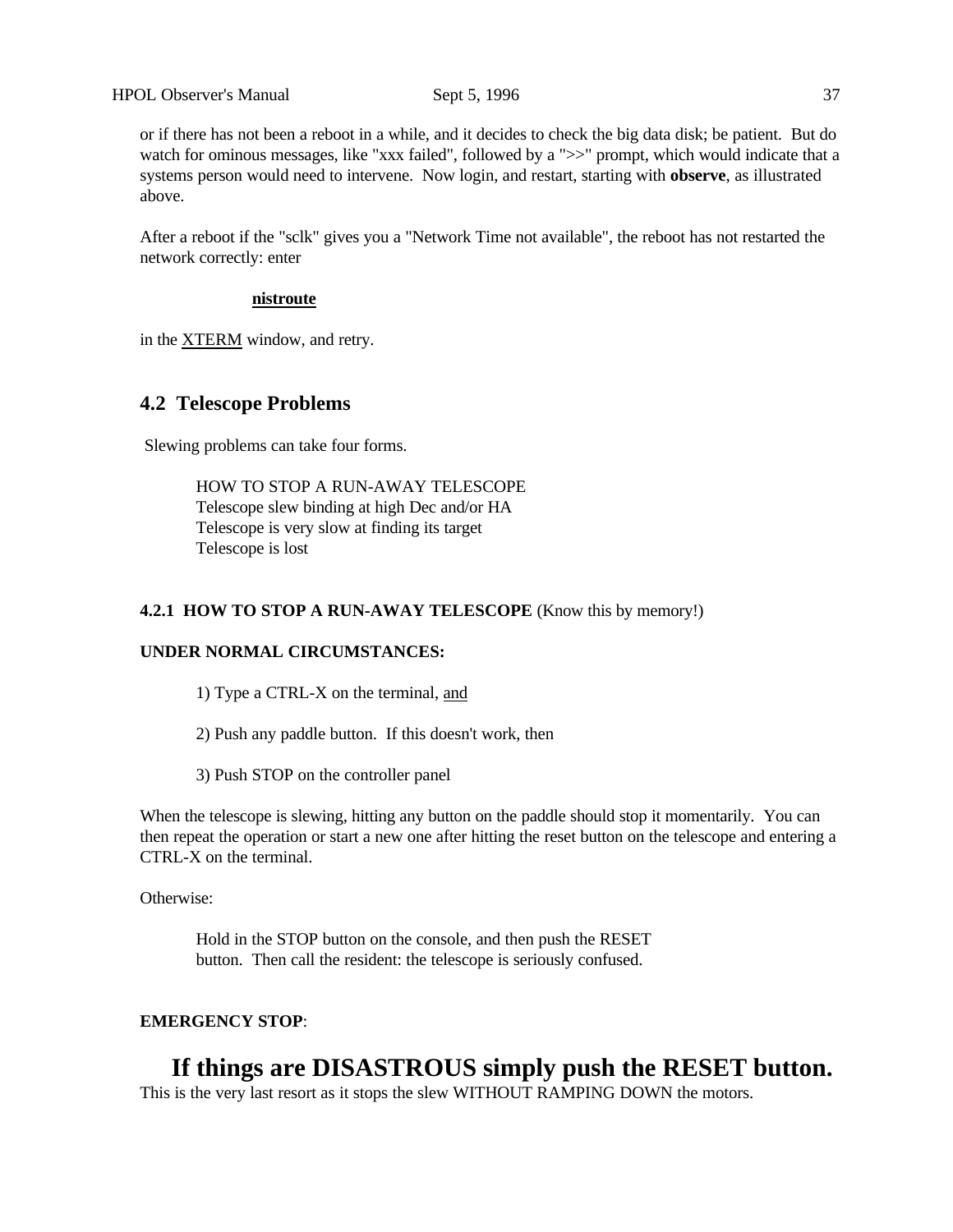#### **SOME DISASTROUS CIRCUMSTANCES:**

Spectrograph about to slew into the pier, no time to ramp down Telescope is horizontal and headed to negative altitudes. Cables about to be ripped out. The first two procedures have not worked after 2 or 3 tries.

# **4.2.2 Telescope slew binding at high Dec and/or HA**

This problem occurs at certain temperatures and is caused by binding in the drive gear. The symptoms include a noticeable "bumping" sound and a lack of ability to move the telescope northward, yet the coordinates will change and claim to have gone North.

This problem can occur at any drive rate but shows up most frequently at the guide rate. If it happens while you are trying to center a star in the finder, simply back the telescope off to the South and get a little run at it. This will often work. If it doesn't, again back off to the South, get into Set rate and drive a little past the star to the North and then bring it into position using the South button. This almost always works. When leaving this position to go to a new object be sure that you first do a **stow** and **sclk** to reset the proper coordinates in the controller. In addition, be aware that the telescope may really be stuck at this position if you have sat there quite long. In this case, as the telescope ramps up to go North to different object (if it has to go North), you will hear a very loud BUMPING sound as the motor tries to drive North but can't overcome the binding. Quickly stop the slew by hitting any paddle button, type a **CTRL-X**, and push **STOP** on the controller panel. Now move the telescope in RA to the meridian, and then manually drive the telescope to the zenith using the levels on the sides of the telescope. Then do an **sclk** to reset the controller.

#### **4.2.3 Telescope is very slow at finding its target**

Generally this occurs for one axis but not the other, and usually means the controller is confused. The quickest way to get to the desired position is to let the good axis finish its slew and then **push a paddle button**, type **CTRL-X**, push **STOP** on the controller panel and then position the telescope using the paddle or control panel.

Ultimately the way to fix the problem is to **stow the telescope** at the zenith, push the **red reset button** on the telescope controller panel and enter another **sclk** in an effort to reset the controller.

#### **4.2.4 Telescope is lost**

1) Telescope doesn't know where it is when going from one target to another

Bring the telescope back to Zenith using the console buttons. Hit "Stop" if necessary to stop tracking. Check the **levels** on the North and West sides of the telescope to make sure that the bubbles are between the lines. If resetting levels (fine tuning) with the paddle, hit STOP as soon as you have finished with the paddle. Now do **sclk** to reset the controller coordinates to the zenith. After slew to the next target or a bright star, fine-tune the coordinates with a **urthere**.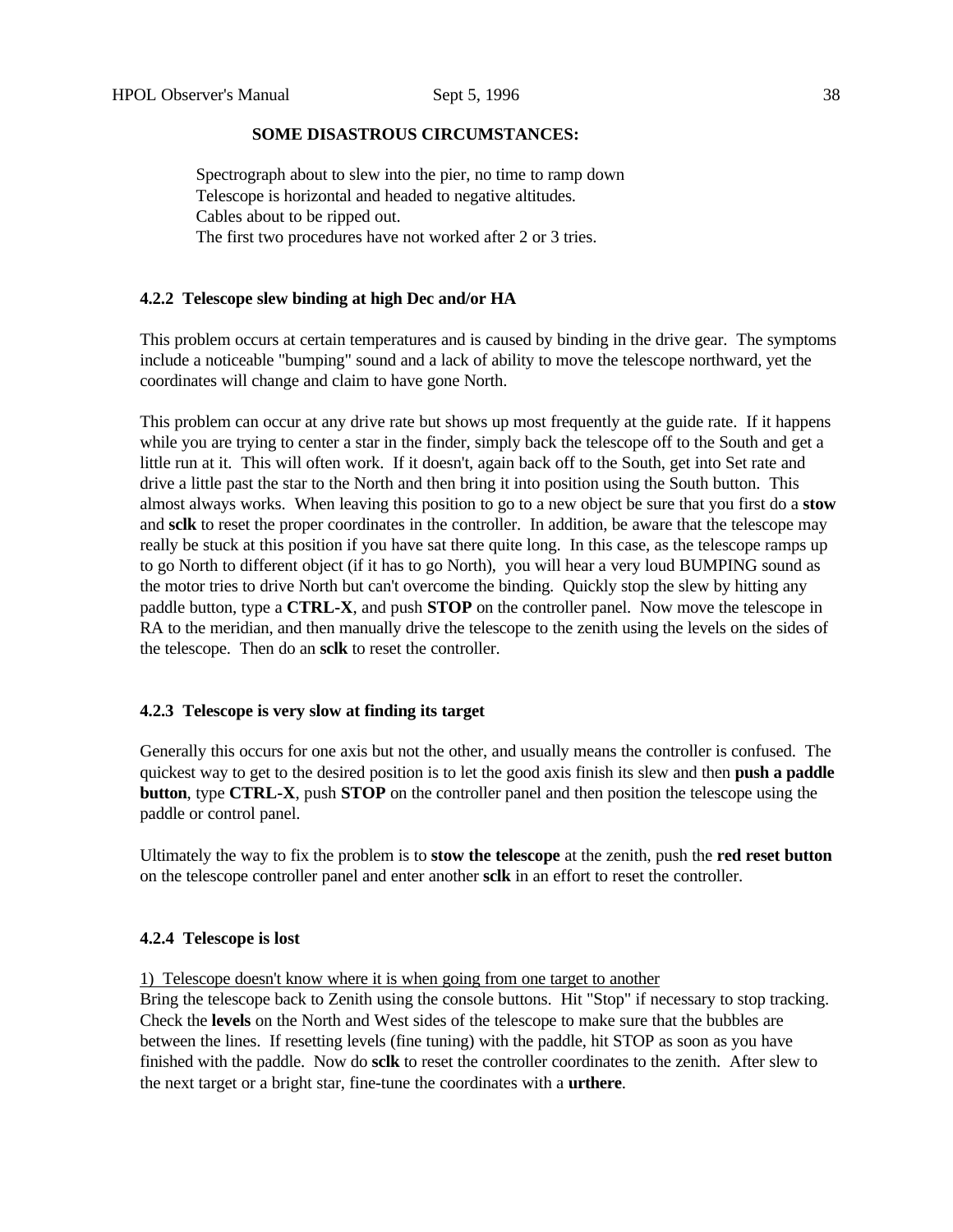# 2) Telescope doesn't know where it is while tracking a known object.

Enter one of the **slew** commands (**manslew**, **usrslew**, or **saoslew**) to slew to the object you are already on, and enter "**n**" when asked if the telescope should slew to these coordinates. (This ensures that the controller has the correct target coordinates). Then do a **urthere** to set the current coordinates to the target coordinates.

# **4.3 Dome won't move**

# 1) The tires are slipping on the rail.

If they are, they need air and that will solve the problem. There is a portable air compressor/ tank on a cart in the dome to remedy this situation: wheel the cart next to an AC outlet and plug it in. The compressor motor will come on and will pressurize the tank; when the tank pressure dial reaches 80 psi, unplug the AC, wheel the cart to the tire and fill it up.

# 2) Tires are full; no motor noise:

Check the circuit breaker in the right most circuit box under the stairwell in the basement (i.e. where you turn off the alarm).

# 3) Tires are full; motors are nice and loud, but no dome motion:

Check the differential on both drive mechanisms; they should rotate when you push the dome motion button. If one of them does not, tighten the allen bolts on the slip ring between the motor and the differential.

# **4.4 Cooling Problems**

# 1) TEC baseplate temperature > -5 deg.

The refrigerator that circulates cold fluid past the TEC to absorb the heat it generates is off or broken. **If the TEC is on turn it off immediately**, so that it does not overheat, and call for help.

# 2) The CCD temp does not drop.

The STATUS display may not be updating, or the TEC power switch may not be pulled all the way out. Otherwise, there is some kind of TEC failure - call for help..

# **4.5 Mechanism Problems**

# 1) HALFWAVE FILTER FAILURE abort

These messages occur while taking data and indicate that the halfwave filter drive has not positioned the polarimetric filter to within  $+/- 11$  position units. At this point the system is not taking data. Try entering **hwmtr mtrzero** to zero the filter position. If this does not work lift the cover on the halfwave filter driver, hold out the small plastic knob which releases the detenting solenoid and try to run the steel rod next to it back and forth. (Both of these fixtures are below the color filter slide) This may work out any contamination that may have got into the mechanism. Then try again. If this doesn't work, call for help.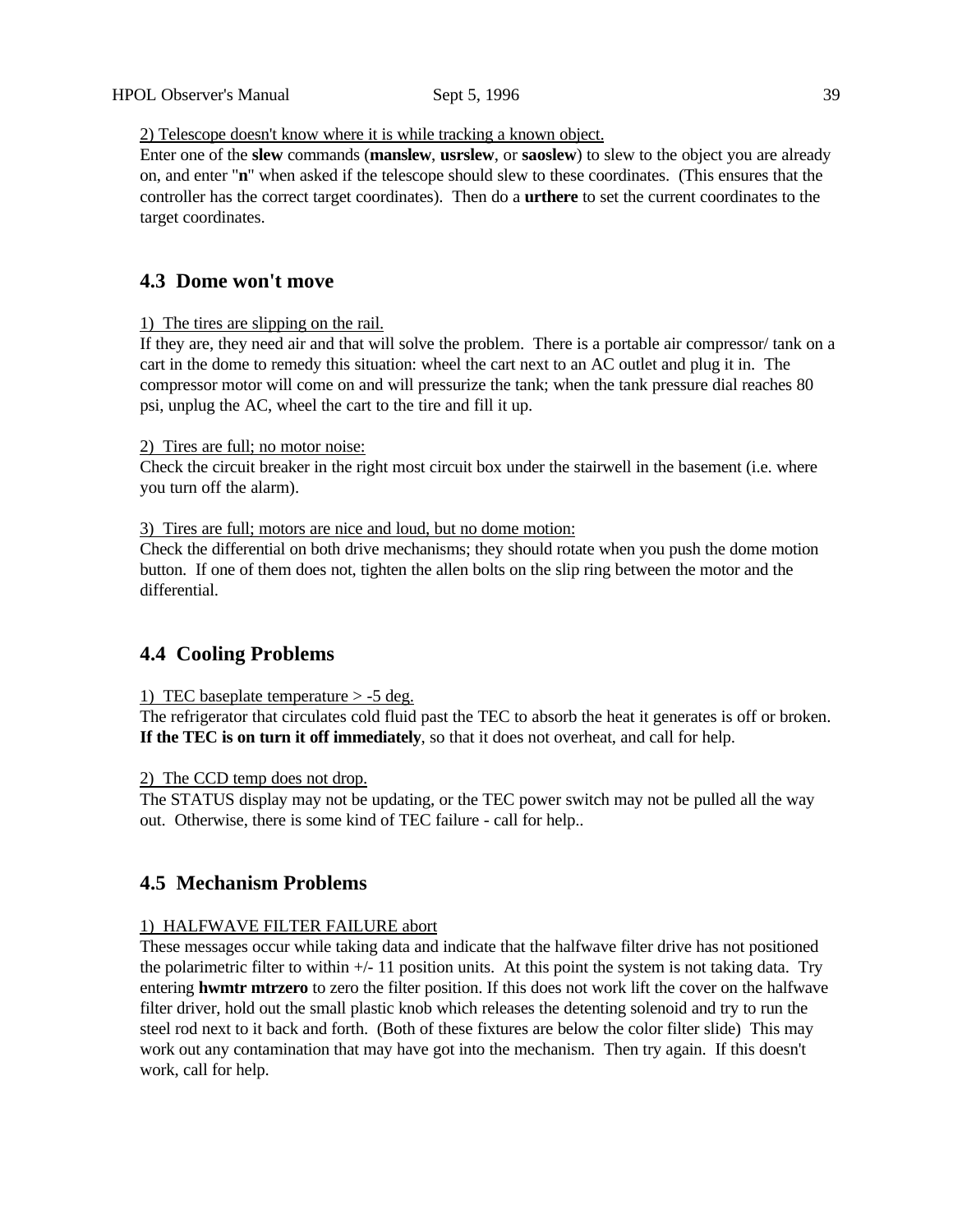# 2) ZEROING-FILTER message

This message is not a true error message - it requires no action on the observer's part. The computer is simply trying to reset the filter position within the allowed tolerance, and indicates that the position readout potentiometer may have drifted. Note down which filter position it occurred on and the position error for later correction.

# 3) GRATING FAIL

The grating has not reached its commanded position. If this happens at an extreme telescope position, try again with the telescope near the zenith, then return to the star. If the grating does not correctly position after several tries, call for help.

# **4.6 No light getting through to the detector**

1) Can't see anything on the TV monitor

Make sure that the TV camera is on (red light on back) and the CAMMAG is reasonable. If still nothing:

a) If you are looking at a comparison lamp, check (on the STATUS display) that

the correct lamp is in position

the lamp is on

There is a possibility that the lamp is burnt out. In this case the resident can change it if it is the flat field lamp.

b) If you are looking at a star, check that it isn't cloudy the dome isn't in the way the mirror and baffle covers are off the lamp slide is not in the star is centered in the slit

2) Light on the slit camera but no spectrum (detector status LOOK or SCAN). Check

the grating cover on the east side of the spectrograph is open (in) the observation configuration is correct (did you do a **nextobs**?)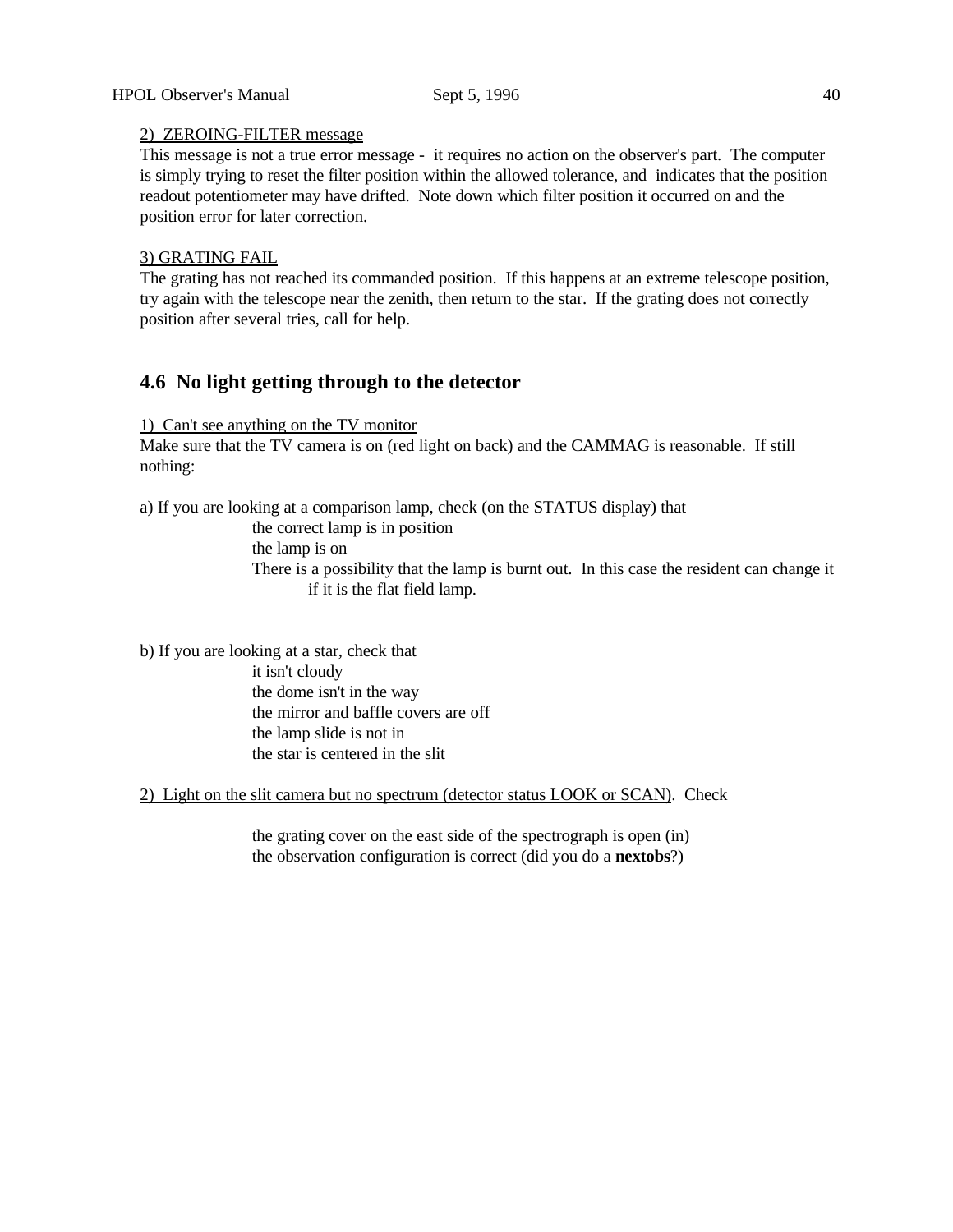# **5. Abridged PBO Observing Procedures**

*for only the experienced observer!*

# **5.1 Setup Procedure**

# In The Basement

- 1. Turn on the power strip to the right of the terminal.
- 2. Login to chad. Type **observe yymmdd**.
- 3. In the FORTH window, enter **go ccd hpol**.
- 4. Set up the observing log printer.
- 5. Sign into observer's log book.

# In The Dome

- 1. Plug in the beige power strip at the left of the crate to the black extension cord, and turn on the power strip.
- 2. Center the telescope at the zenith and hit "STOP" on the telescope control panel.
- 3. **init**
- 4. Turn on TEC (verify TEC baseplate temp OK first)
- 5. **sclk**
- 6. Open Dome, remove grounding clamps, and turn the dome power on.
- 7. Remove mirror covers, except baffle cover.
- 8. Turn on the reticle light of the 8 inch finder.
- 9. Open spectrograph grating cover.
- 10. Turn off the dome lights.
- 11. When the TEC has cooled off enter **ccddark.**
- 12. Remove baffle cover.
- 13. Fine tune the telescope pointing with a **usrslew** and **urthere** on a bright star, and focus the telescope.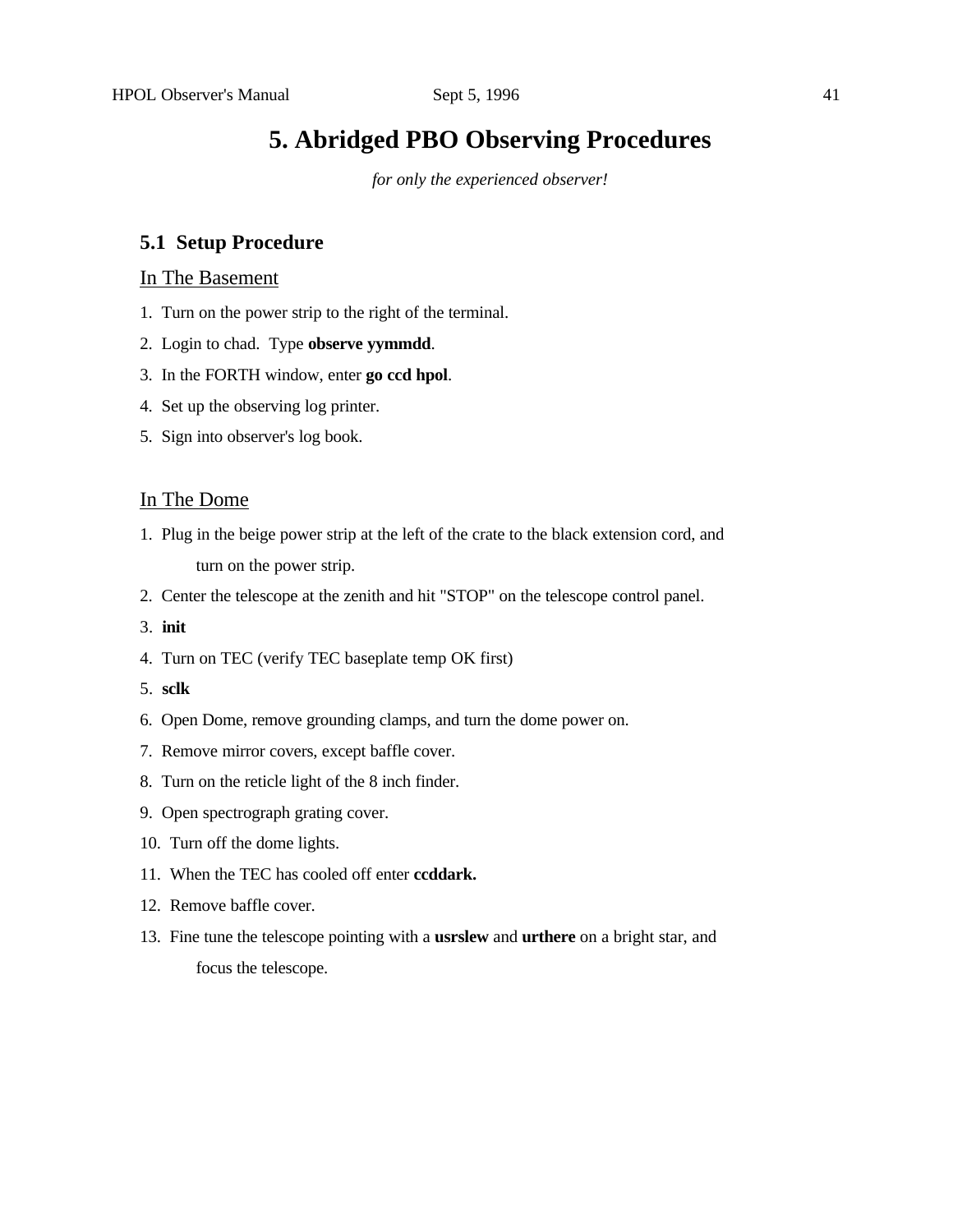# **5.2 Observing Procedures**

Calibration Summary

| Calibration Grating |            | Slit | Decker Clrfil |                            | <b>Spcmag</b>               | Frames Cmd |         |
|---------------------|------------|------|---------------|----------------------------|-----------------------------|------------|---------|
| <b>Flatfield</b>    | $0$ =blue  | 3    | 5             | $1 =$ clear                | 2                           | 8          | doscan  |
| $(lamp=1)$          | 1=red      | 3    | 5             | $2 = red$                  | 2                           | 12         |         |
| Wavecal             | $0$ =blue  | 3    | 5             | $1 =$ clear                |                             | 12         | doscan  |
| $(lamp=2)$ 1=red    |            | 3    | 5             | $2 = red$                  | $\mathcal{D}_{\mathcal{A}}$ | 12         |         |
| <b>Fluxcal</b>      | $0 =$ blue | 3    | 5             | $1 =$ clear<br>$0=IR$ -blk | B                           |            | 2 dorun |
|                     | $1 = red$  | 3    | 5             | $2 = red$                  | R                           |            |         |

# **Calibration**

To be done on every observation or flux calibration (for each grating):

**docal**. Does **flatfield**, **wavecal**, on current grating, then (optionally) **wavecal**, **flatfield** on

other. Special instructions:

- red wavecal: wait at ready? until not saturating

# **Flux Standards**

Do at least three flux standards per night with good time coverage; if the program stars require

it, IR-block with blue grating.

- 1. **usrslew** or **manslew**
- 2. **< v. > slitmag.** (Set slit camera sensitivity; decimal required).
- 3. Put star in aperture 0 (right aperture).
- 4. **setup** (Bring in observation parameters).
- 5. **nextobs**. Obs 1 (Gr=1, red). Update SPCMAG with change if necessary.
- 6. **docal** (red flat, wavecal; blue wavecal, flat)
- 7. **nextobs** Obs 2 (Gr=0, blue). Update SPCMAG with change if necessary.
- 8. If IR-Blk standard required: **nextobs** (Gr=0, Clr=0, IR-blk)
- 9. Fill in PBO targets log page.

# **Program Objects**

Same as flux standard steps 1-7. **nextobs** command will be an **n dopol** as required in **setup**.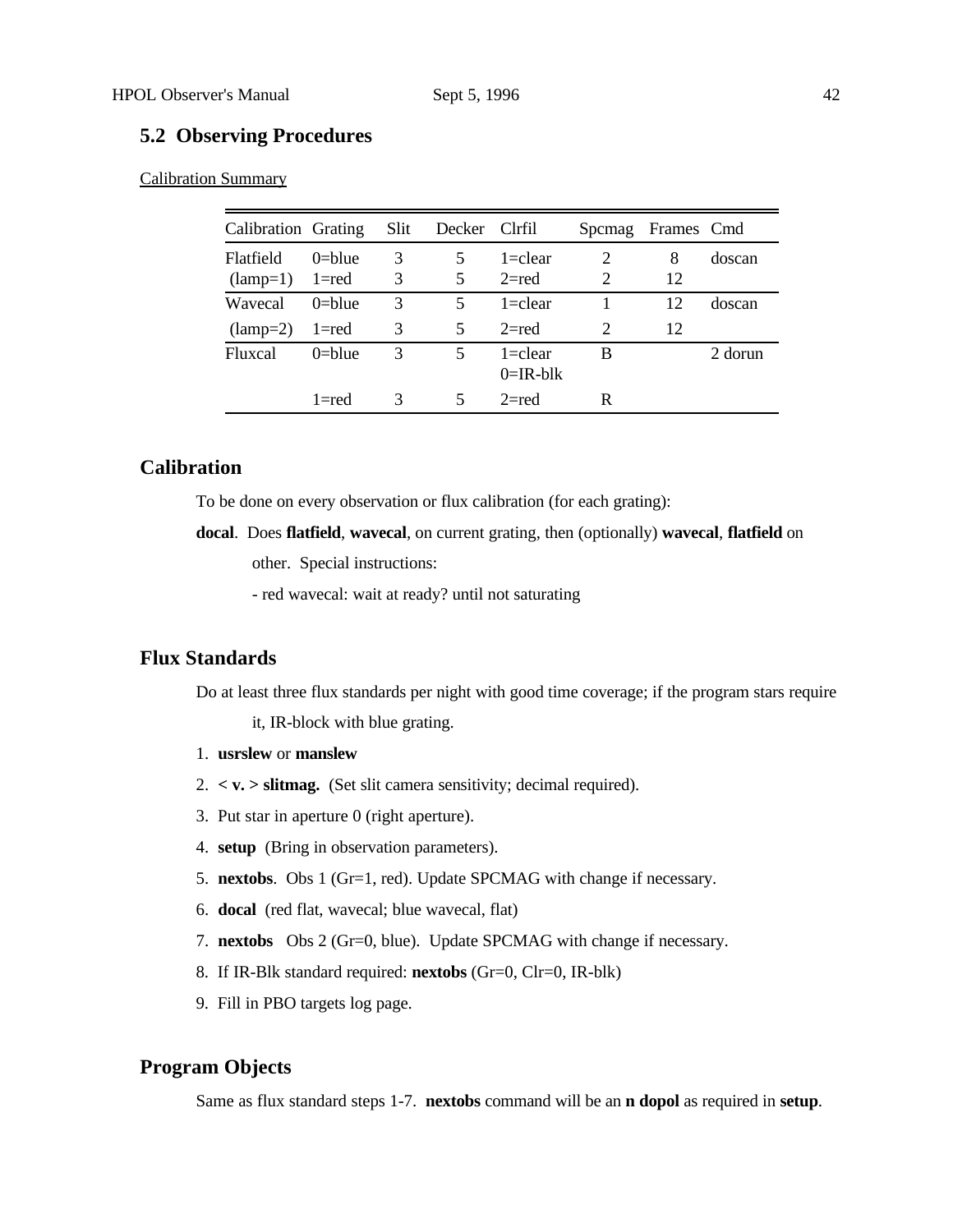## **5.3 Shutdown**

#### In The Dome

- 1. **stow**
- 2. TEC off.
- 3. **quit**
- 4. Dome to location 500, close telescope covers and dome slit, dome power off, and replace the grounding clamps.
- 5. Spectrograph grating cover on.
- 6. Reticle light on 8" scope off.
- 7. Turn off the beige power strip, and unplug it from the extension cord.
- 8. Turn the dome and panel lights off.
- 9. Check that dome and catwalk doors are locked. Turn on the outside light, turn off the red hallway lights.

# In The Basement

- 1. In the XTERM window, enter **cleanup**.
- 2. Get a blank DAT tape, label it with your login and yymmdd, put it in DAT machine.
- 3. Enter **archstrip yymmdd &**.
- 4. Send a summary e-mail of the night to reducers
- 5. Logout from the XTERM window on chad, and quit the Xsession.
- 6. Turn off the power strip to the left of the terminal.
- 7. Complete filling out observer's log book.
- 8. Bring in observing log, and leave telescope problem sheets on computer for resident.
- 9. Turn off all lights, and lock all doors.
- 10. Turn on basement alarm, and only if the resident is not home, turn on outside alarm.
- 11. Close and lock the driveway gate on your way out.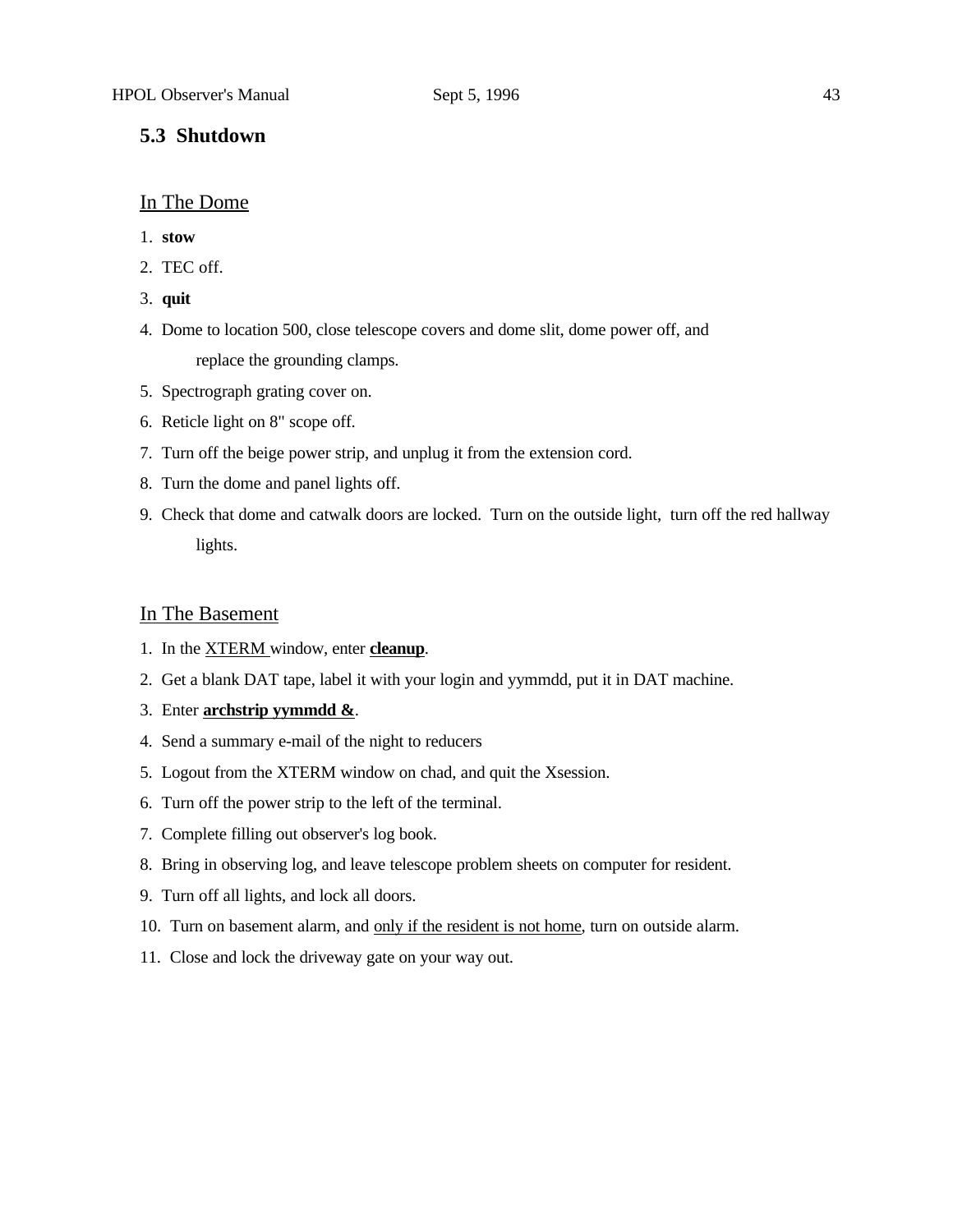# **6. Abridged WIYN Observing Procedures**

# **6.1 Setup for Run (at least 6 hours before start)**

# In The Dome

Turn up two nitrogen flow meters on South side of instrument to 1.5

# In the Cone Room

- 1. Plug in two AC cords on top of HPOL power box into AC outlet above
- 2. Turn on chiller.

# **6.2 Setup for Night**

# In The Control Room

1. (Operator) on bone, wiyn\_router: **enable chad.kpno.noao.edu**

# mpg\_router: **enableHost chad.kpno.noao.edu**

- 2. Login to chad. Type **observe yymmdd**.
- 3. In the FORTH window, enter **go ccd hpol**.
- 4. Set up the observing log printer.

# In the Cone Room

1. Turn on AC strip (powers instrument)

# In The Dome

- 1. Open spectrograph grating cover.
- 2. Turn on TEC (switch all the way out)

# In The Control Room

- 1. **init**
- 2. Verify CCD temp dropping
- 3. **init-rotator**
- 3. When the TEC has cooled off (CCD < -50, 20 minutes) enter **ccddark.**
- 4. (Operator) Fold tertiary
- 5. " Put in mount offsets: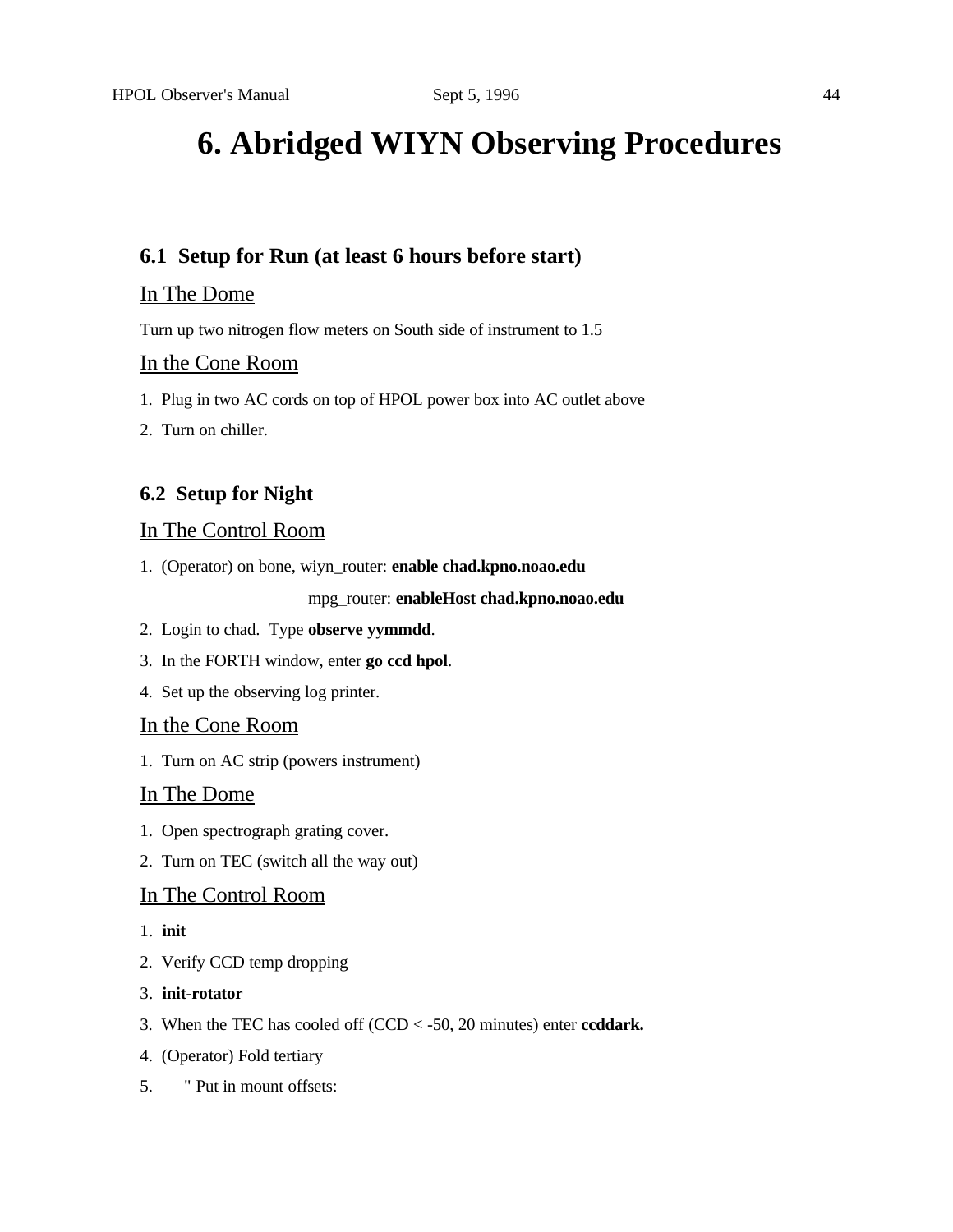Azi: -1' 10" El: -1' 57" Focus: -1775 microns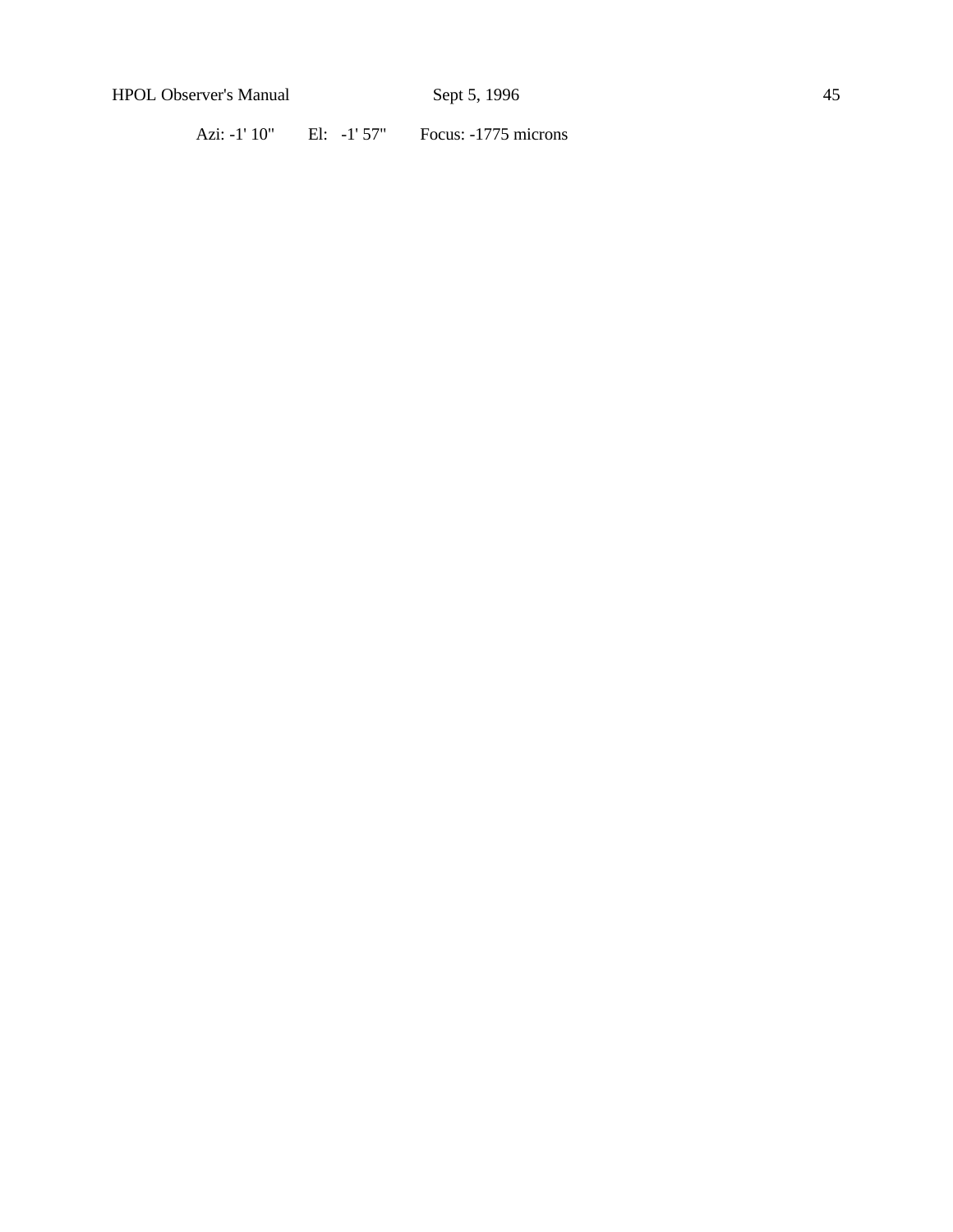# **6.3 Observing Procedures**

Calibration Summary

| Calibration Grating |            | Slit. | Decker Clrfil |                            | Spemag | Frames Cmd |         |
|---------------------|------------|-------|---------------|----------------------------|--------|------------|---------|
| Flatfield           | $0$ =blue  | 3     | 5             | $1 =$ clear                | 5      | 8          | doscan  |
| $(lamp=1)$          | 1=red      | 3     | 5             | $2 = red$                  | 5      | 12         |         |
| Wavecal             | $0$ =blue  | 3     | 5             | $1 =$ clear                | 4      | 12         | doscan  |
| $(lamp=2)$          | l=red      | 3     | 5             | $2 = red$                  | 5      | 12         |         |
| <b>Fluxcal</b>      | $0 =$ blue | 3     | 5             | $1 =$ clear<br>$0=IR$ -blk | B      |            | 2 dorun |
|                     | $1 = red$  | 3     | 5             | $2$ =red                   | R      |            |         |

# **Calibration**

To be done on every observation or flux calibration (for each grating):

- **docal**. Does **flatfield**, **wavecal**, on current grating, then (optionally) **wavecal**, **flatfield** on other. Special instructions:
	- red wavecal: wait at ready? until not saturating
	- blue flatfield: at ready? do "change", FRAMES 2 -> 8

# **Flux Standards**

Do at least three flux standards per night with good time coverage; if the program stars require it, IR-block with blue grating.

- 1. **usrslew**. Take default rotator track PA (90 or 270)
- 2. **< v. > slitmag**. (Set slit camera sensitivity)
- 3. Put star in between apertures.
	- 4. **setup**. (Bring in observation parameters)
	- 5. **nextobs**. Obs 1 (Gr=1, red). Update SPCMAG with change if necessary.
	- 6. **docal** (red flat, wavecal; blue wavecal, flat)
	- 7. **nextobs** Obs 2 (Gr=0, blue). Update SPCMAG with change if necessary.
	- 8. If IR-Blk standard required: **nextobs** Obs 3 (Gr=0, Clr=0, IR-blk)

# **Program Objects**

Same as flux standard steps 1-7. **nextobs** command will be an **n dopol** as required in **setup**.